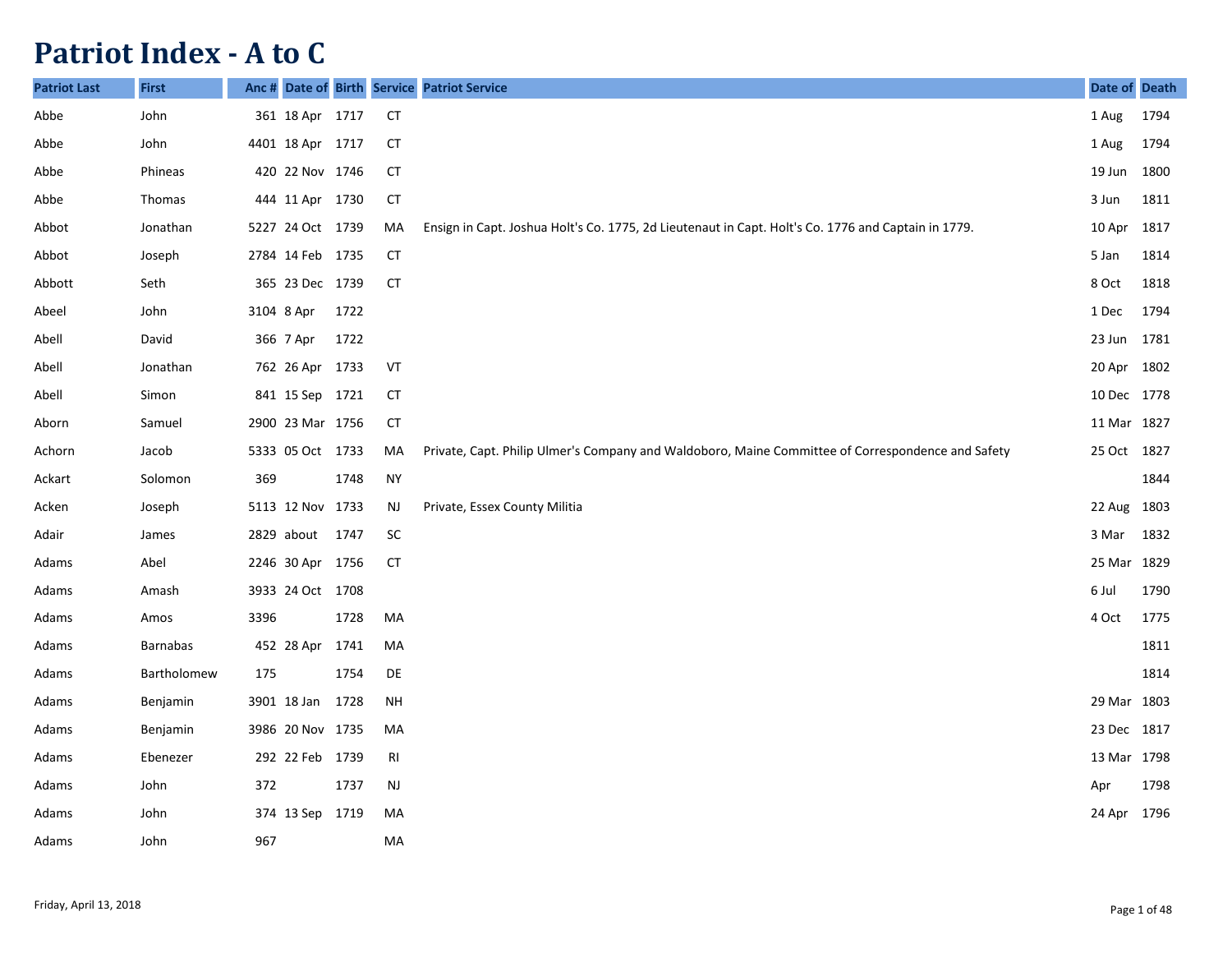| <b>Patriot Last</b> | <b>First</b>  |      |                  |      |           | Anc # Date of Birth Service Patriot Service                                                                                                                                                                                                                  | Date of Death |      |
|---------------------|---------------|------|------------------|------|-----------|--------------------------------------------------------------------------------------------------------------------------------------------------------------------------------------------------------------------------------------------------------------|---------------|------|
| Adams               | John          |      | 2786 11 Jun 1750 |      | <b>CT</b> |                                                                                                                                                                                                                                                              | 30 Jun 1829   |      |
| Adams               | Jonathan      |      | 1007 26 Feb 1748 |      | MA        |                                                                                                                                                                                                                                                              | 30 Mar 1774   |      |
| Adams               | Jonathan      |      | 4777 27 Nov 1753 |      | MA        |                                                                                                                                                                                                                                                              | 13 Jan 1849   |      |
| Adams               | Levi          | 3615 |                  | 1728 | CT        |                                                                                                                                                                                                                                                              |               | 1816 |
| Adams               | Luke          |      | 1412 8 Mar       | 1756 | <b>CT</b> |                                                                                                                                                                                                                                                              | 18 Apr        | 1831 |
| Adams               | Moses         |      | 3946 30 Nov 1748 |      |           |                                                                                                                                                                                                                                                              | Aug           | 1775 |
| Adams               | Nathaniel     | 3822 |                  | 1739 |           |                                                                                                                                                                                                                                                              | 6 Sep         | 1781 |
| Adams               | Phineas       |      | 236 7 Sep        | 1726 | <b>CT</b> |                                                                                                                                                                                                                                                              | 7 Jan         | 1779 |
| Adams               | Roswell       |      | 202 13 Jun       | 1753 | <b>CT</b> |                                                                                                                                                                                                                                                              | 23 Mar 1829   |      |
| Adams               | Seth          |      | 3938 18 Feb 1746 |      | MA        |                                                                                                                                                                                                                                                              | 18 Nov 1835   |      |
| Adams               | Solomon       |      | 2933 6 Apr       | 1747 | СT        | 6th Regiment, Col. Parson's 1775, 20th Co.                                                                                                                                                                                                                   | 10 Jun 1825   |      |
| Adams               | Solomon       |      | 5207 06 Apr 1744 |      | СT        | Private, CT                                                                                                                                                                                                                                                  |               | 1810 |
| Adams               | William       |      | 235 28 Oct 1752  |      | <b>CT</b> |                                                                                                                                                                                                                                                              | 8 Dec         | 1840 |
| Adams               | William       |      | 2243 12 Nov 1752 |      | <b>CT</b> |                                                                                                                                                                                                                                                              | 14 Feb 1811   |      |
| Addis               | Simon         |      | 5133 30 Dec 1745 |      | <b>NJ</b> | Captain, Middlesex County New Jersey Militia                                                                                                                                                                                                                 | 23 Jun 1834   |      |
| Addison             | <b>Thomas</b> | 146  |                  | 1740 | VA        |                                                                                                                                                                                                                                                              | 2 Aug         | 1786 |
| Addoms              | Jonas         |      | 1019 26 Mar 1753 |      | <b>NY</b> | Became associator for independence in 1775. Was acting Quartermaster of company of NJ militia which joined<br>Gen Washington at Germantown; at White Plains was an assistant to Col Timothy Pickering. 1782 commissioned<br>2nd Lt 2nd reg of cont artillery | 16 Jul        | 1837 |
| Aiken               | John          |      | 3831 18 Nov 1728 |      | <b>NH</b> |                                                                                                                                                                                                                                                              | 7 Apr         | 1793 |
| Aiken               | Phineas       |      | 388 16 Dec 1761  |      | <b>NH</b> |                                                                                                                                                                                                                                                              | 18 Apr 1836   |      |
| Albee               | John          |      | 389 15 Feb 1720  |      | MA        |                                                                                                                                                                                                                                                              | 25 Mar 1799   |      |
| Albee               | Zuriel        |      | 390 16 Jan       | 1747 | MA        |                                                                                                                                                                                                                                                              |               | 1824 |
| Albertson           | Richard       | 391  |                  | 1752 | <b>NY</b> |                                                                                                                                                                                                                                                              |               |      |
| Albro               | John          |      | 392 7 Jan        | 1731 | RI        |                                                                                                                                                                                                                                                              |               |      |
| Alcott              | Asa           |      | 3171 27 Apr 1760 |      | <b>CT</b> |                                                                                                                                                                                                                                                              | 18 Jan 1846   |      |
| Alcox               | Samuel        | 1267 |                  | 1700 | <b>CT</b> | Private in Capt Beecher's company of the 15th regiment of Conn militia.                                                                                                                                                                                      | 9 Jun         | 1819 |
| Alden               | Daniel        |      | 3576 5 Sep       | 1720 | <b>CT</b> |                                                                                                                                                                                                                                                              | 18 May 1790   |      |
| Aldrich             | Noah          |      | 1703 10 Mar 1750 |      | RI        |                                                                                                                                                                                                                                                              | 1 Mar 1825    |      |
| Allan               | John          |      | 4045 3 Jan       | 1746 |           |                                                                                                                                                                                                                                                              | 7 Feb         | 1805 |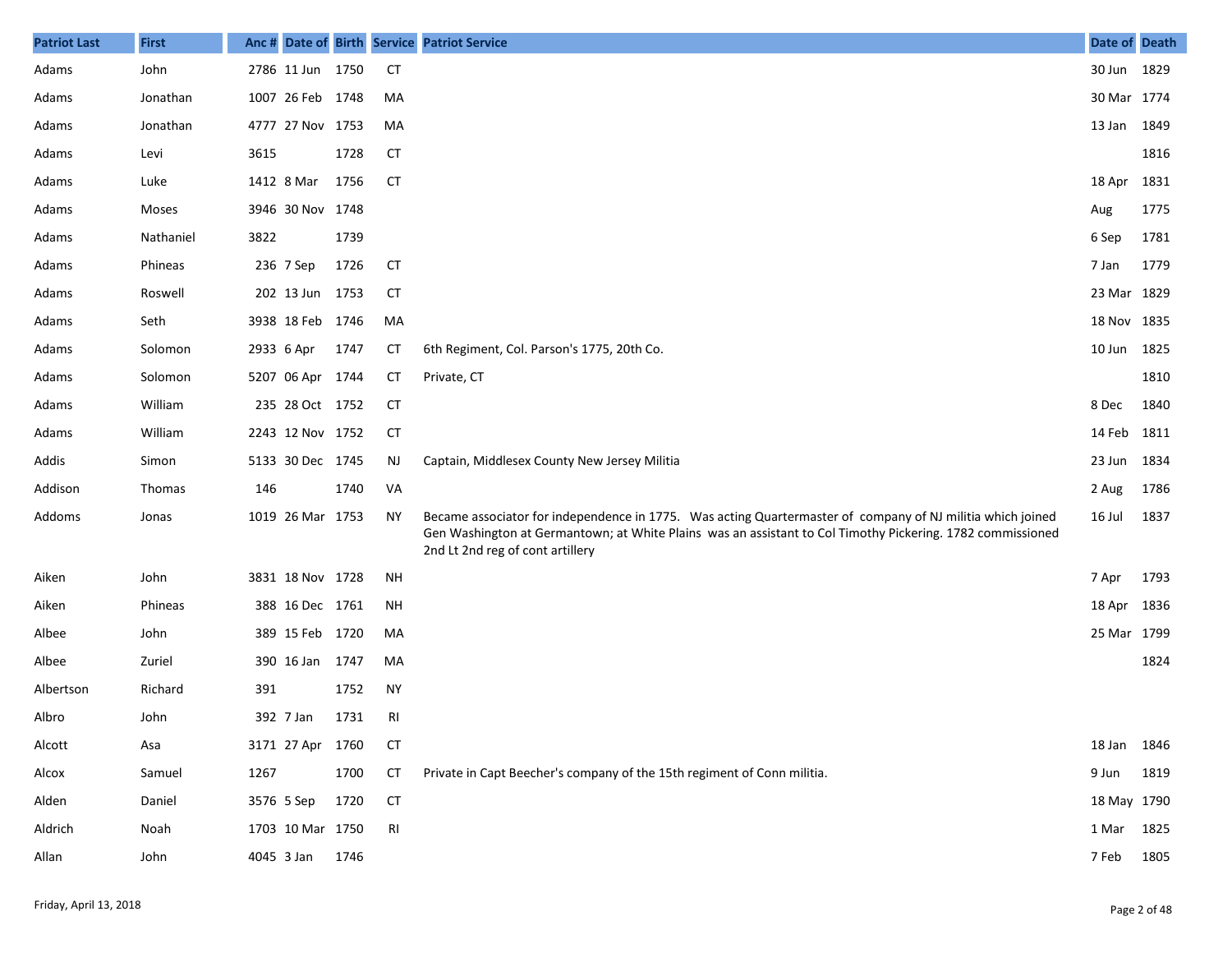| <b>Patriot Last</b> | <b>First</b> | Anc #      |                  |      |           | Date of Birth Service Patriot Service                                                                               | Date of Death |      |
|---------------------|--------------|------------|------------------|------|-----------|---------------------------------------------------------------------------------------------------------------------|---------------|------|
| Alleman             | John         |            | 5096 08 Oct 1753 |      | PA        | Private 6th Class, Cos. Of Capts. J. Sherer, J. Collier, & H. McKinney, 4th Battalion of Lancaster Co., PA, 1778-79 | 11 Oct 1811   |      |
| Allen               | Benjamin     | 457        |                  | 1749 | <b>NY</b> |                                                                                                                     | Nov           | 1836 |
| Allen               | Benjamin     |            | 3036 4 Oct       | 1743 | <b>CT</b> |                                                                                                                     | 27 Mar 1827   |      |
| Allen               | David        |            | 1477 13 Aug 1753 |      | <b>CT</b> |                                                                                                                     | 12 Feb 1834   |      |
| Allen               | Ebenezer     |            | 5217 27 Dec 1761 |      | СT        | Private and Corporal in the Connecticut Troops                                                                      | 19 Apr        | 1845 |
| Allen               | Elijah       |            | 2414 19 Nov 1757 |      | MA        |                                                                                                                     | 11 Apr        | 1835 |
| Allen               | Elnathan     |            | 4269 18 Nov 1728 |      | MA        |                                                                                                                     | 2 Oct         | 1805 |
| Allen               | John         | 3326 Sep   |                  | 1713 |           |                                                                                                                     | 15 Jul        | 1790 |
| Allen               | Moses        |            | 72 14 May 1746   |      | СT        | A private in the 5th Regiment, Ct line, July 1st to Dec 16, 1780.                                                   | 26 Sep        | 1826 |
| Allen               | Samuel       |            | 11 8 Jun         | 1736 | <b>CT</b> | Private and Patriot.                                                                                                | 10 Oct 1816   |      |
| Allen               | Stephen      |            | 3513 25 Aug 1730 |      | <b>CT</b> |                                                                                                                     | 30 Jul        | 1803 |
| Alley               | Samuel       |            | 4442 25 Jun 1761 |      | VA        |                                                                                                                     | 12 Sep        | 1847 |
| Alling              | Caleb        |            | 456 17 Sep 1746  |      | СT        |                                                                                                                     | 25 Nov 1823   |      |
| Alling              | Ebenezer     |            | 455 10 Mar 1741  |      | CТ        |                                                                                                                     | 11 Nov 1800   |      |
| Alling              | Ichabod      |            | 458 24 Oct 1756  |      | <b>CT</b> |                                                                                                                     | 19 Sep 1809   |      |
| Alling              | Philo        | 712        |                  | 1754 | <b>CT</b> |                                                                                                                     |               |      |
| Allyn               | Job          |            | 461 24 Nov 1753  |      | <b>CT</b> |                                                                                                                     | 23 Mar        | 1828 |
| Allyn               | Nathan       | 1172 5 Jan |                  | 1740 |           | Seaman on the privateer "Marquis de la Fayette" from Feb 1782 to Aug 1783.                                          | 2 Jun         | 1814 |
| Alvord              | Jehiel       |            | 464 7 Jan        | 1756 | MA        |                                                                                                                     | 21 Oct 1829   |      |
| Alvord              | Reuel        | 592        |                  | 1750 | <b>CT</b> |                                                                                                                     | 27 Mar 1810   |      |
| Alvord              | Saul         |            | 587 9 Jul        | 1753 | <b>CT</b> |                                                                                                                     | 23 Sep        | 1832 |
| Alvord              | Saul         |            | 588 23 Apr 1717  |      | <b>CT</b> |                                                                                                                     | 28 Sep        | 1793 |
| Ambler              | John         |            | 4848 23 Nov 1732 |      | NΥ        | Private - Westchester County, NY Militia - 4th Regiment                                                             | 13 Oct 1802   |      |
| Ames                | Sylvanus     |            | 17 20 Jan 1744   |      | MA        |                                                                                                                     | Winter 1778   |      |
| Amidon              | Caleb        | 2358 Aug   |                  | 1736 | MA        |                                                                                                                     | 13 Apr 1799   |      |
| Amidon              | Henry        |            | 412 3 May        | 1727 | <b>CT</b> |                                                                                                                     |               |      |
| Amidon              | Jediah       | 160        |                  | 1753 | <b>CT</b> |                                                                                                                     | 5 Nov         | 1839 |
| Amos                | Mordecai     | 5048       |                  | 1753 | MD        | 2nd Lt Maryland Militia                                                                                             | 18 Aug 1842   |      |
| Anderson            | Absolom      | 752        |                  |      | MD        |                                                                                                                     |               | 1787 |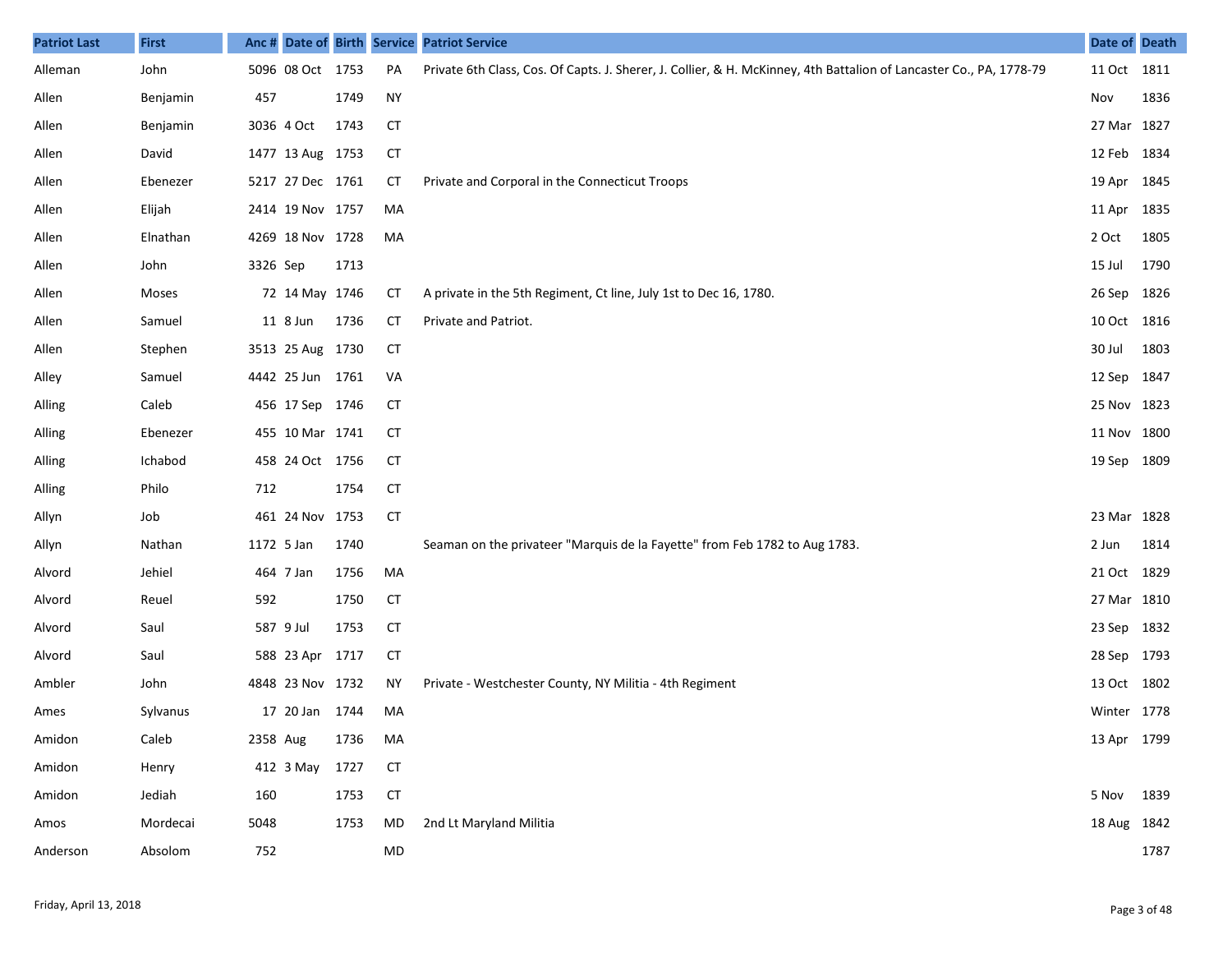| <b>Patriot Last</b> | <b>First</b>  | Anc #      |                  |      |           | Date of Birth Service Patriot Service                                                                         | Date of Death |      |
|---------------------|---------------|------------|------------------|------|-----------|---------------------------------------------------------------------------------------------------------------|---------------|------|
| Anderson            | Thomas        |            | 368 24 Jun 1758  |      | <b>CT</b> |                                                                                                               | 30 Mar 1835   |      |
| Andreas             | Peter         |            | 4995 8 Oct       | 1751 | PA        | Sgt. In Capt. Conrad Reader's, 5th Co., 6th Battalion, PA Militia                                             | after         | 1818 |
| Andrews             | Benjamin      |            | 5420 28 Dec 1757 |      | RI        | He enlisted in Dec 1775 as a private in Capt. Job Pearce's Co., Col. William Richmond's Rhode Island Regiment | 05 Apr        | 1830 |
| Andrews             | Daniel        | 3248       |                  | 1735 |           |                                                                                                               | 3 Dec         | 1818 |
| Andrews             | Elisha        |            | 22 12 Dec 1746   |      | <b>CT</b> |                                                                                                               | 22 Feb        | 1846 |
| Andrews             | Enos          |            | 3502 13 Apr 1718 |      | CТ        |                                                                                                               | 26 Nov 1790   |      |
| Andrews             | John          |            | 4492 20 Aug 1761 |      | ME        |                                                                                                               | 24 Nov 1840   |      |
| Andrews             | Joseph        |            | 3433 13 Dec 1751 |      |           |                                                                                                               | 23 Nov 1831   |      |
| Andrews             | Samuel        |            | 275 21 Sep 1744  |      | СT        |                                                                                                               | 21 Nov 1831   |      |
| Andrews             | <b>Thomas</b> | 2576       |                  | 1728 | MA        |                                                                                                               | 13 Jun        | 1815 |
| Andrews             | <b>Thomas</b> | 3743       |                  | 1747 |           |                                                                                                               | 7 Feb         | 1815 |
| Andrews             | William       |            | 2198 5 Apr       | 1745 | СT        |                                                                                                               | 19 Jul        | 1824 |
| Andrus              | Jonathan      |            | 828 1 Feb        | 1760 | <b>CT</b> |                                                                                                               | 13 Apr        | 1837 |
| Angell              | Andrew        | 1677 3 Jan |                  | 1742 | RI        |                                                                                                               | 29 Jun        | 1792 |
| Angell              | Israel        |            | 768 24 Aug 1740  |      | RI        |                                                                                                               | 31 May 1832   |      |
| Annable             | Edward        |            | 3965 22 Jun 1753 |      | MA        |                                                                                                               | 6 Oct         | 1836 |
| Appleton            | Thomas        |            | 603 15 Mar 1744  |      | MA        |                                                                                                               | 1 Dec         | 1803 |
| Archer              | James         | 5394       |                  | 1747 | PA        | Captain of a Company in the 1st Battalion of Washington County, PA Militia in 1782.                           | 01 Jun        | 1830 |
| Armington           | Joseph        |            | 568 4 Jun        | 1731 | RI        |                                                                                                               | 27 Apr        | 1817 |
| Armstong            | Lebbeus       |            | 503 13 Sep 1738  |      | VT        |                                                                                                               | Oct           | 1789 |
| Armstrong           | Jabez         |            | 614 28 Aug 1754  |      | <b>CT</b> |                                                                                                               |               |      |
| Arnold              | Conrad        | 4637 abt   |                  | 1735 |           |                                                                                                               |               | 1791 |
| Arnold              | Elisha        |            | 1468 3 Aug       | 1758 | VA        |                                                                                                               |               | 1849 |
| Arnold              | Isaac         |            | 1754 27 May 1764 |      | <b>CT</b> |                                                                                                               | 30 Jan        | 1841 |
| Arnold              | Jabez         | 2188       |                  | 1738 | <b>CT</b> |                                                                                                               | 4 Jul         | 1822 |
| Arnold              | Joseph        |            | 617 23 Jan       | 1762 | RI        |                                                                                                               | 4 Jul         | 1835 |
| Arnold              | Joseph        |            | 2413 2 aug       | 1738 | <b>CT</b> |                                                                                                               | 10 Nov 1804   |      |
| Arnold              | Moses         |            | 4487 13 aug 1759 |      |           |                                                                                                               | 29 Mar 1829   |      |
| Arnold              | Samuel        | 1030       |                  |      | MA        | A soldier of the revolution from Weymouth, Mass.                                                              |               |      |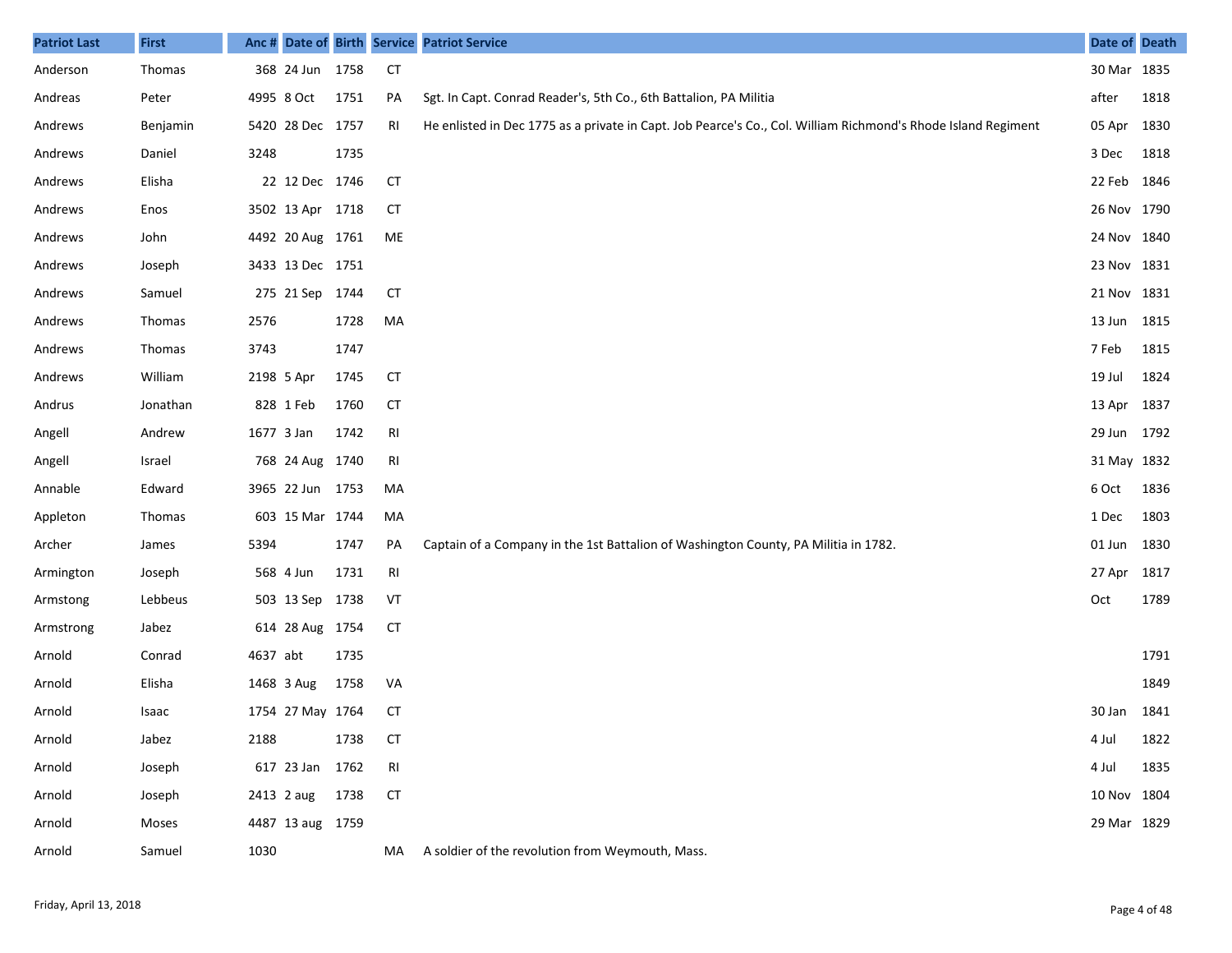| <b>Patriot Last</b> | <b>First</b> | Anc #      |                  |      |           | Date of Birth Service Patriot Service                                                                                                                    | Date of Death |      |
|---------------------|--------------|------------|------------------|------|-----------|----------------------------------------------------------------------------------------------------------------------------------------------------------|---------------|------|
| Arnold              | Samuel       | 3024       |                  | 1762 | <b>CT</b> |                                                                                                                                                          | 10 Jan        | 1837 |
| Ashline             | Prisque      |            | 5277 10 Aug 1748 |      | ΝY        | Pvt. With Capt. Loseau under Col. Livingston 1776-1779                                                                                                   | Feb           | 1813 |
| Ashmead             | John         |            | 621 29 Sep 1738  |      | PA        |                                                                                                                                                          | 6 Jun         | 1818 |
| Atkins              | David        |            | 5208 12 Nov 1759 |      | <b>CT</b> | Private, Capt Humphrey's, Col Meigs, Continental Line                                                                                                    | 21 Nov 1844   |      |
| Atkins              | Josiah       | 1778 Jun   |                  | 1749 | <b>CT</b> |                                                                                                                                                          | 26 Oct 1781   |      |
| Atkins              | Luther       | 463        |                  | 1718 | <b>CT</b> |                                                                                                                                                          | 3 Aug         | 1788 |
| Atwater             | Amos         |            | 623 12 Jun       | 1752 | <b>CT</b> |                                                                                                                                                          |               |      |
| Atwater             | David        |            | 627 15 Sep       | 1723 | <b>CT</b> |                                                                                                                                                          | 11 Mar 1806   |      |
| Atwater             | Isaac        | 1246 Dec   |                  | 1758 | <b>CT</b> | Private soldier from Ct, present at the battle of Long Island.                                                                                           | 21 Jul        | 1839 |
| Atwater             | Jeremiah     |            | 631 5 Dec        | 1734 | <b>CT</b> |                                                                                                                                                          | 12 Nov 1811   |      |
| Atwater             | Joseph       | 626        |                  | 1759 |           |                                                                                                                                                          |               | 1813 |
| Atwater             | Samuel       |            | 630 1 Jun        | 1718 | <b>CT</b> |                                                                                                                                                          | 9 May 1793    |      |
| Atwater             | Samuel       | 5042 5 Jul |                  | 1757 | <b>CT</b> | Drummer, Capt. Nathaniel Bunnell's Co. Wadsworth Brigade.                                                                                                | 12 Jan 1848   |      |
| Atwater             | Zopher       |            | 5267 28 Jun      | 1756 | <b>CT</b> | Private, 5th Connecticut State Levies, 1776. Private, Captain Van Deursen's Company of State Guards, 1781                                                | 07 Jan 1810   |      |
| Atwell              | Jesse        | 5289       |                  | 1745 | <b>CT</b> | Served 7 days with enlisted men from Durham in response to the Lexington Alarm, under Captain Stephen Norton.                                            | 11 Jul        | 1781 |
| Atwood              | Elisha       |            | 43 27 Apr 1745   |      | <b>CT</b> |                                                                                                                                                          | 24 May 1825   |      |
| Atwood              | Ephraim      |            | 5287 16 Jun      | 1737 | MA        | Private in the alarm of Dec. 8, 1776 in Capt. Elijah Walker Co., Col Pope's Regt. And later enlistments.                                                 | Apr           | 1826 |
| Auger               | John         |            | 5251 11 Jun 1748 |      | <b>CT</b> | Private from the town of Branford, CT, Lexington Alarm, April 1775; Private, Capt. Abraham Foot's Company of<br>Militia, Col. Andrew Ward's Regiment, CT | 08 Jan 1827   |      |
| Augur               | Felix        |            | 5261 02 Jun      | 1760 | ΝY        | Pvt 5th Battalion, Wadsworth's Brigade, Col. William Douglas, Connecticut Regiment, Capt. Higgins' Company                                               | 21 Jul        | 1839 |
| Augur               | Hezekiah     | 634        |                  | 1750 | <b>CT</b> |                                                                                                                                                          | 7 Nov         | 1818 |
| Austen              | Benjamin     | 3903       |                  | 1761 | <b>NY</b> |                                                                                                                                                          |               | 1826 |
| Austin              | David        |            | 636 1 May 1732   |      | СT        |                                                                                                                                                          | 5 Feb         | 1801 |
| Austin              | Isaac        |            | 4397 10 Mar 1737 |      | <b>NY</b> |                                                                                                                                                          | 21 Nov 1824   |      |
| Austin              | Job          |            | 595 31 Mar 1759  |      | NY        |                                                                                                                                                          | 7 Feb 1847    |      |
| Austin              | Joel         |            | 3141 22 Oct 1749 |      | СT        |                                                                                                                                                          | 31 Oct 1814   |      |
| Austin              | Nathaniel    | 2263       |                  | 1752 | <b>CT</b> |                                                                                                                                                          | 4 Sep 1844    |      |
| Averill             | Daniel       |            | 1607 14 Oct 1763 |      | CT        |                                                                                                                                                          | 5 Aug 1842    |      |
| Averill             | Elisha       | 908        |                  |      |           |                                                                                                                                                          |               |      |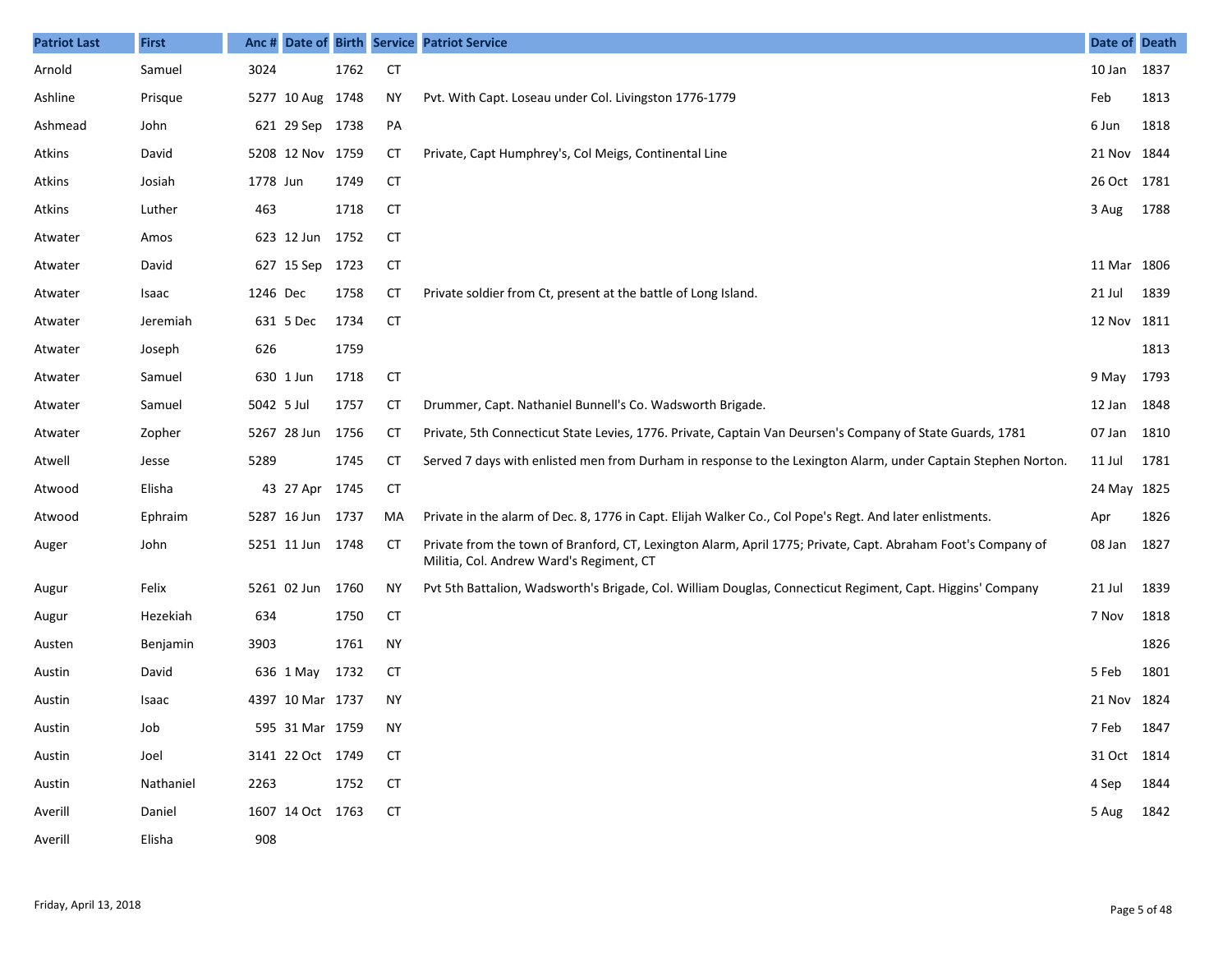| <b>Patriot Last</b> | <b>First</b> |            |                  |      |           | Anc # Date of Birth Service Patriot Service                                                                                                       | Date of Death |      |
|---------------------|--------------|------------|------------------|------|-----------|---------------------------------------------------------------------------------------------------------------------------------------------------|---------------|------|
| Averill             | Joseph       | 3995       |                  | 1742 | MA        |                                                                                                                                                   |               | 1822 |
| Averill             | Perry        |            | 341 18 Sep 1754  |      | <b>CT</b> |                                                                                                                                                   | 10 Jul        | 1842 |
| Avery               | Amos         |            | 24 1 Feb         | 1754 | <b>CT</b> |                                                                                                                                                   | 15 Apr 1831   |      |
| Avery               | Amos         | 4000       |                  |      | <b>CT</b> |                                                                                                                                                   |               |      |
| Avery               | Benajah      |            | 3430 15 Dec 1743 |      | <b>CT</b> |                                                                                                                                                   | 26 Jul        | 1811 |
| Avery               | Daniel       |            | 546 14 Nov 1740  |      | СT        |                                                                                                                                                   | 6 Sep         | 1781 |
| Avery               | David        | 2654 5 Apr |                  | 1746 | MA        |                                                                                                                                                   | 16 Feb 1818   |      |
| Avery               | Ebenezer     |            | 193 7 Mar        | 1732 | <b>CT</b> |                                                                                                                                                   | 6 Sep         | 1781 |
| Avery               | Ebenezer     |            | 642 29 Mar 1704  |      | <b>CT</b> |                                                                                                                                                   | 11 Jul        | 1780 |
| Avery               | Ebenezer     | 2070 Jan   |                  | 1747 | <b>CT</b> |                                                                                                                                                   | 11 Jan        | 1828 |
| Avery               | Ebenezer     |            | 3424 17 Aug 1746 |      | <b>CT</b> |                                                                                                                                                   | 10 Jan        | 1828 |
| Avery               | Elihu        |            | 353 6 Apr        | 1755 | <b>CT</b> |                                                                                                                                                   | 8 Mar         | 1779 |
| Avery               | Elijah       |            | 1086 15 Sep 1734 |      | СT        | Captain in the 8th Ct militia, killed at Ft Griswold Sept 1781.                                                                                   | 6 Sep         | 1781 |
| Avery               | Elisha       | 2998 circa |                  | 1720 | <b>NY</b> | A soldier of the revolution.                                                                                                                      | circa         | 1808 |
| Avery               | Enoch        | 772        |                  | 1744 | <b>NY</b> |                                                                                                                                                   | 20 Mar 1832   |      |
| Avery               | Gardner      | 5115       |                  | 1751 | MA        | (Baptised 22 Sep 1751) Pvt in Capt Lebbeus Ball's Company, Colonel Larned's Massachusetts Regiment                                                | 28 Dec 1831   |      |
| Avery               | George       |            | 356 2 Sep        | 1724 | <b>CT</b> |                                                                                                                                                   | 16 Feb 1785   |      |
| Avery               | George       |            | 567 23 Jan 1759  |      | NH        |                                                                                                                                                   |               | 1856 |
| Avery               | Isaac        |            | 4351 24 Mar 1743 |      | <b>CT</b> |                                                                                                                                                   | 17 Jun 1818   |      |
| Avery               | Jasper       | 640        |                  | 1743 | <b>CT</b> | Sergeant                                                                                                                                          | 6 Sep         | 1781 |
| Avery               | John         | 1223       |                  |      |           | Of Groton, Ct, a Sergeant in Capt Burrows's company of the 8th regiment, Ct militia, at New York, 1776.                                           |               |      |
| Avery               | Jonas        |            | 4456 15 Jul      | 1745 | <b>CT</b> |                                                                                                                                                   | 18 Dec 1776   |      |
| Avery               | Jonathan     | 1192       |                  |      | <b>CT</b> |                                                                                                                                                   |               |      |
| Avery               | Nathan       |            | 3590 30 Apr 1744 |      | <b>CT</b> |                                                                                                                                                   | 31 Aug 1832   |      |
| Avery               | Parke        |            | 1406 22 Mar 1741 |      | <b>CT</b> |                                                                                                                                                   | 20 Dec 1821   |      |
| Avery               | Simeon       |            | 641 20 Oct 1753  |      | <b>CT</b> |                                                                                                                                                   | 1 Aug         | 1796 |
| Avery               | Simeon       |            | 5014 17 Sep 1759 |      | CТ        | Private, Capt. Wilcox's Co., Col. Baldwin's Reg. of Artificers, Connecticut Line, enlisted Sept 10, 1777 discharged Sept 16 Jan 1803<br>10, 1780. |               |      |
| Avery               | Thaddeus     |            | 4108 19 Oct 1749 |      | NY        |                                                                                                                                                   | 16 Nov 1836   |      |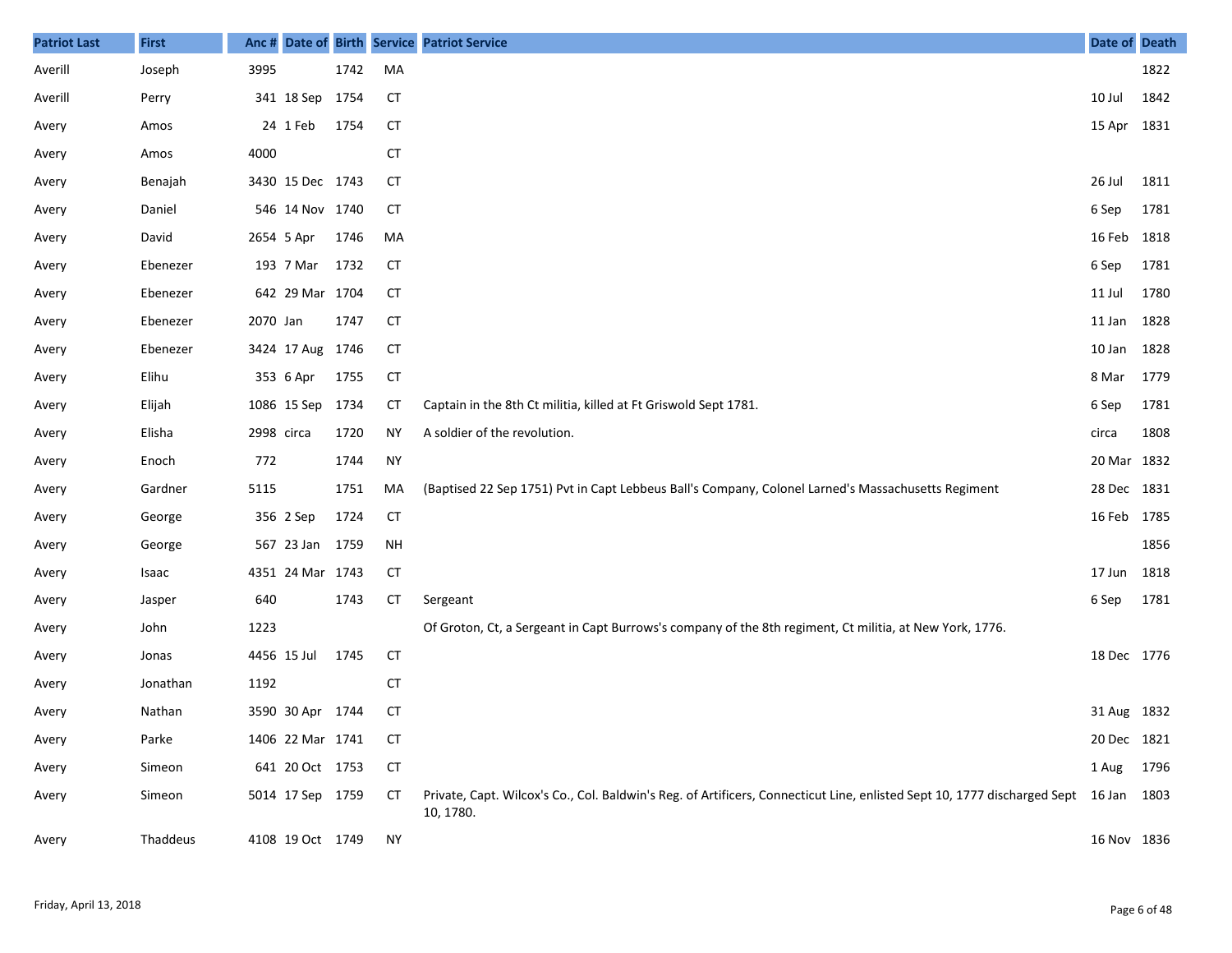| <b>Patriot Last</b> | <b>First</b> |      |                  |      |                | Anc # Date of Birth Service Patriot Service                                       | Date of Death |      |
|---------------------|--------------|------|------------------|------|----------------|-----------------------------------------------------------------------------------|---------------|------|
| Avery               | Thomas       |      | 2207 10 Feb 1746 |      | <b>CT</b>      |                                                                                   | Circa         | 1814 |
| Ayer                | Elijah       |      | 4047 27 Apr 1752 |      | MA             |                                                                                   | 12 Apr 1837   |      |
| Ayres               | Jonathan     |      | 25 Bp 1 Jul 1750 |      | <b>CT</b>      |                                                                                   | 8 Dec         | 1826 |
| Ayres               | Joseph       |      | 2012 8 Sep       | 1741 | MA             |                                                                                   | Betwee 1814   |      |
| <b>Babbidge</b>     | Courtney     | 1321 |                  |      | МA             |                                                                                   |               |      |
| Babcock             | Daniel       |      | 646 31 Aug 1762  |      |                |                                                                                   | 18 Sep 1846   |      |
| Babcock             | Harry        | 645  |                  |      | RI             | Served in command of RI troops in defending NY.                                   |               |      |
| Babcock             | Henry        |      | 4275 23 Jun 1757 |      | RI             |                                                                                   | after         | 1835 |
| Babcock             | Joseph       | 4726 |                  |      |                | Private soldier in Capt Warner's company, in the Lexington alarm.                 |               |      |
| Babcock             | Nathaniel    |      | 649 24 Jan 1735  |      | <b>CT</b>      |                                                                                   | 19 Apr 1813   |      |
| Babcock             | Samuel       |      | 647 11 Sep 1747  |      | R <sub>l</sub> |                                                                                   | 18 Feb 1828   |      |
| Babcock             | Simeon       |      | 293 31 May 1745  |      | RI             |                                                                                   | 21 Sep 1806   |      |
| Back                | Judah        | 655  |                  | 1737 | <b>CT</b>      |                                                                                   | 12 Feb 1821   |      |
| <b>Backus</b>       | Andrew       |      | 656 16 Nov 1733  |      | <b>CT</b>      |                                                                                   | 20 Nov 1796   |      |
| Bacon               | Ebenezer     |      | 657 9 Oct        | 1762 | <b>CT</b>      |                                                                                   | Sep           | 1838 |
| Bacon               | James        | 305  |                  | 1735 | MA             |                                                                                   | 9 Feb         | 1816 |
| Bacon               | Joseph       |      | 1323 26 Oct 1761 |      | <b>CT</b>      |                                                                                   | Nov           | 1791 |
| Bacon               | Richard      | 1174 |                  |      |                |                                                                                   |               |      |
| Badeau              | Jacob        |      | 4787 12 Apr 1757 |      | ΝY             | Enlisted man in the Dutchess County Militia, 6th Regiment                         | 12 Aug 1816   |      |
| Badger              | Joseph       |      | 39 23 Oct 1746   |      |                |                                                                                   | 15 Jan 1809   |      |
| Badger              | Joshua       | 2920 |                  |      | <b>NY</b>      |                                                                                   | after         | 1840 |
| <b>Bagg</b>         | Oliver       | 3333 |                  | 1754 | MA             |                                                                                   |               | 1833 |
| Bagley              | Jonathan     | 3201 |                  | 1734 |                |                                                                                   |               | 1819 |
| Bailey              | Caleb        |      | 1227 9 Aug       | 1760 | СT             | Private in the 2nd Ct regiment, commanded by Col Herman Swift                     | 23 Apr 1828   |      |
| Bailey              | Cyrus        |      | 2331 2 Nov       | 1748 | <b>NH</b>      |                                                                                   | 29 May 1822   |      |
| Bailey              | Jacob        |      | 4970 19 Jul      | 1726 | VT             | Brig General Vermont Militia, Washington's Commisary General Northern Department. | 1 Mar 1816    |      |
| Bailey              | Jeremiah     |      | 4016 about 1740  |      | <b>CT</b>      |                                                                                   | bef 28 1816   |      |
| Bailey              | John         |      | 38 6 Oct         | 1730 | MA             |                                                                                   | 27 Oct 1810   |      |
| Bailey              | Jonathan     |      | 27 1 Sep         | 1755 | <b>CT</b>      |                                                                                   | 25 May 1827   |      |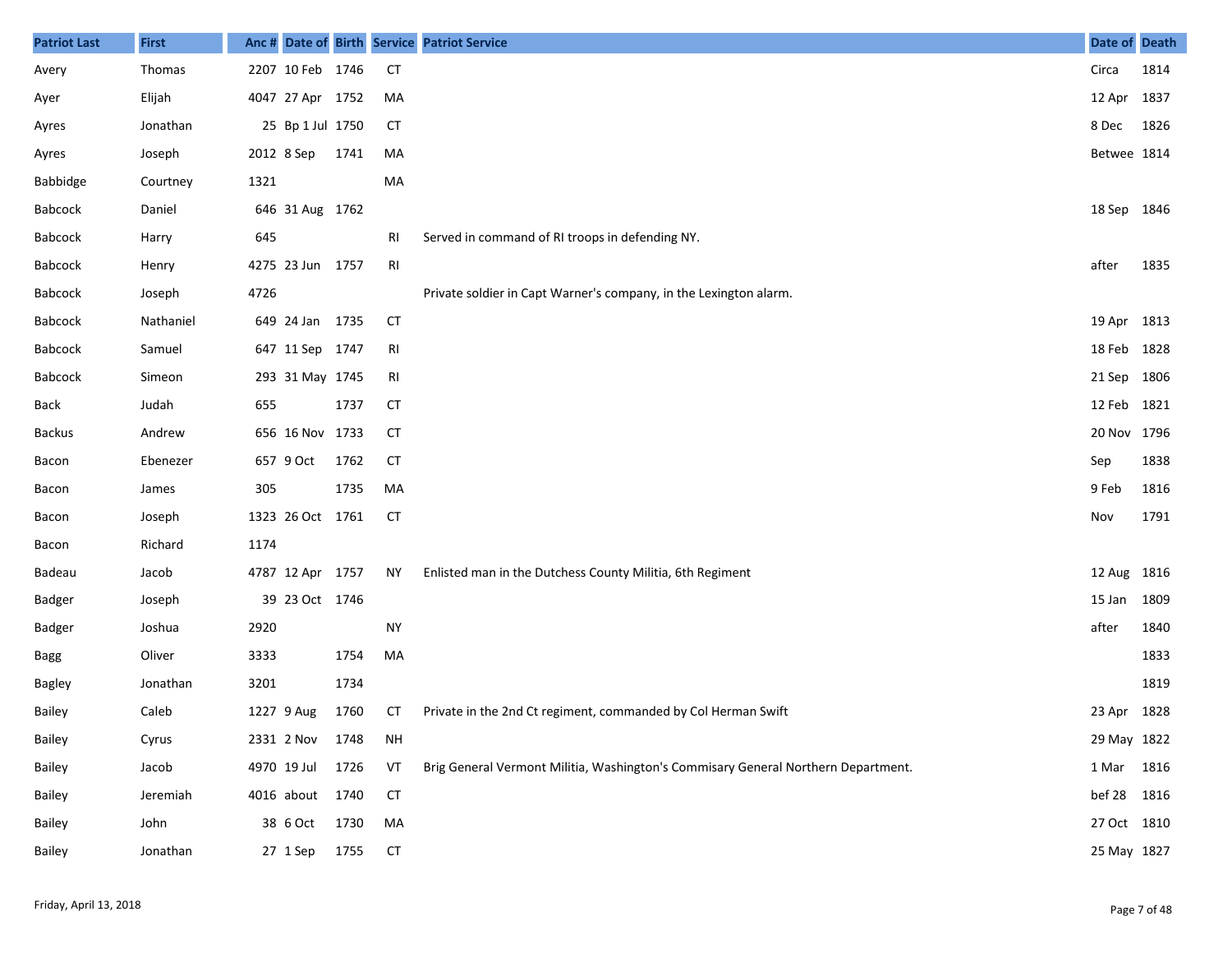| <b>Patriot Last</b> | <b>First</b>    | Anc# |                  |      |           | Date of Birth Service Patriot Service                                                                                                              | Date of Death |      |
|---------------------|-----------------|------|------------------|------|-----------|----------------------------------------------------------------------------------------------------------------------------------------------------|---------------|------|
| Bailey              | Samuel          | 663  |                  | 1728 | <b>CT</b> |                                                                                                                                                    | Mar           | 1808 |
| Bailey              | William         | 4484 |                  | 1705 |           |                                                                                                                                                    |               |      |
| Baird               | Daniel          |      | 838 13 Nov 1742  |      | MA        |                                                                                                                                                    | 9 Dec         | 1819 |
| Baker               | Hilary          |      | 4459 25 Feb 1746 |      | PA        |                                                                                                                                                    | 25 Sep        | 1798 |
| Baker               | Isaac           |      | 1313 13 Dec 1748 |      | <b>CT</b> |                                                                                                                                                    |               |      |
| Baker               | Isaiah          |      | 5043 14 Aug 1739 |      | MA        | A Private in Captain Jonathan Crowell's company which marched on the Alarm of April 19, 1775.                                                      | 25 Sep        | 1795 |
| Baker               | John            |      | 2942 8 Sep       | 1756 | <b>CT</b> |                                                                                                                                                    | 27 Oct 1795   |      |
| Baker               | John            |      | 4984 20 May 1739 |      | CТ        | Corporal, Capt. William Smith's Company of CT Militia, Col. John Douglas's 21st Reg't, under Grig. Gen'l Saltonstall,<br>Campaign around NY, 1776. |               |      |
| Baker               | Joseph          |      | 1020 17 Dec 1748 |      | СT        | Surgeon in Putnam's company in the Lexington alarm, and later surgeon at Fort Griswold.                                                            | 16 May 1804   |      |
| Baker               | Nathaniel       |      | 4926 10 Jan 1699 |      | СT        | Private, Col. McClellan's Regiment of CT Militia, 1778.                                                                                            |               |      |
| <b>Baker</b>        | Reuben          |      | 2704 30 May 1758 |      |           |                                                                                                                                                    | 19 Oct 1811   |      |
| Balch               | Isreal          |      | 4090 26 Jan 1751 |      | <b>CT</b> |                                                                                                                                                    |               |      |
| Baldwin             | <b>Barnabas</b> |      | 4490 31 Aug 1726 |      | СT        | Lieutenant                                                                                                                                         | 24 Dec 1804   |      |
| Baldwin             | <b>Barnabus</b> |      | 4914 about       | 1692 | CТ        | Patriotic Service, Creditor of commissaries 1780.                                                                                                  |               |      |
| Baldwin             | Caleb           |      | 3322 2 May       | 1723 | <b>CT</b> |                                                                                                                                                    | 5 Sep         | 1823 |
| Baldwin             | Elihu           |      | 3894 21 Jan 1745 |      | СT        |                                                                                                                                                    | 26 Apr        | 1825 |
| Baldwin             | Ezra            |      | 679 Bp 8 M 1737  |      | MA        |                                                                                                                                                    | 12 Jun        | 1824 |
| Baldwin             | Hezekiah        |      | 681 24 Aug 1756  |      | СT        | Patriotic Service: Town Clerk and Tax Collector                                                                                                    | 6 Nov         | 1831 |
| Baldwin             | Jared           |      | 504 30 Jan 1732  |      | <b>CT</b> |                                                                                                                                                    | 19 Apr        | 1817 |
| Baldwin             | Jonathan        |      | 1816 15 Sep 1722 |      | СT        |                                                                                                                                                    | 2 Apr         | 1802 |
| Baldwin             | Joseph          |      | 5058 13 Sep 1751 |      | СT        | Sergeant 1776, Private 1779.                                                                                                                       |               |      |
| <b>Baldwin</b>      | Nathan          | 2275 |                  |      |           |                                                                                                                                                    |               |      |
| Baldwin             | Nathan          |      | 2408 8 Nov       | 1755 | CT        |                                                                                                                                                    | 17 Mar 1803   |      |
| Baldwin             | Richard         |      |                  |      |           | 5209 01 Dec 1745 CT Member of the committee of inspection                                                                                          | 02 Apr 1823   |      |
| Baldwin             | Samuel          |      | 675 25 May 1755  |      | CT        |                                                                                                                                                    | 6 Jun         | 1838 |
| Baldwin             | Samuel          |      | 750 10 Apr 1731  |      | <b>CT</b> |                                                                                                                                                    |               | 1779 |
| Baldwin             | Silas           |      | 671 4 Apr        | 1729 | <b>CT</b> |                                                                                                                                                    | 19 Nov 1813   |      |
| Baldwin             | Simeon          |      | 5418 14 Jul      | 1724 | CT        | Member of committee to suply New Milford, CT soldiers families with provisions; tax collector                                                      | 07 Jun 1808   |      |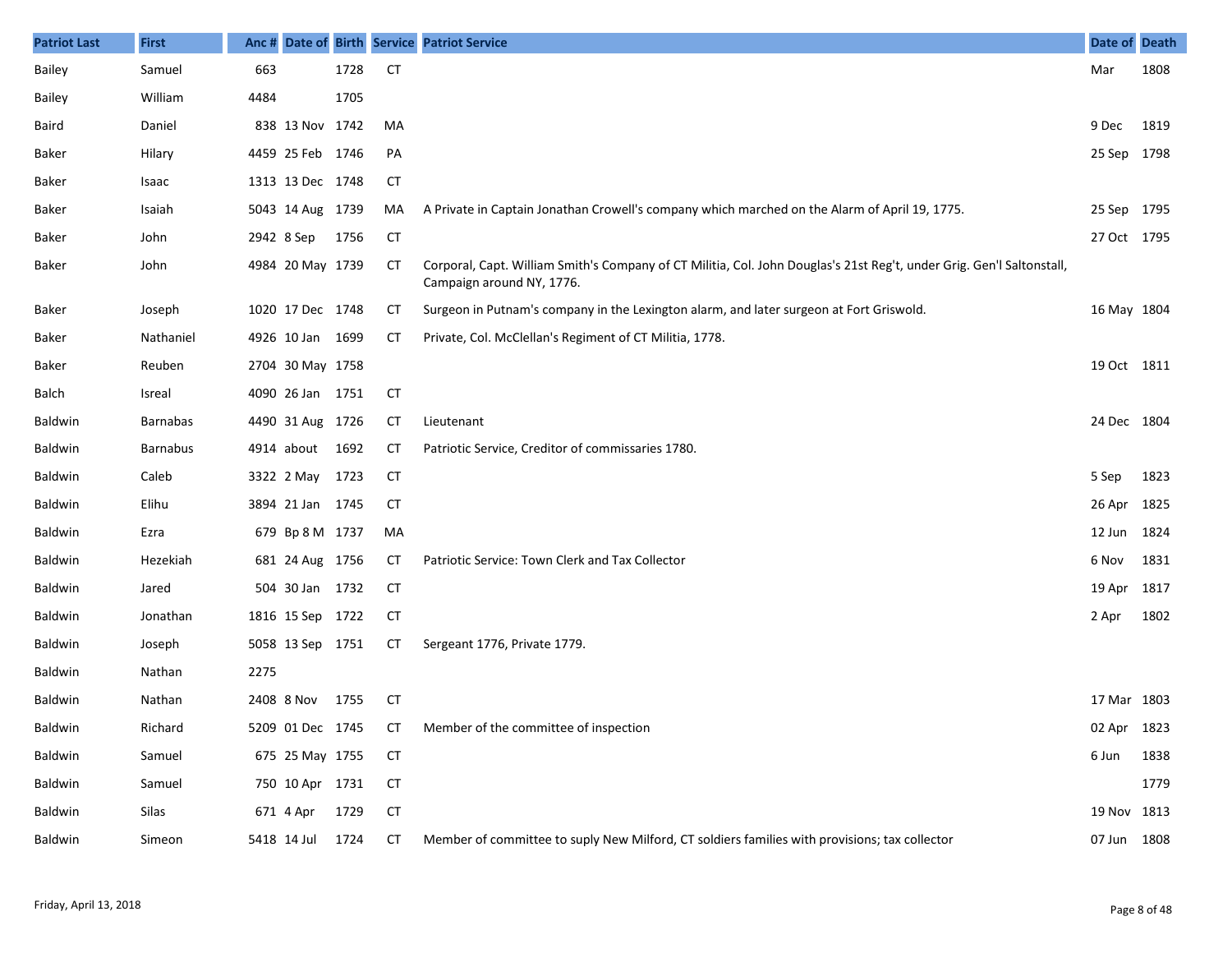| <b>Patriot Last</b> | <b>First</b> | Anc#       |                  |      |                | Date of Birth Service Patriot Service                                                                                                                                                      | Date of Death |      |
|---------------------|--------------|------------|------------------|------|----------------|--------------------------------------------------------------------------------------------------------------------------------------------------------------------------------------------|---------------|------|
| Baldwin             | Theophilus   |            | 3484 27 Nov 1735 |      | <b>CT</b>      |                                                                                                                                                                                            | 7 Jan         | 1826 |
| Baldwin             | Theophilus   |            | 5210 22 Oct 1699 |      | <b>CT</b>      | Committee to supply clothing                                                                                                                                                               | 01 Aug 1784   |      |
| Baldwin             | Thomas       |            | 1220 10 Jul      | 1742 | <b>CT</b>      |                                                                                                                                                                                            | 24 Jul        | 1833 |
| Baldwin             | Thomas       |            | 5068 27 Jul      | 1743 | PA             | Soldier, Chester County Pennsylvania Militia.                                                                                                                                              | 26 Dec 1809   |      |
| Ball                | Nathaniel    | 2984 3 Jun |                  | 1717 | <b>NH</b>      |                                                                                                                                                                                            |               |      |
| <b>Ballard</b>      | Caleb        | 5406 abt.  |                  | 1758 | <b>NY</b>      | Corporal in Capt. Hezekiah Mead's, Col. Henry Ludington, Dutchess Co., Militia.                                                                                                            | abt.          | 1810 |
| <b>Ballard</b>      | Jeramiah     | 2229       |                  |      | $\mathsf{NJ}$  |                                                                                                                                                                                            |               |      |
| <b>Ballard</b>      | Nathan       |            | 582 14 Nov 1744  |      | <b>NH</b>      | 1st Lt in the company of Capt Benjamin Taylor, NH militia 1775                                                                                                                             | 14 Jan 1835   |      |
| <b>Ballard</b>      | Philip       | 955        |                  |      | MA             | Sergeant from Montague, Mass, in Capt Grover's company of Col Williams's regiment                                                                                                          |               |      |
| Ballou              | Absalom      |            | 2997 16 Apr 1752 |      | R <sub>l</sub> |                                                                                                                                                                                            | 4 Jan         | 1837 |
| Ballou              | Noah         |            | 462 29 Jul       | 1759 | RI             | Commissioned Ensign in May 1781.                                                                                                                                                           |               |      |
| <b>Bancraft</b>     | Oliver       |            | 1231 20 Jul      | 1754 | <b>CT</b>      |                                                                                                                                                                                            | 18 Aug 1840   |      |
| Bancroft            | Isaac        |            | 4586 8 Sep       | 1742 |                |                                                                                                                                                                                            | 22 Apr 1813   |      |
| Bancroft            | Joseph       |            | 529 13 Jan       | 1756 |                |                                                                                                                                                                                            | 23 Apr 1839   |      |
| Bancroft            | Samuel       | 1178       |                  | 1737 | <b>CT</b>      | 1775 comissioned Lieutenant in the 5th company of the 8th Conn regiment commanded by Col Jedediah<br>Huntington. Also in 1776 was Lt in the Conn regiment commaned by Col Erastus Wolcott. | 1 Jul         | 1830 |
| <b>Bangs</b>        | John         |            | 4425 21 Jun 1764 |      | MA             |                                                                                                                                                                                            | 31 Mar 1813   |      |
| <b>Banks</b>        | Benjamin     |            | 2014 8 Aug       | 1706 | <b>CT</b>      |                                                                                                                                                                                            | 19 May 1805   |      |
| <b>Banks</b>        | Gershom      |            | 744 31 Aug 1752  |      | <b>CT</b>      |                                                                                                                                                                                            | 11 Jan 1835   |      |
| <b>Banks</b>        | Gershom      |            | 4896 1 May       | 1712 | СT             | Coast Guard                                                                                                                                                                                |               | 1795 |
| <b>Banks</b>        | Hezekiah     | 687        |                  | 1748 | <b>CT</b>      |                                                                                                                                                                                            | 31 Mar 1812   |      |
| Banks               | Jonathan     | 4759       |                  |      |                |                                                                                                                                                                                            |               |      |
| Banks               | Joseph       | 3246       |                  | 1753 | <b>CT</b>      |                                                                                                                                                                                            | 15 Jul        | 1830 |
| Banks               | Nathan       |            | 2290 6 May       | 1760 | <b>CT</b>      |                                                                                                                                                                                            | 10 Mar 1847   |      |
| Banks               | Pelatiah     | 4295 c     |                  | 1754 | MA             |                                                                                                                                                                                            | 23 Feb 1810   |      |
| Banta               | Dirck        |            | 3377 5 Dec 1749  |      | NJ             |                                                                                                                                                                                            | 25 Mar 1820   |      |
| Barber              | Benjamin     | 2599       |                  |      | RI             |                                                                                                                                                                                            |               |      |
| Barber              | Ezekiel      |            | 2598 6 Mar 1710  |      | RI             |                                                                                                                                                                                            | 28 Nov 1836   |      |
| Barber              | John         | 3025       |                  | 1719 | <b>CT</b>      |                                                                                                                                                                                            | 27 Dec 1797   |      |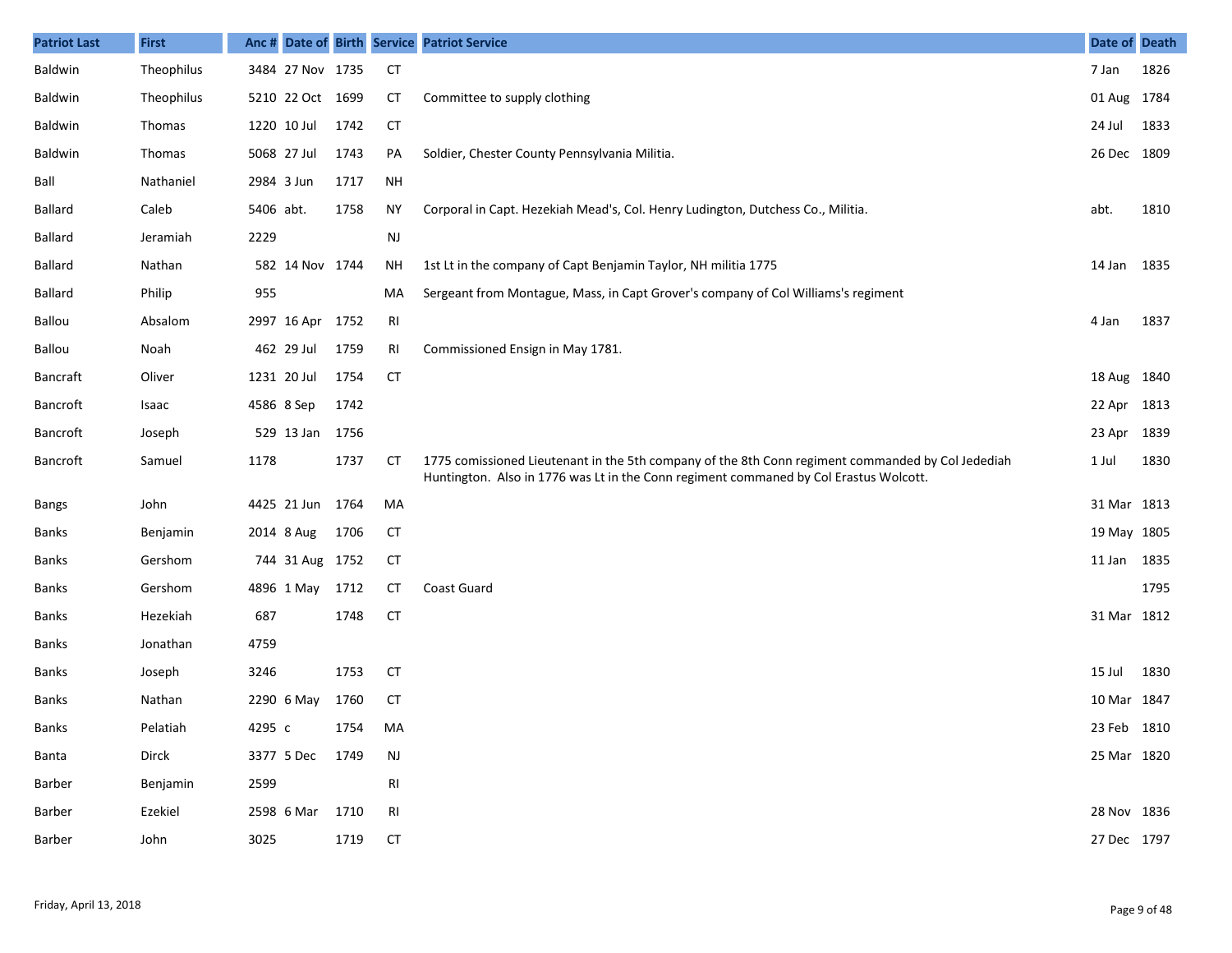| <b>Patriot Last</b> | <b>First</b>  |            |                  |      |           | Anc # Date of Birth Service Patriot Service                                                                                                                            | Date of Death |      |
|---------------------|---------------|------------|------------------|------|-----------|------------------------------------------------------------------------------------------------------------------------------------------------------------------------|---------------|------|
| Barber              | John          | 4748       |                  |      |           |                                                                                                                                                                        |               |      |
| Barber              | Jonathan      | 34         |                  | 1763 | <b>CT</b> |                                                                                                                                                                        | 23 Jan        | 1817 |
| Barber              | Jonathan      |            | 4678 15 May 1745 |      |           |                                                                                                                                                                        | 28 Jun        | 1839 |
| Barber              | Nathan        |            | 3947 29 Jan 1735 |      | RI        |                                                                                                                                                                        | 2 Jun         | 1816 |
| Barber              | Noah          |            | 2745 8 May       | 1735 | <b>CT</b> |                                                                                                                                                                        | 30 Mar        | 1822 |
| Barber              | <b>Thomas</b> | 218        |                  | 1716 | CТ        | Pvt, Marched for the relief of Boston in the Lexington Alarm as a Private from Simsbury                                                                                |               | 1792 |
| Barberl             | Thomas        |            | 690 5 Sep        | 1728 | <b>NY</b> |                                                                                                                                                                        | 8 Jan         | 1794 |
| <b>Barcus</b>       | William       | 701        |                  | 1773 |           |                                                                                                                                                                        | Circa         | 1800 |
| Bardwell            | Ebenezer      |            | 4128 24 Jun      | 1733 | MA        |                                                                                                                                                                        | 31 Dec 1818   |      |
| Bardwell            | John          | 3649       |                  | 1735 | MA        |                                                                                                                                                                        | 5 Feb         | 1814 |
| Barker              | Isha          |            | 4674 21 May 1752 |      |           |                                                                                                                                                                        | 7 Sep         | 1834 |
| <b>Barker</b>       | John          |            | 4561 30 Aug 1732 |      | MA        |                                                                                                                                                                        | 9 May         | 1786 |
| Barker              | John          | 4591       |                  |      |           |                                                                                                                                                                        |               |      |
| <b>Barker</b>       | Samuel        |            | 702 21 Jan 1762  |      | MA        |                                                                                                                                                                        | 25 Mar 1831   |      |
| Barker              | William       |            | 4255 10 Apr 1734 |      | MA        |                                                                                                                                                                        | 28 Dec 1821   |      |
| Barlow              | Aaron         |            | 705 11 Feb 1750  |      | CT        |                                                                                                                                                                        | 13 Aug 1800   |      |
| Barlow              | Obed          |            | 706 13 Jul       | 1751 | MA        |                                                                                                                                                                        | 17 Jul        | 1839 |
| Barnaby             | Samuel        |            | 4222 20 Apr 1735 |      | MA        |                                                                                                                                                                        |               | 1811 |
| Barnard             | Dorus         | 3379       |                  | 1759 | <b>CT</b> |                                                                                                                                                                        | 18 Jan        | 1818 |
| Barnard             | John          |            | 968 25 Dec 1732  |      | <b>CT</b> | Lieutenant in Col Wolcott's regiment, serving Boston in 1776. Also Lt. In Col Chester's regiment in 1776.<br>Commissioned Jan 1777, Capt in the 3rd regiment, Ct line. | 28 Dec 1813   |      |
| <b>Barnes</b>       | Dempsey       | 4807 circa |                  | 1744 | <b>NC</b> | Patriotic and Civil Service                                                                                                                                            | before        | 1807 |
| <b>Barnes</b>       | Isaac         |            | 3435 9 Dec       | 1749 | <b>CT</b> | Private in 5th Company of Gen Wooster's 1st Regt 1775. This company served at the Siege of Boston.                                                                     | 16 Jan        | 1832 |
| <b>Barnes</b>       | Israel        |            | 325 11 Oct 1758  |      | <b>CT</b> | revolutionary soldier.                                                                                                                                                 | 9 Apr         | 1841 |
| Barnes              | Jonathan      |            | 688 30 Aug 1760  |      | CT        |                                                                                                                                                                        |               |      |
| Barnes              | Jonathan      |            | 4324 2 Mar 1760  |      | CТ        |                                                                                                                                                                        |               | 1845 |
| Barnes              | Lemuel        |            | 843 Bp 30 J 1757 |      | MA        |                                                                                                                                                                        |               |      |
| Barnes              | Thomas        |            | 35 26 Apr 1744   |      | <b>CT</b> |                                                                                                                                                                        | 7 Dec         | 1825 |
| Barnett             | John          | 715        |                  | 1753 | <b>CT</b> |                                                                                                                                                                        |               | 1837 |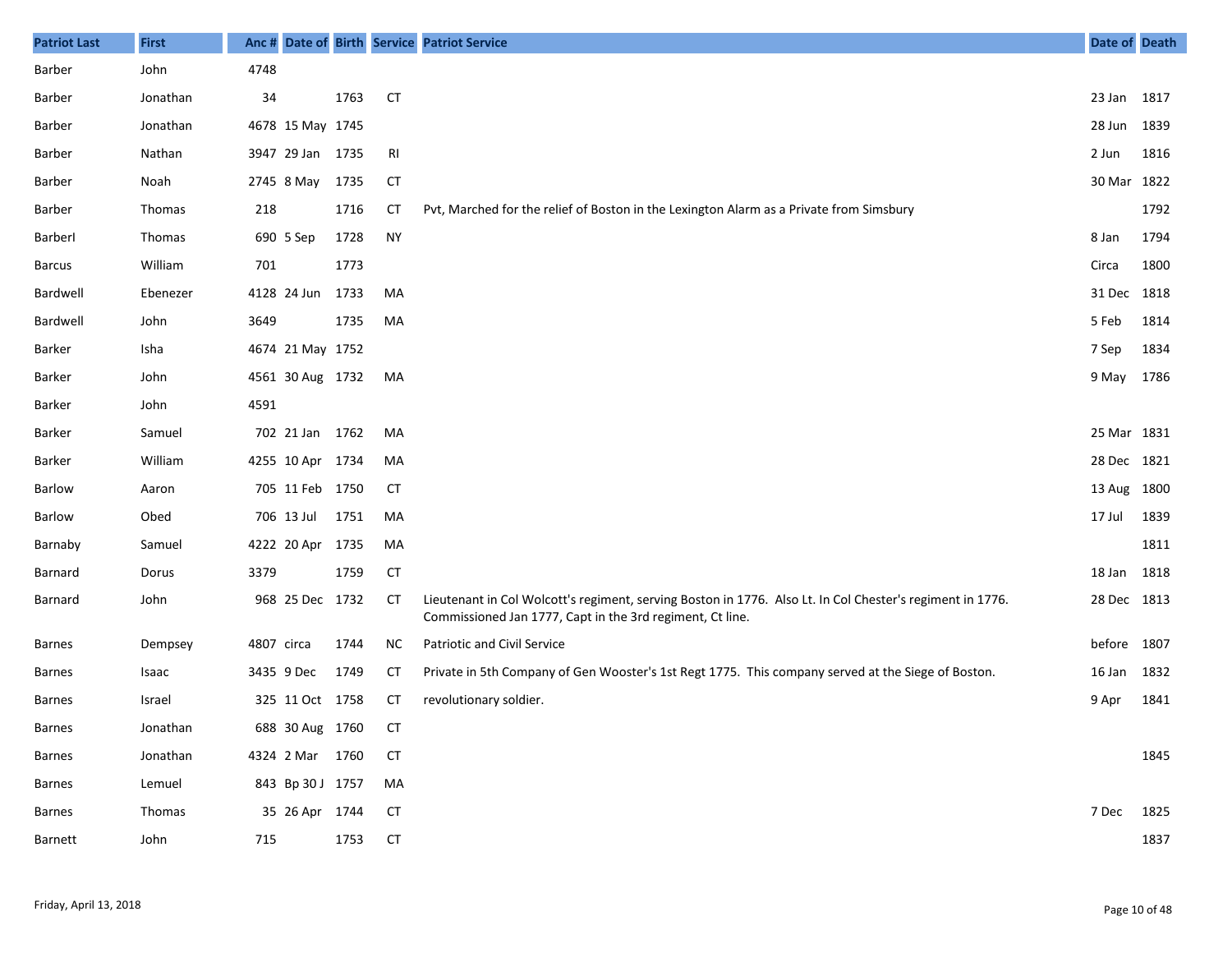| <b>Patriot Last</b> | <b>First</b> |          |                  |      |           | Anc # Date of Birth Service Patriot Service                                                                          | Date of Death |      |
|---------------------|--------------|----------|------------------|------|-----------|----------------------------------------------------------------------------------------------------------------------|---------------|------|
| <b>Barnett</b>      | John         |          | 4663 23 Jul      | 1764 | VA        |                                                                                                                      | 28 Sep 1828   |      |
| Barney              | Hanover      |          | 1923 20 Aug 1750 |      | <b>CT</b> |                                                                                                                      | 17 Sep 1839   |      |
| Barney              | Samuel       | 716      |                  |      | <b>CT</b> | a private soldier in the 5th company, 1st Regiment, General Wooster's.                                               |               |      |
| Barnum              | Abijah       | 4526     |                  | 1742 | <b>CT</b> |                                                                                                                      |               |      |
| Barr                | Andrew       | 5308 abt |                  | 1740 | PA        | Pvt. In 2nd Co., Lt. Col. John Gardner, Esq's 1st Batt. Of Chester County, PA militia. Signed oath 21 Nov 1778.      |               | 1815 |
| Barrett             | Abraham      |          | 2622 15 Aug 1757 |      | MA        |                                                                                                                      |               | 1842 |
| Barrett             | Oliver       |          | 571 9 Jan        | 1727 | MA        |                                                                                                                      | 7 Oct         | 1777 |
| Barron              | William      | 723      |                  |      |           |                                                                                                                      |               |      |
| <b>Barrows</b>      | Isaac        |          | 1691 1 Apr       | 1725 | <b>CT</b> |                                                                                                                      |               |      |
| Barrows             | Thomas       | 724      |                  |      |           |                                                                                                                      |               |      |
| Barstow             | Samuel       |          | 3454 8 Apr       | 1760 |           |                                                                                                                      | Feb           | 1846 |
| Barteau             | Francis      | 4009     |                  | 1748 | <b>NY</b> |                                                                                                                      | Feb           | 1810 |
| Bartholomew         | Andrew       |          | 3100 24 Nov 1744 |      |           |                                                                                                                      | 17 Jul        | 1818 |
| Bartholomew         | Benjamin     |          | 2497 16 Feb 1752 |      | PA        |                                                                                                                      | 31 Mar 1812   |      |
| Bartholomew         | Jeptha       | 4248     |                  | 1755 | <b>CT</b> |                                                                                                                      | 7 Mar         | 1821 |
| Bartholomew         | Jepthai      | 521      |                  | 1761 | <b>CT</b> |                                                                                                                      | 8 Apr         | 1813 |
| Bartlett            | Edward       | 730      |                  |      |           |                                                                                                                      |               |      |
| <b>Bartlett</b>     | Elijah       | 731      |                  |      |           |                                                                                                                      |               |      |
| Bartlett            | John         |          | 732 15 Aug 1730  |      | -RI       | A surgeon in the Nothern army, 1777.                                                                                 | 3 Mar         | 1820 |
| <b>Bartlett</b>     | John         |          | 1302 29 Sep 1754 |      | СT        | Participant in the battle at Bunker Hill & subsequently a private soldier in the 2nd company of the 8th Ct regiment. | 2 Aug         | 1831 |
| Bartlett            | Josiah       |          | 759 2 Nov        | 1729 |           |                                                                                                                      | 19 May 1795   |      |
| <b>Bartlett</b>     | Josiah       |          | 4167 24 May 1701 |      | <b>CT</b> |                                                                                                                      | 16 Mar 1781   |      |
| <b>Bartlett</b>     | Josiah       |          | 4584 1 Aug       | 1759 |           |                                                                                                                      | 3 Mar         | 1820 |
| Bartlett            | Obadiah      |          | 708 5 Apr        | 1730 | MA        |                                                                                                                      | 19 Nov 1779   |      |
| Bartlett            | Thomas       |          | 733 22 Oct 1745  |      | <b>NH</b> |                                                                                                                      | 30 Jun 1805   |      |
| <b>Bartling</b>     | Conrad       |          | 3875 9 Aug       | 1756 | PA        | Employee in military stores dept of Col. Benjamin Flower; paid supply tax 1780, Philadelphia.                        | 14 Feb 1839   |      |
| Barto               | Morris       | 738      |                  | 1758 | <b>NY</b> |                                                                                                                      |               | 1839 |
| Bartoll             | Samuel       |          | 40 Bp 12         | 1764 | MA        |                                                                                                                      | 22 Jan 1835   |      |
| Barton              | Elisha       |          | 2791 21 Jun 1742 |      | PA        |                                                                                                                      | 12 Sep 1816   |      |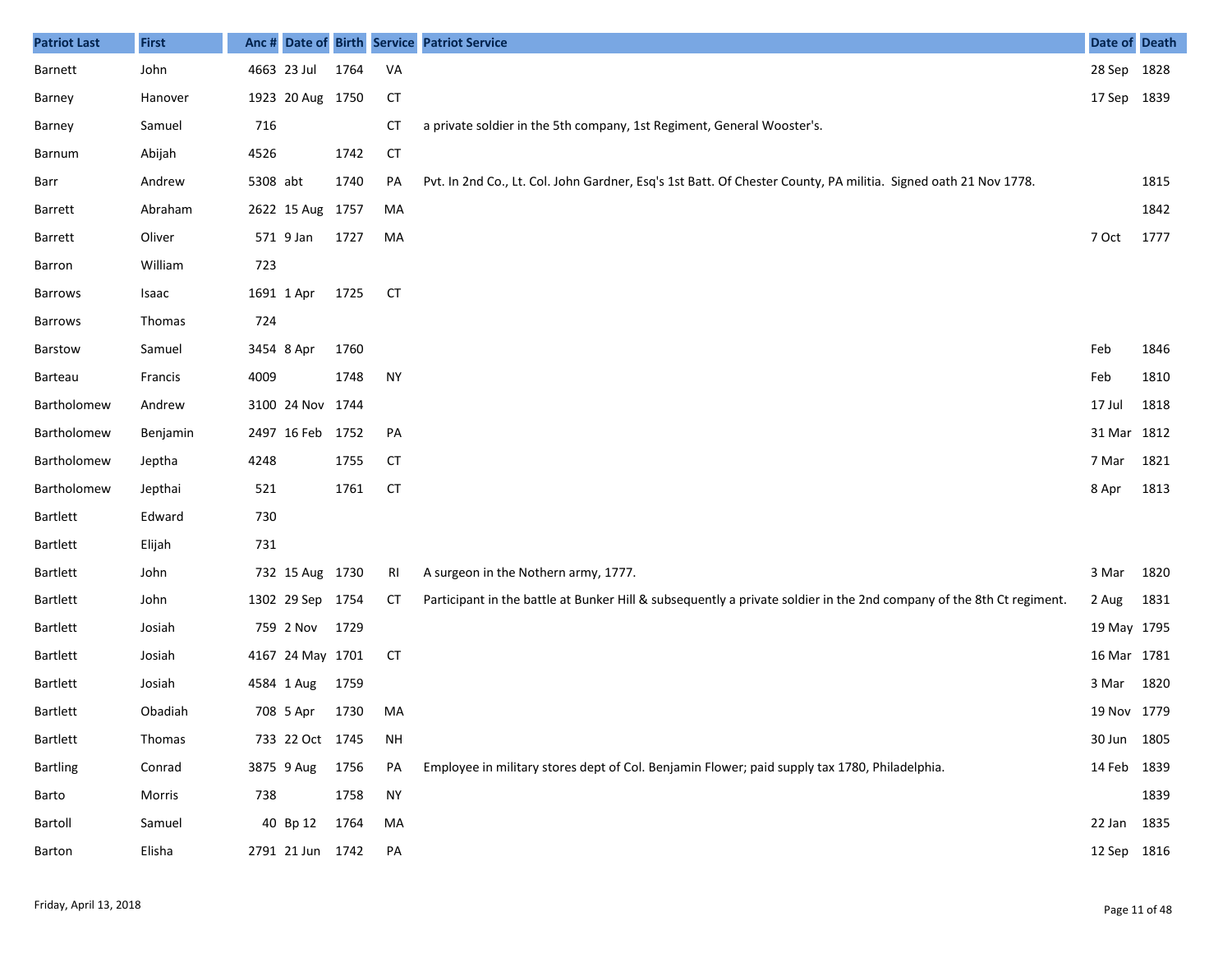| <b>Patriot Last</b> | <b>First</b> | Anc#        |                  |      |           | Date of Birth Service Patriot Service                                                     | Date of Death |      |
|---------------------|--------------|-------------|------------------|------|-----------|-------------------------------------------------------------------------------------------|---------------|------|
| Barton              | Isaac        | 740         |                  |      |           |                                                                                           |               |      |
| Barton              | Jedediah     | 3055        |                  | 1747 | MA        |                                                                                           | 15 Sept 1808  |      |
| Barton              | Josiah       |             | 5145 02 Apr      | 1766 | MA        | Pvt MA Pnsr Wpns                                                                          | 254 Jan 1851  |      |
| Barton              | Reuben       |             | 5146 28 Mar 1738 |      | MA        | CS MA Selectman, Belchertown MA 1781                                                      | 29 Dec 1819   |      |
| Barton              | Seth         | 4936 29 Jul |                  | 1755 | RI        | First Lieutenant in the Militia, Captain Carlile's Company, February 1778, Rhode Island.  | 29 Dec 1813   |      |
| Barton              | William      | 71          |                  | 1737 | <b>CT</b> |                                                                                           |               | 1793 |
| Barton              | William      | 4655        |                  | 1740 | <b>CT</b> |                                                                                           |               | 1793 |
| Bartram             | Isaac        | 741         |                  |      | <b>CT</b> | A member of Capt Horton's company of artificers.                                          |               |      |
| Bartram             | James        |             | 1955 18 Apr 1738 |      | <b>CT</b> |                                                                                           | post          | 1832 |
| Bartrom             | Isaac        |             | 4192 15 Apr 1758 |      | MA        |                                                                                           | 13 Sep 1843   |      |
| Bass                | Arthur       |             | 2931 about       | 1748 | <b>NC</b> |                                                                                           | 30 Nov 1823   |      |
| Bass                | Nathan       |             | 1909 10 Oct 1740 |      | СT        |                                                                                           | 10 Sep 1776   |      |
| <b>Bassett</b>      | Abraham      |             | 74 27 Feb 1725   |      | CT        |                                                                                           | 13 Sep 1805   |      |
| <b>Bassett</b>      | Abraham      |             | 2802 20 Mar 1754 |      | <b>CT</b> |                                                                                           | 17 Nov 1833   |      |
| <b>Bassett</b>      | David        | 2835 circa  |                  | 1754 |           |                                                                                           | 16 Jan        | 1803 |
| <b>Bassett</b>      | Hezekiah     | 2755 30 Jul |                  | 1746 | <b>CT</b> |                                                                                           | Oct           | 1823 |
| <b>Bassett</b>      | Samuel       |             | 2272 29 Nov 1719 |      | <b>CT</b> |                                                                                           |               | 1812 |
| Batchelder          | Henry        | 4119 5 Jun  |                  | 1755 | <b>NH</b> |                                                                                           | 10 Dec 1810   |      |
| Batchelder          | John         |             | 2723 29 Oct 1743 |      | MA        |                                                                                           | 10 Jan 1819   |      |
| Batchelder          | Nathaniel    | 737         |                  |      |           |                                                                                           |               |      |
| <b>Bates</b>        | Lemuel       | 918         |                  |      | <b>CT</b> | Captain in the war of the revolution.                                                     |               |      |
| <b>Bates</b>        | Silas        | 1186        |                  |      | RI        | Enlisted May, 1771, for 3 years in the 3rd Battalion of the state of RI.                  |               |      |
| Batterson           | George       | 1175        |                  | 1758 | СT        | Private soldier in the 7th company of the 5th Regiment, commanded by Col David Waterbury. | 11 May 1837   |      |
| Batterson           | William      | 1756        |                  | 1743 | <b>CT</b> |                                                                                           |               | 1815 |
| Bauman              | Sebastian    | 2964 6 Apr  |                  | 1739 | <b>NY</b> |                                                                                           | 19 Oct 1803   |      |
| Baxter              | John         | 2816        |                  | 1726 | MA        |                                                                                           |               | 1814 |
| Baxter              | John         |             | 4985 19 Aug 1757 |      | MA        | Private in the Massachusetts troops from Nov. 1775 - 1779.                                | 18 Apr 1847   |      |
| Bayley              | Jacob        | 1694 2 Jul  |                  | 1728 | VT        |                                                                                           | 1 Mar 1815    |      |
| Beach               | Abel         |             | 1704 29 Sep 1743 |      |           |                                                                                           | 8 Nov 1800    |      |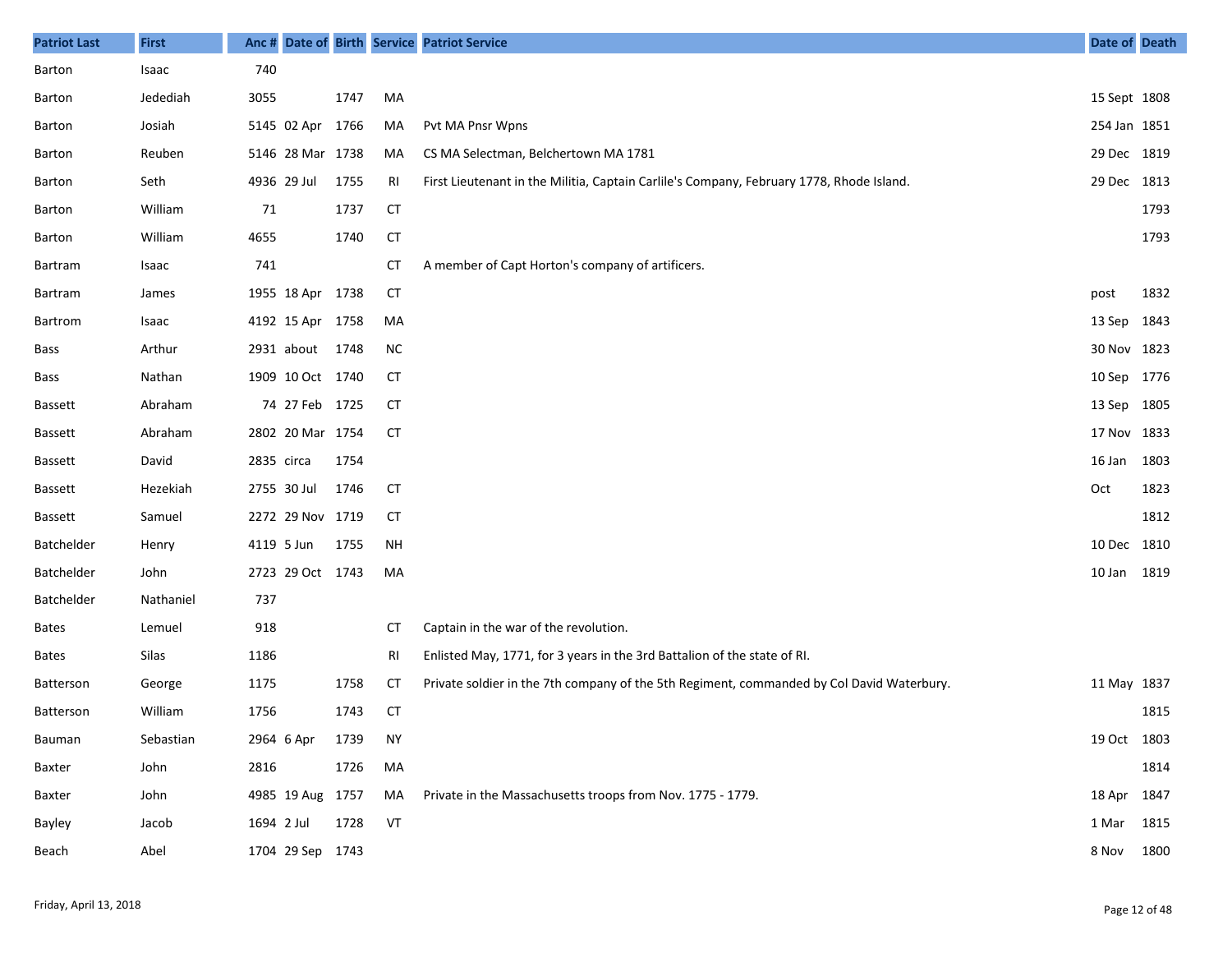| <b>Patriot Last</b> | <b>First</b> |      |                  |      |           | Anc # Date of Birth Service Patriot Service                                                                                                                                                                                            | Date of Death |      |
|---------------------|--------------|------|------------------|------|-----------|----------------------------------------------------------------------------------------------------------------------------------------------------------------------------------------------------------------------------------------|---------------|------|
| Beach               | Abel         |      | 3510 9 Feb       | 1712 |           |                                                                                                                                                                                                                                        | 3 Oct         | 1796 |
| Beach               | Adna         |      | 1103 11 Jan 1718 |      | CТ        | Private soldier in Capt Bracket's company, in the regiment commanded by Col William Douglas. He also served in<br>Capt Johnson's company in Col Hooker's regiment in 1777 and in 1780 in the 7th Ct, commanded by Col Herman<br>Swift. | 10 May 1783   |      |
| Beach               | Elijah       |      | 917 27 Feb 1731  |      | <b>CT</b> | Lieutenant in the 2nd company of the 5th Ct regiment, 1775. He marched to NY and encamped Harlem. Took part<br>in operations along Lake George & Champlain. In 1776, was Capt in 5th company of the battalion at Ticonderoga.          |               |      |
| Beach               | Ephraim      | 602  |                  | 1740 | <b>CT</b> |                                                                                                                                                                                                                                        | 1 Jul         | 1827 |
| Beach               | James        |      | 3501 20 Sep 1762 |      | <b>CT</b> |                                                                                                                                                                                                                                        | 21 Feb        | 1838 |
| Beach               | Landa        |      | 4631 5 Mar       | 1727 | <b>CT</b> |                                                                                                                                                                                                                                        | 26 Feb        | 1824 |
| Beach               | Thomas       | 2274 |                  |      | <b>CT</b> |                                                                                                                                                                                                                                        |               |      |
| Beach               | Zophar       |      | 696 10 Feb 1723  |      | CT        |                                                                                                                                                                                                                                        | 24 May 1789   |      |
| <b>Beadle</b>       | Thomas       |      | 4994 3 Mar       | 1756 | ΝY        | Private 13th Regiment Albany Co. NY Militia.                                                                                                                                                                                           | 3 Apr         | 1814 |
| <b>Beale</b>        | Thomas       |      | 4179 6 aug       | 1735 | PA        |                                                                                                                                                                                                                                        |               | 1803 |
| Beall               | Richard      | 76   |                  | 1735 | MD        |                                                                                                                                                                                                                                        | <b>Dec</b>    | 1799 |
| Beall               | Samuel       | 5107 |                  | 1713 | MD        | Delegate to MD Convention: 26 Jul-14 Aug 1775                                                                                                                                                                                          | bf10 ju 1778  |      |
| Beam                | Jacob        | 5364 |                  | 1693 | PA        | Furnishing forage for the magazine at Lancaster County, Penn. 1778-1789.                                                                                                                                                               | bef 12        | 1781 |
| Beard               | Andrew       |      | 677 9 Mar        | 1752 | <b>CT</b> |                                                                                                                                                                                                                                        | 3 Jan         | 1838 |
| Beard               | David        |      | 3916 28 Oct 1725 |      | СT        |                                                                                                                                                                                                                                        | 30 Mar 1812   |      |
| Beard               | Ebenezar     |      | 3917 8 Apr       | 1759 | <b>CT</b> |                                                                                                                                                                                                                                        | 14 Feb        | 1802 |
| Beard               | Samuel       |      | 2569 22 Jul      | 1734 | СT        |                                                                                                                                                                                                                                        | 4 Apr         | 1816 |
| Beardsley           | Abijah       |      | 1343 2 Dec       | 1755 | <b>CT</b> |                                                                                                                                                                                                                                        | 13 Mar 1830   |      |
| Beardsley           | Abraham      | 2793 |                  | 1696 | <b>CT</b> |                                                                                                                                                                                                                                        |               | 1775 |
| Beardsley           | Benjamin     | 1900 |                  | 1728 | <b>CT</b> |                                                                                                                                                                                                                                        | 6 Dec         | 1802 |
| Beardsley           | Curtis       |      | 2790 9 Aug       | 1754 | <b>NY</b> |                                                                                                                                                                                                                                        | 13 Sep 1796   |      |
| Beardsley           | David        | 1761 |                  | 1728 | <b>CT</b> |                                                                                                                                                                                                                                        | 11 May 1802   |      |
| Beardsley           | Josiah       |      | 2172 6 Feb       | 1756 | <b>CT</b> | Served in Rev War, Pvt in Capt Doolittle's Co., Col. Waterbury's Regt in Capt Reids Co.                                                                                                                                                | 6 Aug         | 1842 |
| Beardsley           | Josiah       | 3234 |                  | 1741 | <b>CT</b> |                                                                                                                                                                                                                                        | 17 May 1807   |      |
| Beatty              | Henry        |      | 5416 23 Sep 1760 |      | VA        | Pvt, in Capt. Meroney & Stonner, Col. Griffith, MD, Col. JohnSmith, VA                                                                                                                                                                 | 23 Apr 1840   |      |
| Beaumont            | Doodate      | 2475 |                  |      | <b>CT</b> |                                                                                                                                                                                                                                        | 31 Aug 1836   |      |
| Beaver              | George       |      | 4157 1 May 1755  |      | PA        |                                                                                                                                                                                                                                        |               | 1835 |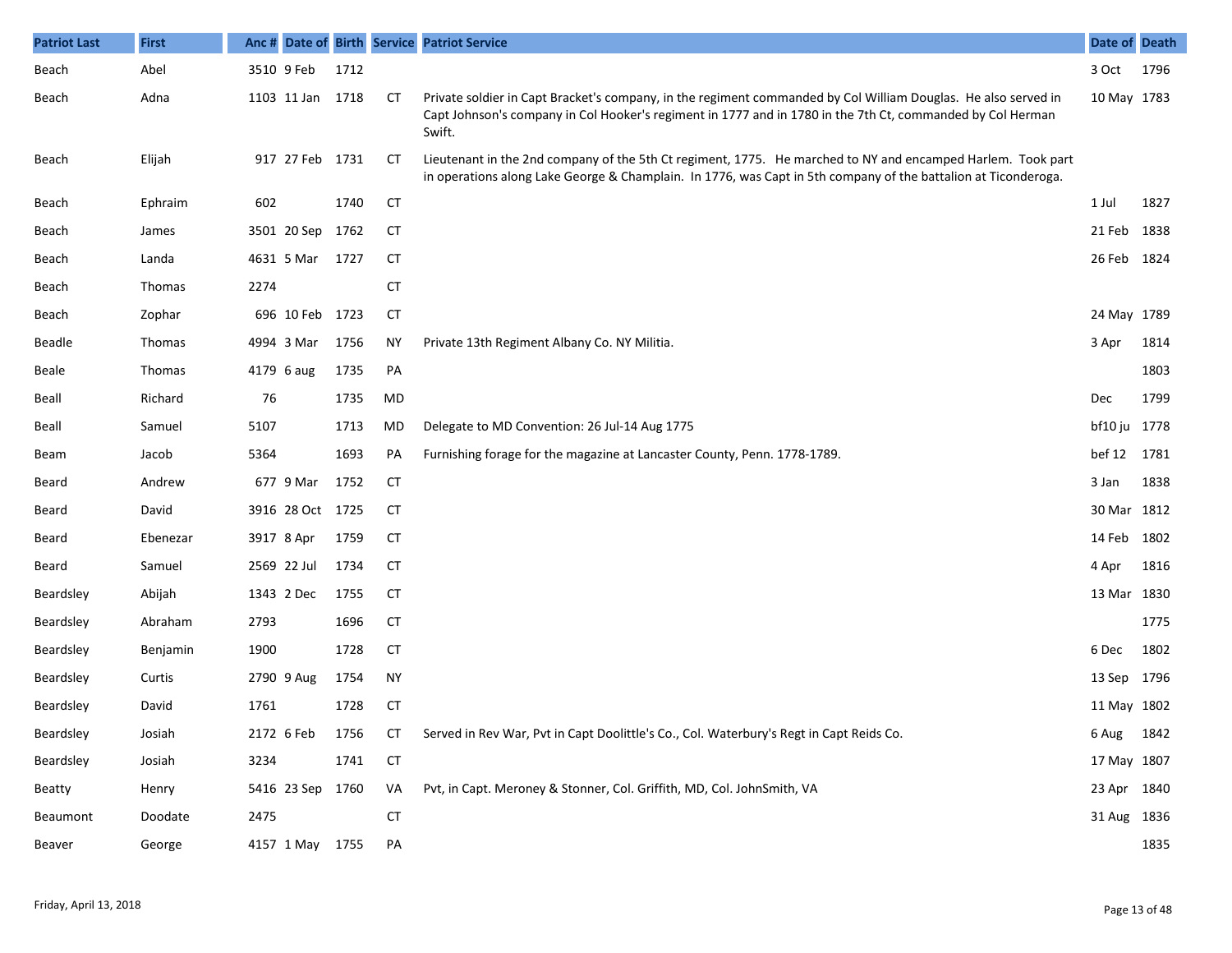| <b>Patriot Last</b> | <b>First</b> | Anc #      |                  |      |           | Date of Birth Service Patriot Service                                                                                                                                                 | Date of Death     |      |
|---------------------|--------------|------------|------------------|------|-----------|---------------------------------------------------------------------------------------------------------------------------------------------------------------------------------------|-------------------|------|
| Beckwith            | Absalom      | 3009 circa |                  | 1744 | <b>CT</b> |                                                                                                                                                                                       |                   |      |
| Beckwith            | Marvin       |            | 2682 10 Jan 1737 |      | CT        |                                                                                                                                                                                       | 22 Dec 1813       |      |
| Beckwith            | Samuel       | 4746       |                  |      |           |                                                                                                                                                                                       |                   |      |
| Beckwith            | Sylvanus     |            | 3168 22 May 1742 |      | NY        |                                                                                                                                                                                       | 30 May 1839       |      |
| Becraft             | Abraham      |            | 5336 12 Feb 1751 |      | <b>NY</b> | Private for the State of New York                                                                                                                                                     | bur <sub>13</sub> | 1835 |
| Beebe               | Abner        |            | 326 Circa        | 1725 | CT        |                                                                                                                                                                                       | 6 Oct             | 1801 |
| Beebe               | Bazaleel     | 2505       |                  | 1741 | CT        |                                                                                                                                                                                       |                   | 1824 |
| Beebe               | Hopson       |            | 358 17 Feb 1749  |      | MA        |                                                                                                                                                                                       |                   | 1836 |
| Beebe               | James        | 1708       |                  | 1717 |           |                                                                                                                                                                                       | 8 Sep             | 1785 |
| Beebe               | Jeduthan     |            | 760 10 Sep 1732  |      | СT        |                                                                                                                                                                                       |                   | 1798 |
| Beecher             | Burr         |            | 3601 5 Oct       | 1757 | <b>CT</b> |                                                                                                                                                                                       | 11 Nov            | 1823 |
| Beecher             | Hezekiah     |            | 2311 8 Oct       | 1752 | CT        |                                                                                                                                                                                       | 11 Dec 1797       |      |
| Beecher             | Isaal        |            | 3124 13 Dec 1738 |      | <b>CT</b> |                                                                                                                                                                                       |                   | 1789 |
| Beecher             | Jonathan     |            | 1934 8 Apr       | 1757 | <b>CT</b> |                                                                                                                                                                                       | 29 Jan            | 1826 |
| Beecher             | Wheeler      |            | 1271 Abt 10 1754 |      | СT        | A private in Capt James Peck's company, in Col Roger Enos's battalion.                                                                                                                | 20 Jul            | 1838 |
| Beeman              | Lemuel       |            | 4754 18 Jan 1758 |      | CT        |                                                                                                                                                                                       | 18 Aug 1836       |      |
| Beers               | David        | 1454       |                  |      | <b>CT</b> |                                                                                                                                                                                       |                   |      |
| Beers               | John         |            | 1324 4 May       | 1758 | CT        |                                                                                                                                                                                       | 15 Apr            | 1848 |
| Belcher             | Adam         |            | 3324 30 Jun 1756 |      | <b>NY</b> |                                                                                                                                                                                       | 30 May 1819       |      |
| Belcher             | Nathaniel    |            | 4175 19 Sep 1732 |      | MA        |                                                                                                                                                                                       |                   | 1786 |
| Belcher             | William      | 1002       |                  |      | СT        | Capt of a company from Preston and in 1776 Capt of the 2nd company of the 4th Battalion commanded by Col<br>samuel Selden. 1777 Capt Belcher in command of the 1st Regiment, Ct line. |                   |      |
| Belden              | Joshua       |            | 4004 2 Oct       | 1733 | MA        |                                                                                                                                                                                       | 9 Sep             | 1805 |
| Belden              | Oliver       |            | 2827 19 Nov 1732 |      | MA        |                                                                                                                                                                                       | 16 Sep            | 1811 |
| Belden              | Richard      | 198        |                  | 1762 | RI        |                                                                                                                                                                                       | 31 Jan 1848       |      |
| Belden              | Solomon      |            | 2626 22 May 1722 |      | <b>CT</b> |                                                                                                                                                                                       | Jan               | 1776 |
| Belding             | Joshua       |            | 1745 29 Oct 1733 |      | MA        |                                                                                                                                                                                       | 20 Sep 1805       |      |
| Belknap             | Francis      |            | 12 22 Jun 1755   |      | <b>CT</b> | Private soldier in the 10th company of the 4th Ct regiment, 1775                                                                                                                      | 22 Nov 1838       |      |
| Belknap             | Jonas        | 4605       |                  | 1759 | MA        |                                                                                                                                                                                       |                   |      |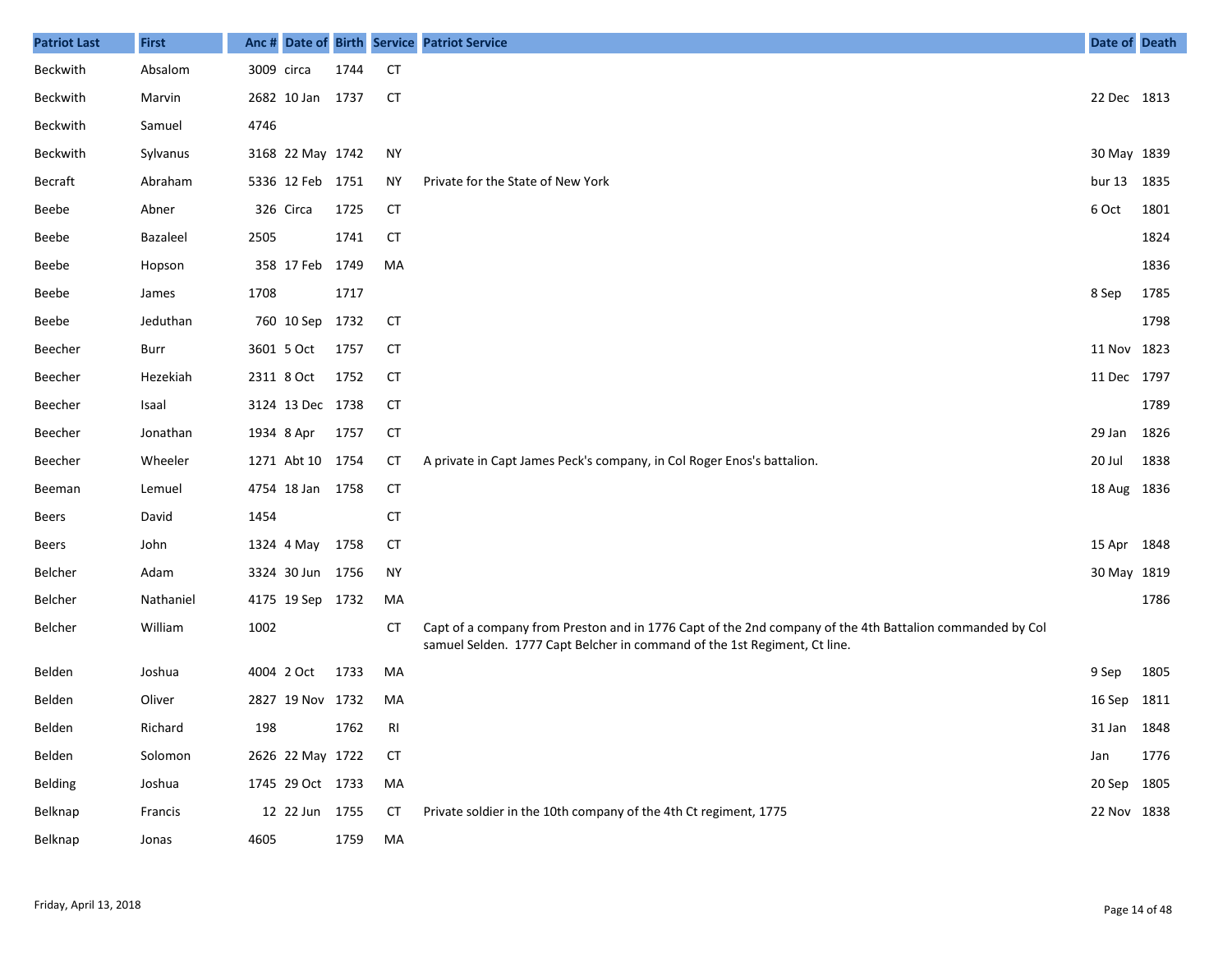| <b>Patriot Last</b> | <b>First</b>  | Anc #       |                  |      |           | Date of Birth Service Patriot Service                                                                                                                      | Date of Death |      |
|---------------------|---------------|-------------|------------------|------|-----------|------------------------------------------------------------------------------------------------------------------------------------------------------------|---------------|------|
| Bell                | John          | 47          |                  | 1751 | <b>NY</b> |                                                                                                                                                            | 23 Feb 1834   |      |
| Bell                | Thaddeus      |             | 594 18 Mar 1759  |      | СT        | In 1778 he served as Orderly-sergeant with Capt Eli Reed.                                                                                                  | 31 Oct 1851   |      |
| Bell                | Thomas        | 4672 abt    |                  | 1717 | MA        |                                                                                                                                                            | 1 Sep         | 1789 |
| Bell                | <b>Thomas</b> |             | 5087 28 Apr 1748 |      | ΝC        | Private in Capt. Headon's Company, Lofton's Regiment and Rutherford's Brigade of North Carolina Militia.                                                   | 14 Feb 1825   |      |
| Bell                | Walter        |             | 4673 18 May 1757 |      | MA        |                                                                                                                                                            | 12 Dec 1851   |      |
| Bellinger           | Frederick     |             | 2567 12 Nov 1752 |      | NY.       |                                                                                                                                                            | 14 Jul        | 1833 |
| Bellinger           | Peter         |             | 349 26 Mar 1726  |      | NY        |                                                                                                                                                            | 24 Mar 1813   |      |
| <b>Bellows</b>      | Elihu         |             | 2236 19 Dec 1754 |      | MA        |                                                                                                                                                            | 1 Nov         | 1826 |
| Bement              | Jesse         |             | 2558 6 Aug       | 1740 | MA        |                                                                                                                                                            |               |      |
| Bemis               | Amos          |             | 4992 24 Nov 1762 |      | MA        | Private from Winchendon, MA; in Capt. Joseph Killiam's Co., Col. Rufus Putnam's 5th regt.; enlisted July 9, 1780;<br>discharged Jan 9, 1781 at West Point. | 4 Oct         | 1835 |
| Bemis               | John          |             | 4993 28 Aug 1732 |      | MA        | Town committee member chosen to hire men for the war in 1780 for the town of Winchendon, Massachusetts.                                                    | 20 Jul        | 1820 |
| Benedict            | Aaron         |             | 1931 17 Jan 1745 |      | <b>CT</b> |                                                                                                                                                            | 16 Dec 1841   |      |
| Benedict            | Benajah       | 2546        |                  | 1747 | <b>CT</b> |                                                                                                                                                            | 7 Feb         | 1831 |
| Benedict            | Benjamin      |             | 49 21 Oct 1755   |      | <b>CT</b> |                                                                                                                                                            | 17 Oct 1852   |      |
| Benedict            | Ezra          | 997         |                  |      | СT        | In 1780 he served as Ensign in Capt Olmstead's company.                                                                                                    |               |      |
| Benedict            | Gamaliel      |             | 3195 9 Nov       | 1760 | <b>CT</b> |                                                                                                                                                            | 20 Jun 1835   |      |
| Benedict            | James         |             | 2586 25 Jan      | 1744 | СT        | Private, Capt. Watson's Company, 7th Regiment, Connecticut Line, 1777.                                                                                     | 17 Jun 1838   |      |
| Benedict            | John          | 2545        |                  | 1717 | <b>CT</b> |                                                                                                                                                            | 17 Mar 1792   |      |
| Benedict            | John          | 4618 Oct    |                  | 1689 |           |                                                                                                                                                            | 17 Mar 1792   |      |
| Benedict            | Thomas        | 4254        |                  | 1727 |           |                                                                                                                                                            | 14 Nov 1821   |      |
| Benham              | Elihu         |             | 2770 21 Apr      | 1749 | <b>CT</b> |                                                                                                                                                            |               |      |
| Benham              | Joseph        | 3790 13 Jul |                  | 1750 | <b>CT</b> |                                                                                                                                                            | 25 Jan        | 1836 |
| Benjamin            | George        |             | 1615 28 Feb 1733 |      | CT        |                                                                                                                                                            |               | 1799 |
| Benjamin            | James         | 3494        |                  |      | ΝY        |                                                                                                                                                            |               |      |
| Benjamin            | James         | 5051 20 Jul |                  | 1757 | MA        | Pvt, Capt Oliver Lyman's Co., Col. Dyke's Reg't, MA 1775-1777. Fought at Dorchester Heights, E. Hoosick, Saratoga.                                         | 28 May 1821   |      |
| Benjamin            | Jonathan      | 5097        |                  | 1765 | <b>NY</b> | Carter in Quartermaster Dept. for Capt Israel Ward's Company, Eastern Battalion, Morris County Militia, NY                                                 |               | 1807 |
| Bennett             | David         | 2503 Circa  |                  | 1743 | <b>CT</b> |                                                                                                                                                            | Circa         | 1777 |
| Bennett             | Jacob         | 4003        |                  | 1750 | <b>NY</b> |                                                                                                                                                            |               | 1810 |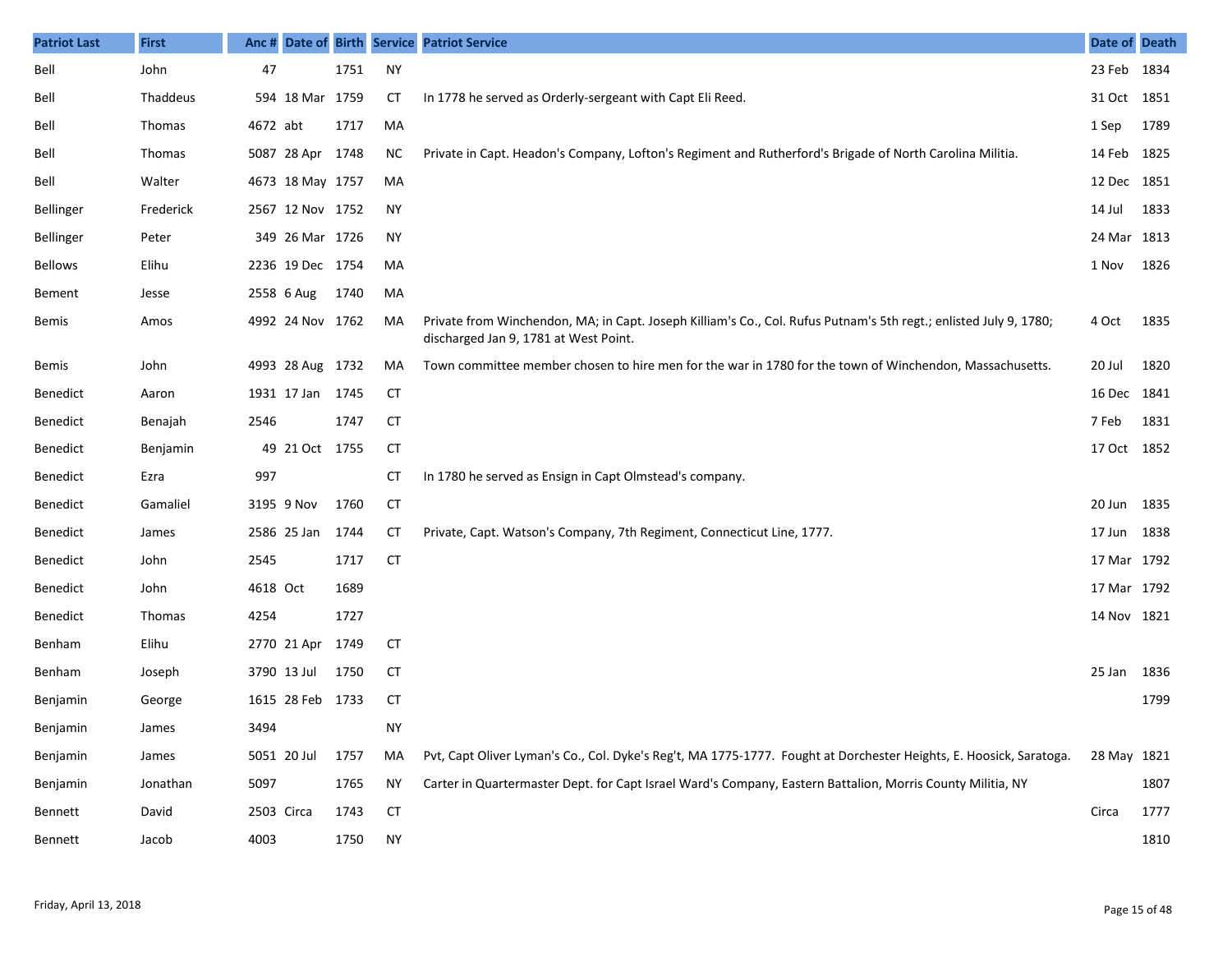| <b>Patriot Last</b> | <b>First</b> | Anc #      |                  |      |           | Date of Birth Service Patriot Service                                                                                                          | Date of Death |      |
|---------------------|--------------|------------|------------------|------|-----------|------------------------------------------------------------------------------------------------------------------------------------------------|---------------|------|
| Bennett             | Job          |            | 2879 12 Jul      | 1749 | MA        |                                                                                                                                                | 19 Dec 1801   |      |
| Bennett             | Joseph       |            | 1752 19 May 1745 |      | RI        |                                                                                                                                                | 26 Apr 1836   |      |
| Bennett             | Nathaniel    | 2665       |                  |      |           |                                                                                                                                                |               |      |
| Bennett             | Timothy      | 3244       |                  | 1742 |           |                                                                                                                                                | 9 Oct         | 1805 |
| Benson              | Benoni       |            | 303 18 Jul       | 1724 | MA        | Lt. in Capt. Joseph Daniels 3rd Mendon Co. which marched on the Lexington alarm of 19 April 1775.                                              | 11 Jan        | 1806 |
| Benson              | John         |            | 304 1 Aug        | 1749 | MA        |                                                                                                                                                | 19 May 1818   |      |
| Benson              | Samuel       |            | 50 Circa         | 1740 | <b>NY</b> |                                                                                                                                                | After         | 1814 |
| Bent                | Jonathan     |            | 4154 22 Apr 1758 |      | <b>NY</b> |                                                                                                                                                |               | 1826 |
| Bentley             | Ezekiel      |            | 4439 15 Jan 1738 |      | CT        |                                                                                                                                                | 3 Feb         | 1838 |
| Benton              | Elihu        |            | 2834 26 Dec 1744 |      | CT        |                                                                                                                                                | 14 Dec 1782   |      |
| Benton              | Jacob        |            | 4032 22 Apr 1754 |      | <b>CT</b> |                                                                                                                                                | 9 Jun         | 1843 |
| Benton              | Jonathan     |            | 4961 17 Sep 1747 |      | СT        | Private in 5th Co., 20th Regiment, Connecticut 1775 (7mos); 1777 (4mos); 1780 (9mos).                                                          | After 4 1832  |      |
| Benton              | Medad        |            | 4556 19 Mar 1732 |      | VT        |                                                                                                                                                | 10 Sep        | 1810 |
| Benton              | Selah        | 2202       |                  |      | <b>CT</b> |                                                                                                                                                |               |      |
| Bergy               | Jacob        | 4825 circa |                  | 1731 | PA        | Private First Class, 1st Regiment Bucks Co. Militia.                                                                                           | after         | 1794 |
| Berrien             | Cornelius    |            | 4542 14 Oct 1734 |      |           |                                                                                                                                                | 12 Dec 1805   |      |
| Berry               | Divan        | 2518       |                  | 1734 | CT        |                                                                                                                                                | 3 Dec         | 1783 |
| Berry               | John         |            | 1400 6 May       | 1756 | <b>CT</b> |                                                                                                                                                | 22 May 1807   |      |
| Berry               | Sidney       |            | 3770 20 May 1745 |      |           |                                                                                                                                                | 3 Aug         | 1820 |
| Berryhill           | Andrew       | 3919       |                  | 1730 | PA        |                                                                                                                                                | Apr           | 1805 |
| Best                | Benjamin     | 4792       |                  | 1740 | ΝC        | Lt, Capt Grainger's Co, Dobbs Co NC Militia                                                                                                    | before        | 1805 |
| Best                | Johna        | 4935       |                  | 1733 | PA        | Capt, PA; Cort Marshallman of Westmoreland County Militia and Rangers defending settlements against raids from<br>British and Indians.         |               | 1823 |
| Beswick             | Everton      | 5234 abt   |                  | 1738 | MA        | Lt, also Pvt, Ensign, 2Lt; Capts Webster, Bonney's Company; Cols Fellows, May's Regiment; served on Town<br>Committes, 1780-1782; Juror, 1782. | 24 Jan        | 1816 |
| Betterley           | William      |            | 3971 29 Mar 1758 |      | MA        |                                                                                                                                                | 29 Nov 1841   |      |
| Betterly            | Thomas       |            | 2100 22 Apr 1757 |      | МA        |                                                                                                                                                | 25 Jun 1836   |      |
| Betts               | Silas        |            | 401 1 Sep        | 1752 | <b>CT</b> |                                                                                                                                                | Sep           | 1789 |
| Bevin               | William      | 53         |                  | 1714 | <b>CT</b> |                                                                                                                                                | 7 Dec         | 1797 |
| Beyer               | Pete         | 4083       |                  | 1745 | PA        |                                                                                                                                                | 27 Aug 1776   |      |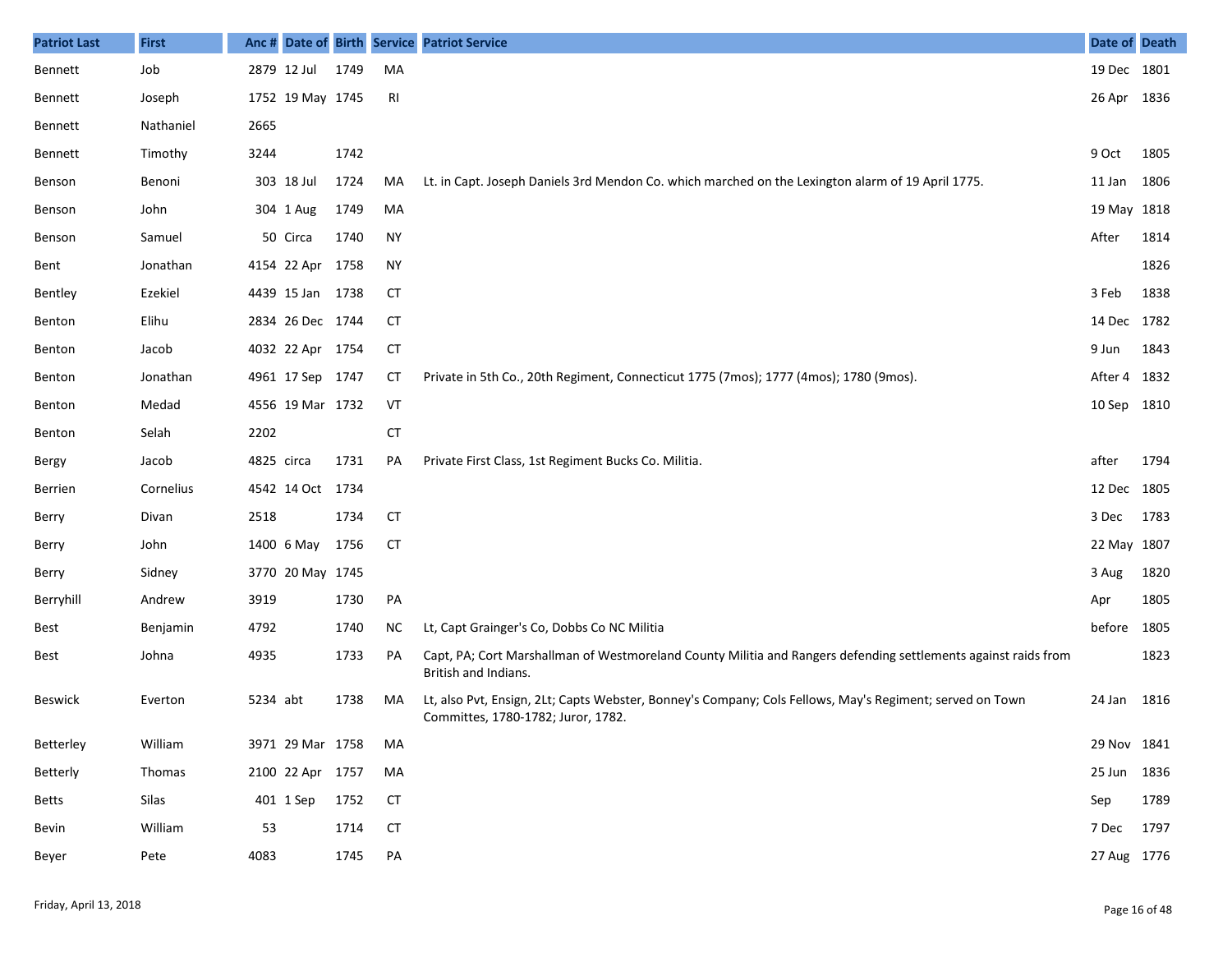| <b>Patriot Last</b> | <b>First</b> | Anc #      |                  |      |           | Date of Birth Service Patriot Service                                                                                                                                                                                                                   | Date of Death |      |
|---------------------|--------------|------------|------------------|------|-----------|---------------------------------------------------------------------------------------------------------------------------------------------------------------------------------------------------------------------------------------------------------|---------------|------|
| Bidwell             | David        |            | 1055 10 Jul      | 1748 | CT        | a member of Capt Pitkin's company, in Col Wolcott's regiment in NY                                                                                                                                                                                      | Oct           | 1776 |
| Bidwell             | Jonathan     |            | 881 6 Feb        | 1745 | <b>CT</b> |                                                                                                                                                                                                                                                         | 12 May 1811   |      |
| Bidwell             | Jonathan     |            | 2060 6 Feb       | 1745 | <b>CT</b> |                                                                                                                                                                                                                                                         | 12 May 1811   |      |
| Bidwell             | Thomas       | 1014       |                  | 1738 | CТ        | An Ensign from New Hartford, Ct, Lt in command of a company in the 18th Regiment of CT militia at NY in 1776;<br>Captain of a company turned out in 1779 to repel the enemy at New Haven.                                                               | 5 Dec         | 1802 |
| <b>Bierce</b>       | Joseph       |            | 5240 20 Jun 1742 |      | CТ        | Ensign of 4th Company in the 14th Connecticut Militia Regiment - chosen May 1779; Captain of the 4th Company in<br>the 14th Connecticut Militia Regiment - chosen May 1783                                                                              | 08 Jan 1816   |      |
| Bierce              | William      | 5309       |                  |      |           | Pvt. In Col. Herman Swift's 7th Regt. "Ct Line", Enlisted 26 Feb 1777, Cpl. Aug 1779, Sgt. 10 Jul 1780. Pensioner                                                                                                                                       |               |      |
| Biery               | Michael      |            | 4976 2 Aug       | 1739 | PA        | Drummer in Capt. George Knappenberger's Company, 2nd Battalion, Northampton County, Pennsylvania Militia May 5 Sep<br>14, 1778.                                                                                                                         |               | 1800 |
| <b>Bigelow</b>      | James        |            | 4320 26 Jan      | 1742 | MA        |                                                                                                                                                                                                                                                         | 27 Jan 1829   |      |
| <b>Bigelow</b>      | Joel         |            | 459 9 Jan        | 1761 | <b>CT</b> |                                                                                                                                                                                                                                                         | 12 Jan 1849   |      |
| <b>Bigelow</b>      | Paul         | 934        |                  |      | MA        | A drummer, serving in the revolutionary army from Ma.                                                                                                                                                                                                   |               |      |
| Bill                | Ephraim      |            | 1294 15 Aug 1719 |      | CТ        | Who super-intended the building of a battery at Waterman's Point and rendered other services.                                                                                                                                                           |               | 1802 |
| Bill                | Joshua       |            | 1318 14 May 1762 |      | <b>CT</b> |                                                                                                                                                                                                                                                         | 20 Dec 1841   |      |
| <b>Billings</b>     | Abraham      |            | 2043 14 Jul      | 1745 | MA        |                                                                                                                                                                                                                                                         | 24 Dec 1829   |      |
| <b>Billings</b>     | Daniel       |            | 605 Circa        | 1750 | СT        | Commissioned 1776, Ensign in the 10th Continental regiment, Col Samuel Holden Parsons. Regiment engaged in the 3 Feb<br>battle of Long Island, and in the fighting at NY.                                                                               |               | 1801 |
| <b>Billings</b>     | John         |            | 3575 10 Nov 1751 |      | CТ        |                                                                                                                                                                                                                                                         | 22 Aug 1832   |      |
| <b>Billings</b>     | Peleg        |            | 3799 26 Jan 1738 |      | CТ        |                                                                                                                                                                                                                                                         |               | 1779 |
| <b>Billings</b>     | Roger        |            | 4103 19 Mar 1708 |      | CТ        |                                                                                                                                                                                                                                                         | 3 Jul         | 1789 |
| <b>Billings</b>     | Samuel       |            | 3577 about       | 1718 | <b>CT</b> |                                                                                                                                                                                                                                                         | 6 sep         | 1781 |
| <b>Billings</b>     | Sanford      |            | 1177 2 Apr       | 1726 | CТ        | 2nd Lieutenant in Capt Wheeler's company in the 8th regiment of Ct militia 1776; also 1st Lt of a company in the 4th<br>Ct battalion, commanded by Col John Ely. In 1780 was Lt in Col Levi Well's regiment, received commission as<br>Captain in 1783. |               |      |
| <b>Billings</b>     | Stephen      |            | 2312 8 Dec       | 1750 | СT        |                                                                                                                                                                                                                                                         | 29 Jan 1798   |      |
| Bingham             | Ebenezer     |            | 2457 30 Jan 1733 |      | CT        |                                                                                                                                                                                                                                                         | 31 Jan 1811   |      |
| Bingham             | Eleazur      | 4516 7 Jul |                  | 1745 |           |                                                                                                                                                                                                                                                         | 8 Feb 1828    |      |
| Bingham             | Gideon       | 2955 3 Jul |                  | 1714 | <b>CT</b> |                                                                                                                                                                                                                                                         | abt 14 1790   |      |
| Bingham             | John         |            | 1373 2 Feb       | 1756 | <b>CT</b> |                                                                                                                                                                                                                                                         | 6 Mar 1835    |      |
| Bingham             | Stephen      |            | 1851 30 Nov 1740 |      | <b>CT</b> |                                                                                                                                                                                                                                                         | 19 Feb 1835   |      |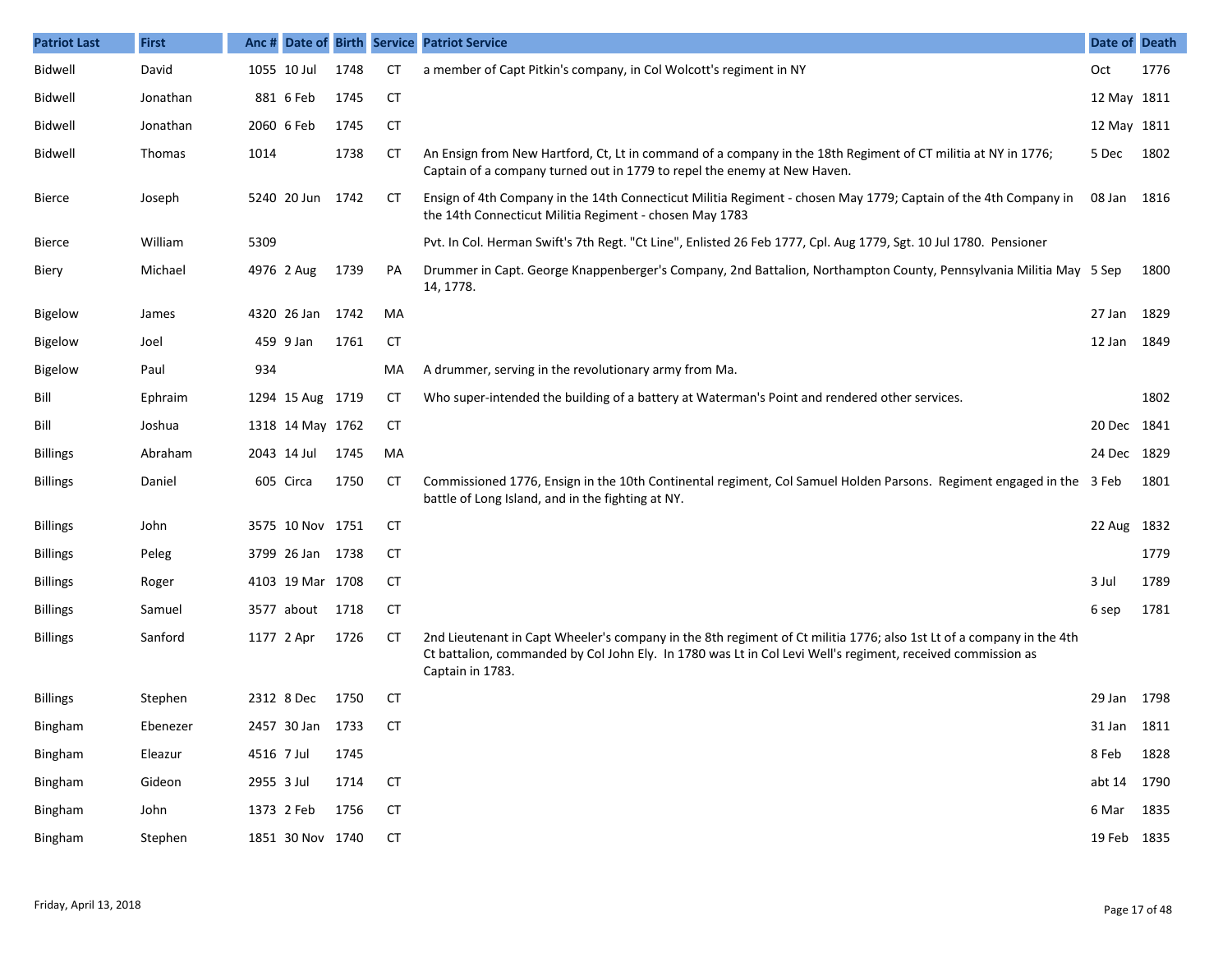| <b>Patriot Last</b> | <b>First</b> |             |                  |      |           | Anc # Date of Birth Service Patriot Service                                                                                                                                                                     | Date of Death |      |
|---------------------|--------------|-------------|------------------|------|-----------|-----------------------------------------------------------------------------------------------------------------------------------------------------------------------------------------------------------------|---------------|------|
| Bird                | Aaron        |             | 130 7 Apr        | 1756 | MA        |                                                                                                                                                                                                                 | 12 Nov 1822   |      |
| Bird                | Ebenezer     | 4546        |                  | 1739 | <b>CT</b> |                                                                                                                                                                                                                 | 6 Nov         | 1849 |
| Birdsall            | John         |             | 817 11 Aug 1727  |      | NY        |                                                                                                                                                                                                                 | 17 Sep 1815   |      |
| Birdseye            | Joseph       |             | 1679 15 Feb 1740 |      | СT        |                                                                                                                                                                                                                 | 26 May 1817   |      |
| Birdseye            | Thaddeus     |             | 2366 18 Apr 1753 |      | <b>CT</b> |                                                                                                                                                                                                                 | 23 Feb 1800   |      |
| <b>Birdseys</b>     | Jonas        | 2611 8 Sep  |                  | 1750 | СT        |                                                                                                                                                                                                                 | Jul           | 1797 |
| Birge               | James        |             | 2932 16 Oct 1758 |      | <b>CT</b> |                                                                                                                                                                                                                 | 10 Feb 1850   |      |
| Birge               | Jonathan     | 2509 Aug    |                  | 1734 | СT        |                                                                                                                                                                                                                 | 10 Nov 1776   |      |
| <b>Birge</b>        | Simeon       |             | 4569 26 Dec 1756 |      | <b>CT</b> |                                                                                                                                                                                                                 | 8 Jun         | 1845 |
| Bishop              | Ichabod      | 4464 са     |                  | 1761 | NJ        |                                                                                                                                                                                                                 | 3 Mar         | 1812 |
| Bishop              | Israel       |             | 1762 27 Aug 1743 |      | CT        |                                                                                                                                                                                                                 | 11 Aug 1821   |      |
| Bishop              | James        | 3260 3 Jan  |                  | 1745 | СT        |                                                                                                                                                                                                                 | 16 Jan        | 1832 |
| Bishop              | John         | 1702        |                  | 1739 | VA        |                                                                                                                                                                                                                 | 11 Aug 1828   |      |
| Bishop              | John         | 2159        |                  |      | <b>NH</b> |                                                                                                                                                                                                                 |               |      |
| Bishop              | Lawrence     |             | 4858 12 May 1763 |      | PA        | Served in the Bedford County Militia of Pennsylvania                                                                                                                                                            | about         | 1850 |
| Bishop              | Nicholas     |             | 399 22 Jan 1723  |      | СT        |                                                                                                                                                                                                                 | 21 Jul        | 1780 |
| Bishop              | Samuel       | 4431 18 Jul |                  | 1695 | <b>CT</b> |                                                                                                                                                                                                                 | 2 Oct         | 1779 |
| Bishop              | Thomas       |             | 885 27 Oct 1763  |      | CT        | soldier of revolution served under Gen Putnam                                                                                                                                                                   |               |      |
| Bishop              | Thomas       |             | 5128 20 Oct 1763 |      | CT        | Private - 1st Regiment, CT Line under Col. Durkee / Capt Stillwell, Jan 1781-Dec 1781 / CT Militia under Col. Hamilton 30 Jul<br>at the seige of Yorktown & surrender of Cornwallis 19 Oct 1781                 |               | 1851 |
| Bissell             | Benjamin     |             | 1414 12 Dec 1743 |      | CТ        | Pvt Connecticut Line, Col. Herman Swift, Capt. Richard, Col. P.B. Bradley; Pvt Light Infantry, Capt. Morris, enlisted 1<br>May 1779, discharged 19 Apr 1783.                                                    | 28 Feb 1821   |      |
| Bissell             | Benjamin     |             | 2710 15 Jan 1754 |      | <b>CT</b> |                                                                                                                                                                                                                 | 28 Feb 1825   |      |
| Bissell             | Ebenezer     | 1241        |                  |      |           | Member of the company of Capt Nathaniel Hayden Jr which marched on the relief of Boston 1775. Later 1st Lt of<br>the 4th company in the 8th regiment & Capt in the 17th continental regiment, Col Huntington's. |               |      |
| Bissell             | Hezekiah     |             | 3114 20 May 1737 |      | CT        |                                                                                                                                                                                                                 | 14 Nov 1831   |      |
| Bissell             | Levi         |             | 2217 22 Mar 1747 |      | <b>CT</b> |                                                                                                                                                                                                                 | 10 Dec 1828   |      |
| <b>Bissell</b>      | Ozias        | 3249        |                  | 1732 | <b>CT</b> |                                                                                                                                                                                                                 |               | 1828 |
| <b>Bissell</b>      | Samuel       |             | 825 19 Mar 1755  |      | RI        |                                                                                                                                                                                                                 | 28 Feb 1824   |      |
| <b>Bissell</b>      | Thomas       | 910         |                  |      | СT        | a private in the military service during the revolutionary war                                                                                                                                                  |               |      |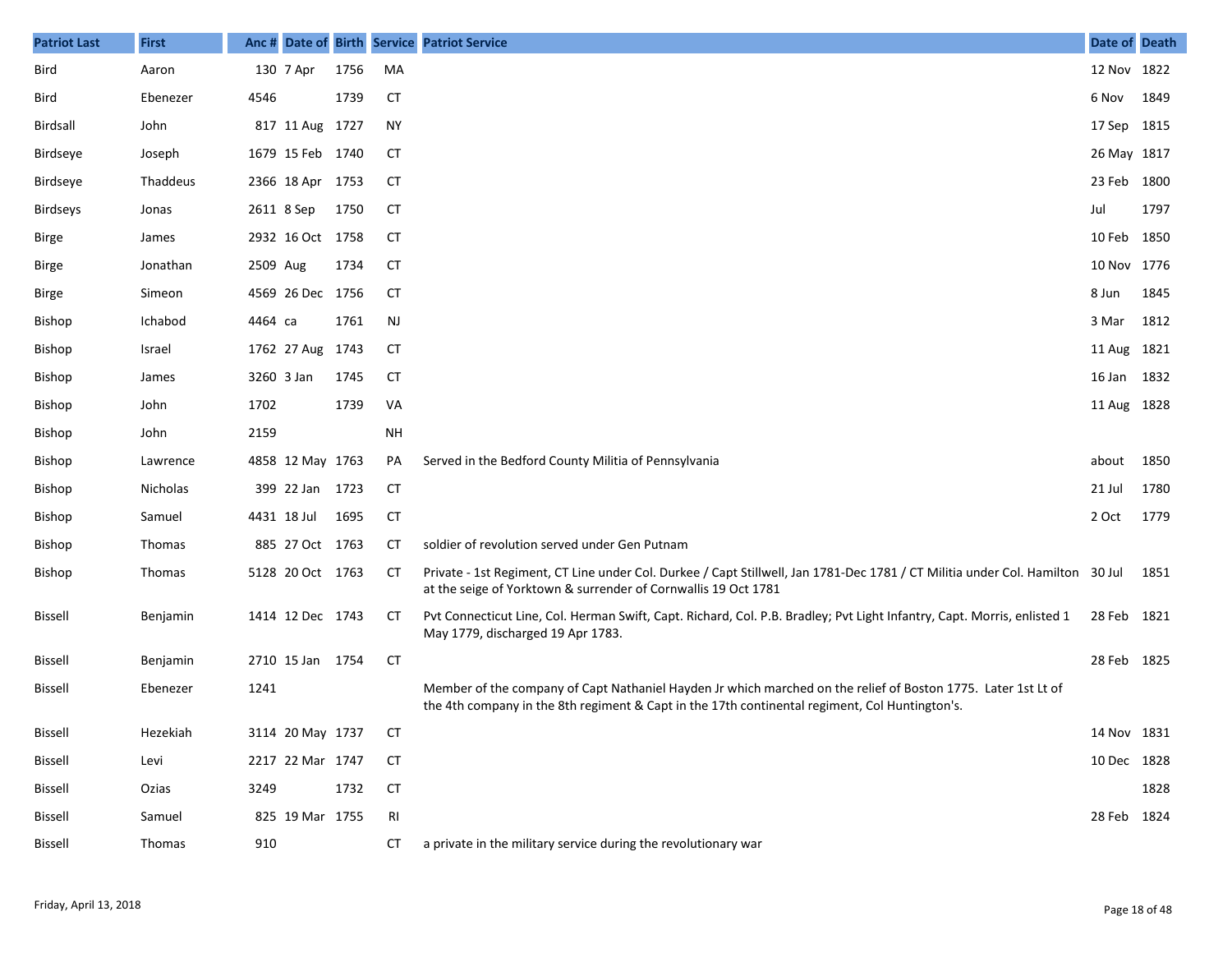| <b>Patriot Last</b> | <b>First</b> | Anc #      |                  |      |                | Date of Birth Service Patriot Service                                                                        | Date of Death |      |
|---------------------|--------------|------------|------------------|------|----------------|--------------------------------------------------------------------------------------------------------------|---------------|------|
| <b>Bissell</b>      | William      |            | 4867 15 Sep 1725 |      | <b>CT</b>      | Ensign, 4th Company of alarm list in the 19th Regiment in the state of Connecticut.                          | 22 Jun 1796   |      |
| <b>Bissell</b>      | Zebulon      |            | 52 17 Sep 1724   |      | <b>CT</b>      |                                                                                                              | 26 Dec 1776   |      |
| Bitgood             | John         | 4037       |                  | 1761 | <b>CT</b>      |                                                                                                              | 18            | 1883 |
| Bitgood             | John         |            | 4146 26 Jun      | 1761 | <b>CT</b>      |                                                                                                              | 6 Oct         | 1833 |
| Black               | John         | 3221       |                  | 1755 |                |                                                                                                              |               |      |
| Blackman            | Ebenezer     |            | 2860 3 Mar       | 1723 | <b>CT</b>      |                                                                                                              | 22 Dec 1809   |      |
| Blackman            | Ephraim      | 2857       |                  | 1736 | <b>NY</b>      |                                                                                                              | 18 Mar 1833   |      |
| Blackman            | Philo        |            | 2861 19 Oct 1753 |      | <b>CT</b>      |                                                                                                              | 3 Jun         | 1827 |
| Blackman            | Samuel       | 1239       |                  | 1758 | <b>CT</b>      | Lieutenant in the 6th company of the regiment, commanded by Gen David Wooster, 1775.                         | 21 Nov 1826   |      |
| Blackmar            | Jacob        |            | 288 12 Apr 1760  |      | RI             |                                                                                                              | 17 Apr 1853   |      |
| Blackstone          | John         |            | 2045 17 Mar 1763 |      |                |                                                                                                              |               |      |
| Blackwell           | Joseph       | 3843       |                  | 1750 | VA             |                                                                                                              | Oct           | 1826 |
| Blackwell           | Robert       | 4641       |                  | 1730 | VA             |                                                                                                              | 1 May         | 1789 |
| Blake               | Elijah       |            | 2808 18 Jun      | 1756 | <b>CT</b>      |                                                                                                              | 2 Oct         | 1833 |
| Blake               | John         | 4682 1 Jan |                  | 1737 | <b>CT</b>      |                                                                                                              |               | 1778 |
| Blake               | Reuben       | 2362       |                  | 1765 | <b>CT</b>      |                                                                                                              | 7 Nov         | 1831 |
| Blake               | Seth         |            | 58 5 Sep         | 1752 |                |                                                                                                              | 4 Mar         | 1829 |
| Blake               | William      |            | 5327 11 Sep      | 1758 | <b>CT</b>      | Private under Capt. Jabez Fitch on the armed boats that cruised Long Island Sound during the Revoluntary War | Jan           | 1821 |
| Blakeman            | James        |            | 2433 6 Apr       | 1747 | <b>CT</b>      |                                                                                                              | 7 May         | 1835 |
| Blakeman            | Zechariah    |            | 1760 27 Jul      | 1720 | <b>CT</b>      |                                                                                                              | 11 Jul        | 1779 |
| Blakeslee           | Jotham       |            | 232 4 Jul        | 1736 | <b>CT</b>      | Household Band and Committee of Safety at North Haven, CT.                                                   | 18 Feb 1792   |      |
| Blanchard           | Isaac        | 4289       |                  | 1746 | R <sub>l</sub> |                                                                                                              |               | 1816 |
| Blanchard           | Joseph       |            | 7 1 Aug          | 1755 | MA             |                                                                                                              | 27 Dec 1847   |      |
| Blanchard           | Peter        | 4753       |                  | 1746 | <b>NY</b>      |                                                                                                              | 1 Feb         | 1823 |
| Bland               | Richard      |            | 2650 6 May 1710  |      | VA             |                                                                                                              | 26 Oct 1776   |      |
| Blatchley           | Joel         | 984        |                  |      | <b>CT</b>      |                                                                                                              |               |      |
| Blatchley           | Joseph       |            | 5402 24 Jan 1739 |      | <b>CT</b>      | Private in Capt. Scofield, 9th Regiment Militia in Connecticut. PS, Donated Land for Military Parade Ground  | 12 Oct 1813   |      |
| <b>Blinn</b>        | Justis       |            | 107 29 Nov 1748  |      | <b>CT</b>      |                                                                                                              | 19 Apr 1833   |      |
| Blish               | David        | 4728       |                  |      |                |                                                                                                              |               |      |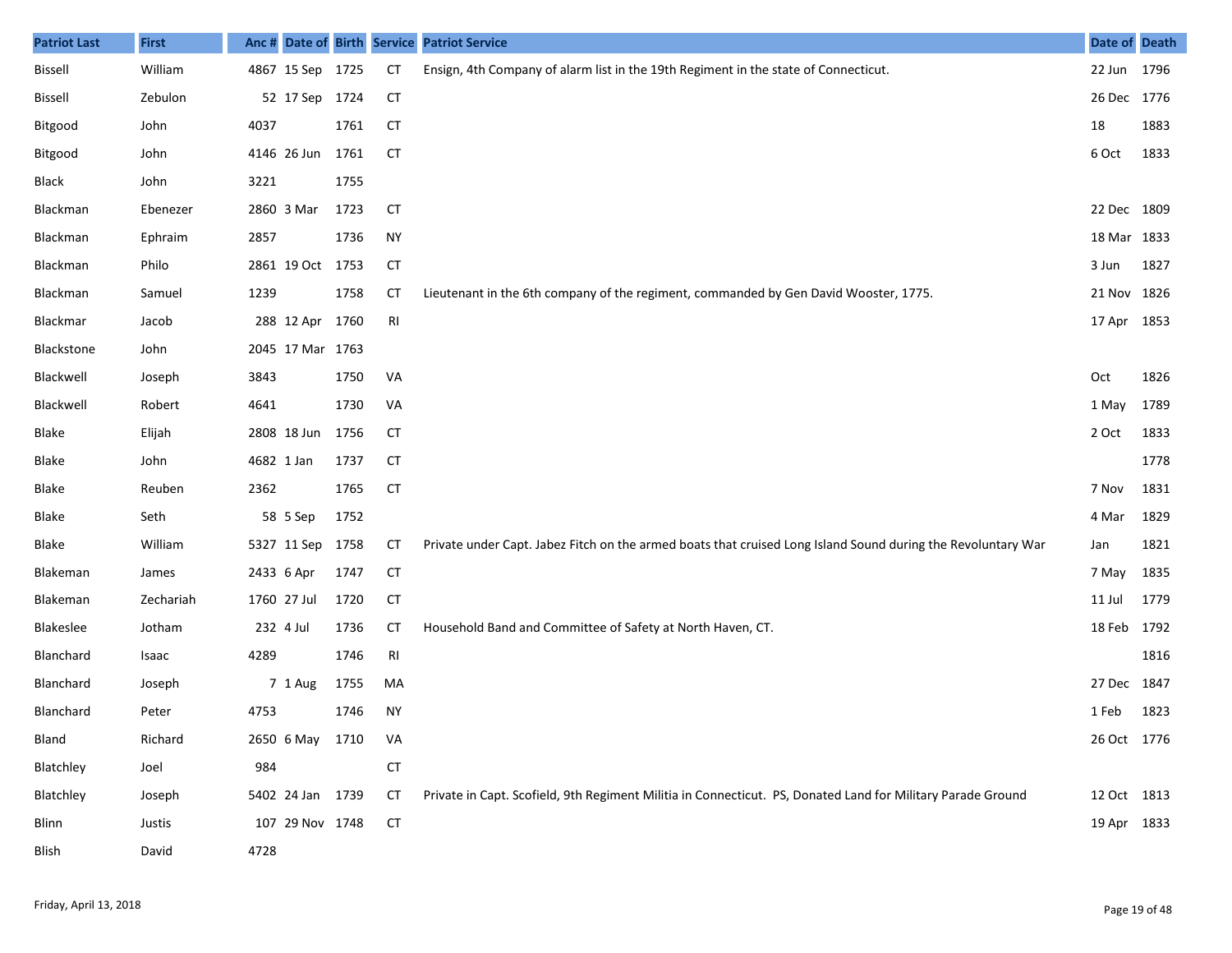| <b>Patriot Last</b> | <b>First</b> | Anc# |                  |      |           | Date of Birth Service Patriot Service                                                                                                                                         | Date of Death |      |
|---------------------|--------------|------|------------------|------|-----------|-------------------------------------------------------------------------------------------------------------------------------------------------------------------------------|---------------|------|
| <b>Bliss</b>        | Abraham      |      | 2653 11 Oct 1743 |      | <b>CT</b> |                                                                                                                                                                               | 29 Jan 1795   |      |
| <b>Bliss</b>        | Gad          |      | 5022 6 Feb       | 1748 | MA        | Private in Capt. John Morgan's Massachusetts Militia Co., enlisted Jan 7, 1778 - discharged Jul 1, 1778, guarding<br>stores and magazines at Springfield and Brookfield, Etc. | 29 Jan        | 1826 |
| <b>Bliss</b>        | John         |      | 899 1 Feb        | 1727 | MA        | 1775 appointed Provinvial Congress of Mass a commissioner to Ct. 1777 was apppointed Colonel of the 1st<br>Hampshire county regiment, & served in Westchester county, NY.     | 3 Nov         | 1809 |
| <b>Bliss</b>        | Luther       |      | 3321 9 Sep       | 1760 | MA        |                                                                                                                                                                               | 7 Aug         | 1830 |
| <b>Bliss</b>        | Neziah       |      | 3600 21 Mar 1736 |      | CТ        |                                                                                                                                                                               | 31 Aug 1787   |      |
| <b>Bliss</b>        | Stephen      |      | 1678 26 Feb 1732 |      | MA        |                                                                                                                                                                               | 13 Feb        | 1806 |
| <b>Bliss</b>        | Timothy      |      | 2898 22 Mar 1745 |      | VT        |                                                                                                                                                                               | 3 May         | 1817 |
| <b>Bliss</b>        | Timothy      |      | 4060 17 Jan 1741 |      | MA        |                                                                                                                                                                               | 8 Apr         | 1791 |
| Blodgett            | James        |      | 3011 12 Dec 1723 |      | <b>CT</b> | Lexington Alarm and served most of the War.                                                                                                                                   | 20 Mar        | 1817 |
| Blodgett            | Phineas      | 2652 |                  | 1756 | CT        |                                                                                                                                                                               | 29 Aug        | 1810 |
| Blodgett            | Silas        |      | 59 22 Jan        | 1731 | <b>CT</b> |                                                                                                                                                                               | 27 Aug        | 1824 |
| Blood               | Josiah       | 4601 |                  | 1717 | MA        |                                                                                                                                                                               |               | 1776 |
| Bloomfield          | Moses        |      | 2589 4 Dec       | 1729 | <b>NJ</b> |                                                                                                                                                                               | 14 Aug        | 1791 |
| Blount              | Stephen      | 4697 |                  | 1760 | GA        |                                                                                                                                                                               |               | 1804 |
| Bly                 | John         | 722  |                  |      |           |                                                                                                                                                                               |               |      |
| Board               | David        | 2593 |                  | 1727 | <b>NJ</b> |                                                                                                                                                                               |               | 1799 |
| Boardman            | Joseph       |      | 864 20 Oct 1722  |      | <b>CT</b> | Lieutenant in Capt Witter's company from Preston, Ct that responded to Lexington alarm in 1775. 1776 was Capt of 23 Sep<br>a company in the 8th regiment Ct.                  |               | 1796 |
| Boardman            | Levi         | 544  |                  |      | <b>CT</b> |                                                                                                                                                                               |               |      |
| <b>Bodle</b>        | Samuel       | 5185 |                  | 1748 | ΝY        | Sergeant in Captain Burn's Co. of Colonel Levi Pawling's Regiment of Ulster Co., NewYork Militia                                                                              | 28 May 1832   |      |
| <b>Bogart</b>       | Isaac        |      | 5193 10 Mar 1754 |      | ΝY        | Private in the 3rd New York Regiment, Oyster Bay Militia                                                                                                                      | 17 Apr 1812   |      |
| Bogle               | Malcolm      | 2907 |                  |      | PA        |                                                                                                                                                                               |               | 1799 |
| Boland              | David        |      | 2365 23 Jul      | 1748 | СT        |                                                                                                                                                                               | 8 Jun         | 1795 |
| <b>Bolles</b>       | Samuel       |      | 3853 10 May 1744 |      | СT        |                                                                                                                                                                               | 10 Aug 1842   |      |
| Bonny               | Perez        |      | 126 13 Jul 1742  |      | CT        |                                                                                                                                                                               | 4 Mar         | 1813 |
| Booth               | Abel         |      | 3693 11 Sep 1741 |      | <b>CT</b> |                                                                                                                                                                               | 9 Sep         | 1815 |
| Booth               | James        |      | 1626 1 Oct 1734  |      | <b>CT</b> |                                                                                                                                                                               | 19 Mar 1809   |      |
| Booth               | John         |      | 1111 3 Aug       | 1736 | CT        | A Conn soldier during the revolutionary war.                                                                                                                                  | 2 Dec         | 1822 |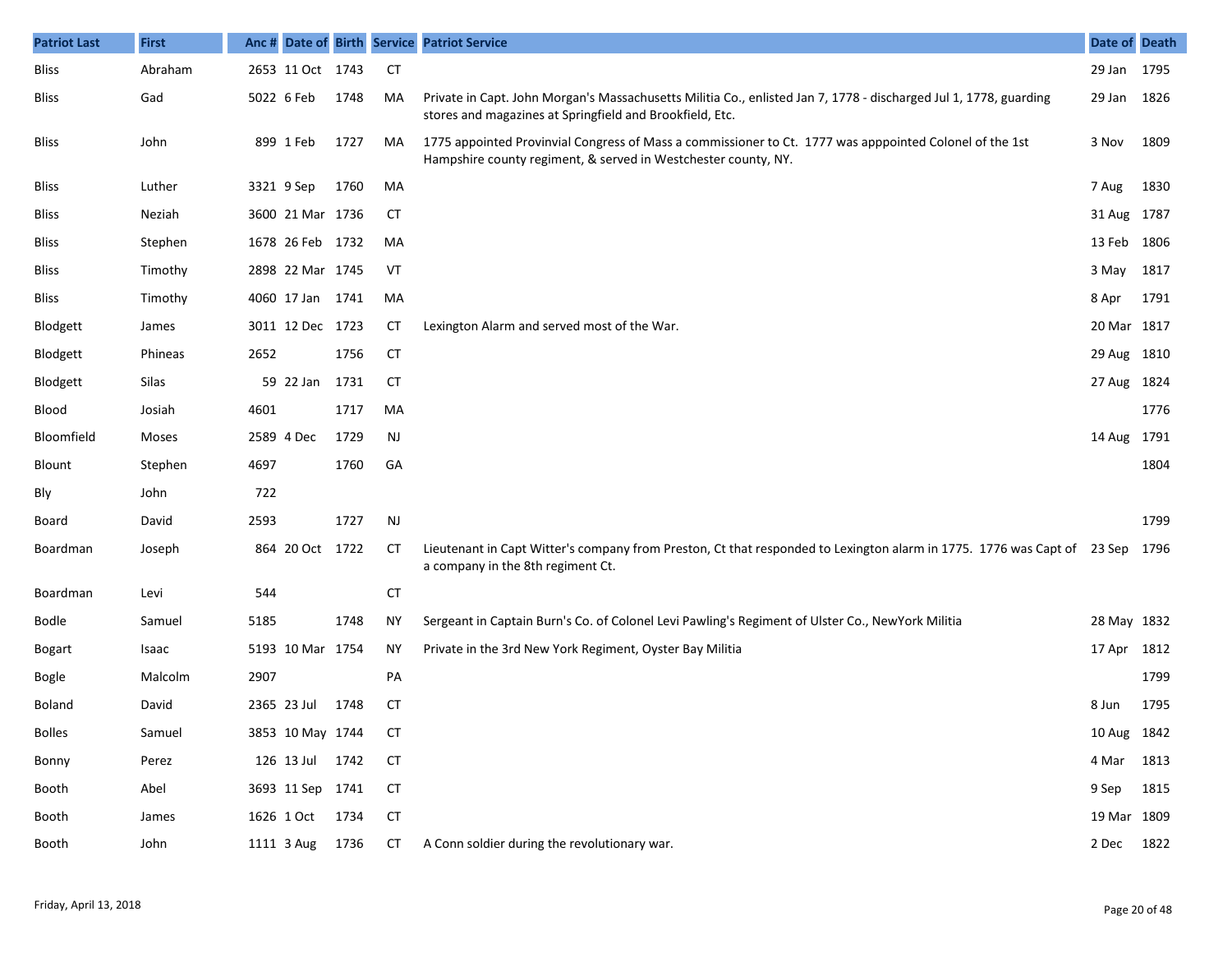| <b>Patriot Last</b> | <b>First</b> | Anc # |                  |      |           | Date of Birth Service Patriot Service                                                                                                                          | Date of Death |      |
|---------------------|--------------|-------|------------------|------|-----------|----------------------------------------------------------------------------------------------------------------------------------------------------------------|---------------|------|
| Booth               | Walter       |       | 1181 16 Feb 1761 |      | <b>CT</b> | Private soldier in the 3rd company of the 5th battalion, commanded by Col William Douglas.                                                                     | 23 Jan 1825   |      |
| <b>Bostwick</b>     | Amos         | 2472  |                  | 1743 | <b>CT</b> |                                                                                                                                                                | 19 Nov 1829   |      |
| <b>Bostwick</b>     | John         | 2563  |                  |      | <b>NY</b> |                                                                                                                                                                |               |      |
| Bostwick            | Robert       | 4020  |                  | 1752 | <b>NY</b> |                                                                                                                                                                |               | 1828 |
| Botsford            | Clement      |       | 1602 4 Aug       | 1751 | <b>CT</b> |                                                                                                                                                                | 25 Jul        | 1824 |
| <b>Botsford</b>     | Simeon       |       | 4211 11 Jun      | 1763 |           |                                                                                                                                                                | 10 Aug 1832   |      |
| Bourne              | James        |       | 4508 12 Jul      | 1737 | MA        |                                                                                                                                                                | 27 Jul        | 1810 |
| Bourne              | Nathaniel    |       | 4958 7 Feb       | 1754 | MA        | Seaman on Brig Rising Empire from New Bedford, MA 1779; Private in Col. Joseph Otis' Company 1775-1776.                                                        | 20 Nov 1840   |      |
| Bouton              | Daniel       |       | 4796 20 Jun      | 1743 | <b>NY</b> | Capt - Westchester county (NY) Militia - 4th Regt                                                                                                              | circa         | 1821 |
| Bouton              | Jesse        |       | 255 23 Oct 1748  |      | <b>NY</b> |                                                                                                                                                                |               | 1823 |
| Bouton              | Noah         |       | 1751 7 Nov       | 1743 | <b>NY</b> |                                                                                                                                                                | 11 Jul        | 1812 |
| Boutwell            | Ebenezer     |       | 3730 10 Sep 1735 |      | MA        |                                                                                                                                                                |               | 1833 |
| Bowen               | Henry        |       | 2340 9 Mar       | 1749 | <b>CT</b> |                                                                                                                                                                | 8 Dec         | 1830 |
| Bowen               | James        | 834   |                  | 1721 | RI        |                                                                                                                                                                | 28 Sep 1793   |      |
| Bowen               | Matthew      |       | 4160 22 Oct 1724 |      | <b>CT</b> |                                                                                                                                                                | 16 Feb 1806   |      |
| Bowen               | Samuel       |       | 4831 9 Mar       | 1760 | MA        | Pvt, Capt James Hill's Co. in Col. Carpenter's Regt; Pvt, Capt Jacob Fuller's Co. in col. John Jacob's Regt; Pvt, Col.<br>Thomas Carpenter' Regt, 1776 - 1780. | 25 May 1840   |      |
| Bowie               | William      | 3942  |                  | 1721 |           |                                                                                                                                                                |               | 1791 |
| Bowland             | David        |       | 757 23 Jul       | 1748 | <b>CT</b> |                                                                                                                                                                | 8 Jun         | 1795 |
| <b>Bowles</b>       | John         |       | 5142 8 Jun       | 1743 | VA        | Private, First Artillery Regiment, Virginia. Capt. James Pendleton's Co., Col. Harrison, commanding.                                                           | 5 aug         | 1836 |
| <b>Bowling</b>      | Joseph       |       | 205 Before 1750  |      | MD        |                                                                                                                                                                | 10 Oct 1790   |      |
| Bowman              | James        |       | 5116 25 Dec 1738 |      | MA        | Lieutenant, Capt. Seth Morse's Co., Maj. Gen. Ward's Regt.                                                                                                     | aft           | 1780 |
| Bowman              | John         |       | 4224 19 Dec 1744 |      |           |                                                                                                                                                                |               | 1818 |
| Boynton             | Bela         |       | 2696 27 Jul      | 1752 | <b>CT</b> |                                                                                                                                                                | 5 Jul         | 1840 |
| Boynton             | Enoch        |       | 65 17 Jan 1748   |      | MA        |                                                                                                                                                                |               | 1788 |
| Boynton             | Joseph       |       | 4127 17 Jan 1755 |      | <b>NH</b> |                                                                                                                                                                | 24 Jun 1830   |      |
| <b>Brace</b>        | Abel         |       | 2373 10 Oct 1740 |      | <b>CT</b> |                                                                                                                                                                | 12 Jun 1832   |      |
| <b>Brace</b>        | Joseph       |       | 165 Circa 1757   |      | <b>CT</b> |                                                                                                                                                                |               | 1820 |
| <b>Bracket</b>      | Nathaniel    |       | 4365 13 Jan 1751 |      |           |                                                                                                                                                                | 10 Apr 1842   |      |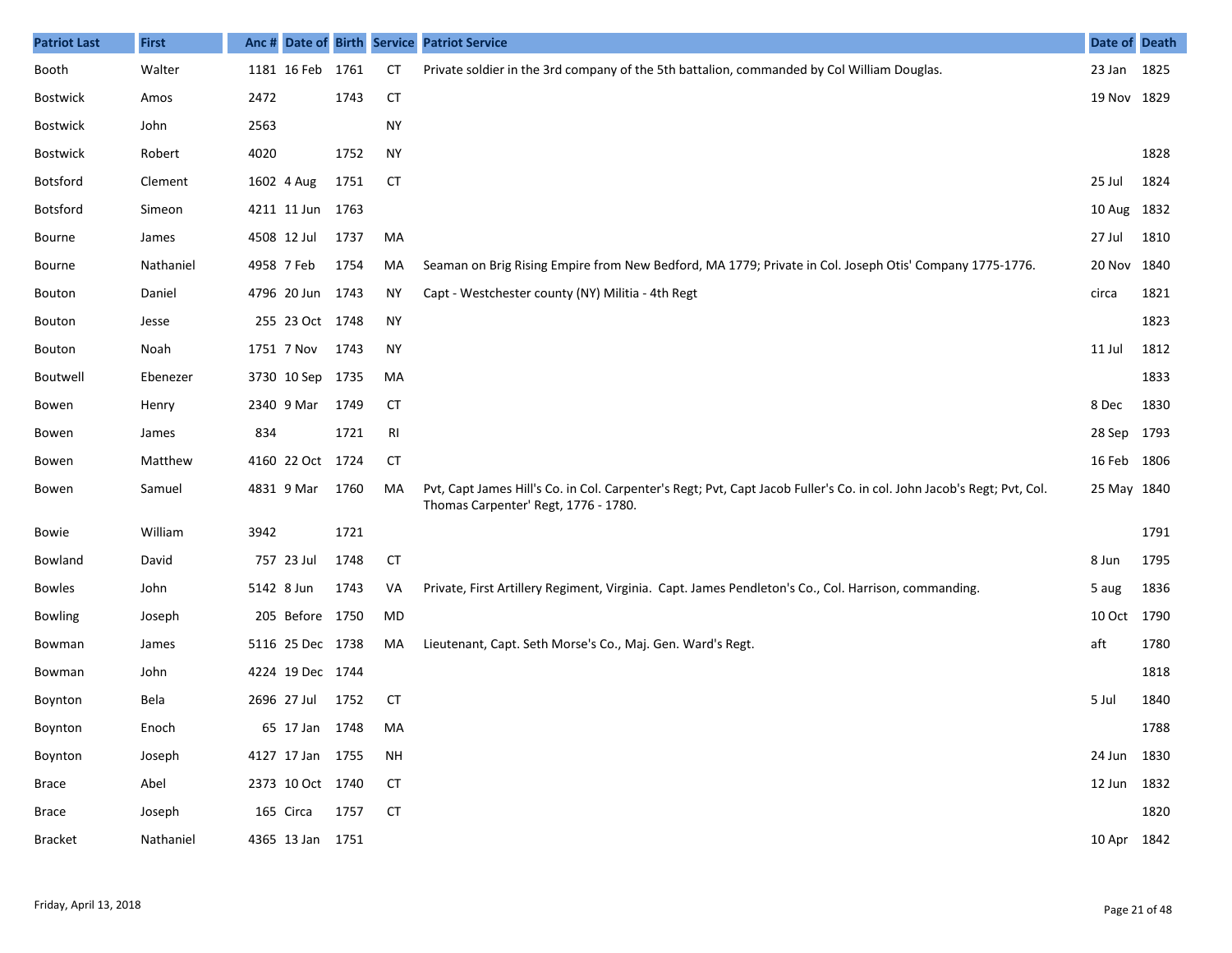| <b>Patriot Last</b> | <b>First</b> | Anc # |                  |      |           | Date of Birth Service Patriot Service                                                                                                                                     | Date of Death |      |
|---------------------|--------------|-------|------------------|------|-----------|---------------------------------------------------------------------------------------------------------------------------------------------------------------------------|---------------|------|
| <b>Brackett</b>     | Giles        |       | 1353 30 Apr 1761 |      | <b>CT</b> |                                                                                                                                                                           | 2 Jun         | 1842 |
| <b>Brackett</b>     | John         |       | 4623 11 Apr 1761 |      | MA        |                                                                                                                                                                           | 22 Feb 1844   |      |
| Bradbury            | Moses        |       | 4514 14 Feb 1731 |      | MA        |                                                                                                                                                                           |               | 1790 |
| <b>Bradford</b>     | Elisha       |       | 4126 10 May 1753 |      | MA        |                                                                                                                                                                           | 31 May 1809   |      |
| <b>Bradford</b>     | John         |       | 137 7 Dec        | 1739 | <b>CT</b> |                                                                                                                                                                           | 5 Jun         | 1818 |
| <b>Bradish</b>      | John         | 413   |                  | 1750 | MA        |                                                                                                                                                                           |               | 1825 |
| <b>Bradley</b>      | Aner         |       | 2442 6 Mar       | 1753 | <b>CT</b> |                                                                                                                                                                           | 13 Mar 1824   |      |
| <b>Bradley</b>      | Ashbel       | 3300  |                  | 1756 | <b>CT</b> |                                                                                                                                                                           | 6 Oct         | 1817 |
| <b>Bradley</b>      | Daniel       |       | 1682 15 Jul      | 1750 | VT        |                                                                                                                                                                           | 2 May 1818    |      |
| <b>Bradley</b>      | Elihu        | 2034  |                  |      |           |                                                                                                                                                                           |               |      |
| <b>Bradley</b>      | Elijah       |       | 2197 10 Oct 1759 |      | <b>CT</b> |                                                                                                                                                                           | 29 May 1840   |      |
| <b>Bradley</b>      | Hopestill    | 4649  |                  | 1721 | MA        |                                                                                                                                                                           |               | 1821 |
| <b>Bradley</b>      | Isaac        |       | 2388 7 Nov       | 1722 | <b>CT</b> |                                                                                                                                                                           | 21 Nov 1784   |      |
| <b>Bradley</b>      | John         |       | 2415 28 Oct 1718 |      | VA        |                                                                                                                                                                           | 25 Aug 1783   |      |
| <b>Bradley</b>      | John         |       | 2418 10 Aug 1751 |      | VA        |                                                                                                                                                                           | 23 Aug 1837   |      |
| <b>Bradley</b>      | Joseph       |       | 2822 24 Jun 1720 |      | VT        |                                                                                                                                                                           | 12 Jun 1810   |      |
| <b>Bradley</b>      | Moses        |       | 4388 4 Aug       | 1721 | CT        |                                                                                                                                                                           | 17 Apr        | 1804 |
| <b>Bradley</b>      | Philip       |       | 2396 25 Mar 1738 |      | CT        |                                                                                                                                                                           | 4 Jan         | 1824 |
| <b>Bradley</b>      | Seth         |       | 487 5 Apr        | 1735 | <b>CT</b> |                                                                                                                                                                           | 29 May 1798   |      |
| <b>Bradley</b>      | Zebullon     |       | 4537 6 Oct       | 1715 | <b>CT</b> |                                                                                                                                                                           | 21 Oct 1779   |      |
| Bragaw              | Richard      |       | 2073 12 Mar 1748 |      | <b>NY</b> |                                                                                                                                                                           | 27 Mar 1818   |      |
| <b>Brainard</b>     | Abner        |       | 1211 1 May 1731  |      | CT        |                                                                                                                                                                           | 17 Oct 1786   |      |
| <b>Brainard</b>     | Jabez        |       | 3162 13 Feb 1742 |      | CT        |                                                                                                                                                                           | 27 Sept 1776  |      |
| <b>Brainard</b>     | Josiah       |       | 2074 4 May 1711  |      | CТ        |                                                                                                                                                                           | 8 Jul         | 1792 |
| <b>Brainard</b>     | Simon        |       | 2579 9 Nov 1752  |      | <b>CT</b> |                                                                                                                                                                           | 18 May 1843   |      |
| Brainard            | William      |       | 1104 27 Aug 1746 |      | СT        | ensign of a company militia, in regiment commanded by Lt-Col Levi Wells 1780.                                                                                             |               |      |
| <b>Brainerd</b>     | Daniel       |       | 3487 8 Jan       | 1752 | CT        | Soldier and legislator. He commanded Col Comfort Sage's militia regiment at the New Haven alarm. He was a Major 2 dec<br>in the 7th Regt., and 2d Brigade of Connecticut. |               | 1809 |
| Brainerd            | Eliakim      |       | 811 17 Mar 1731  |      | <b>CT</b> |                                                                                                                                                                           | 18 Jan 1815   |      |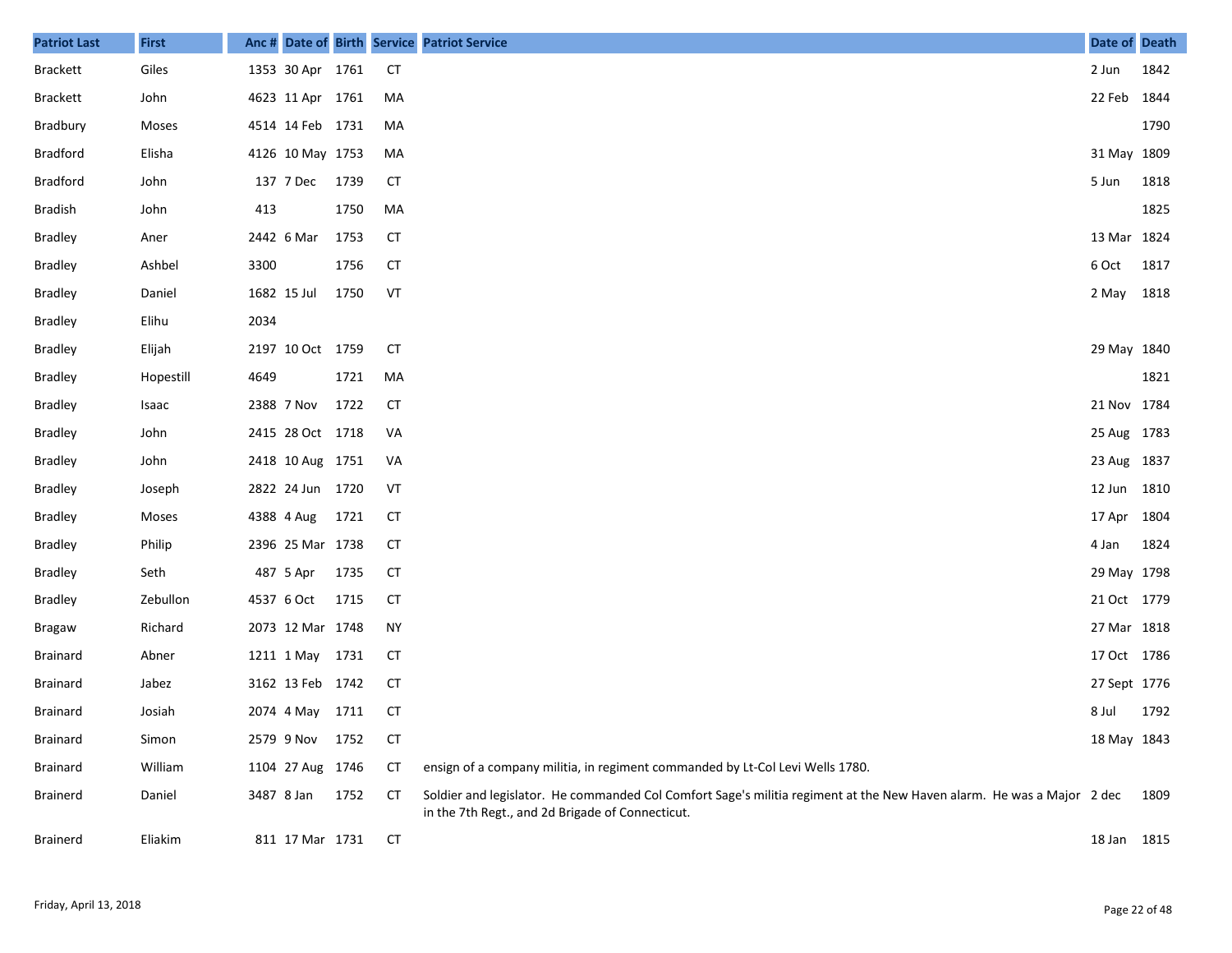| <b>Patriot Last</b> | <b>First</b>  | Anc #    |                  |      |                | Date of Birth Service Patriot Service                                                                              | Date of Death |      |
|---------------------|---------------|----------|------------------|------|----------------|--------------------------------------------------------------------------------------------------------------------|---------------|------|
| Brainerd            | Josiah        |          | 1451 4 May 1711  |      | CT             |                                                                                                                    | 8 Jul         | 1792 |
| <b>Brainerd</b>     | Shubael       |          | 66 26 Nov 1705   |      | <b>CT</b>      |                                                                                                                    | 1 Sep         | 1782 |
| <b>Braman</b>       | Daniel        | 2935     |                  | 1745 | <b>CT</b>      |                                                                                                                    | 15 Nov 1827   |      |
| <b>Branch</b>       | Rufus         |          | 3196 5 Feb       | 1740 | VT             |                                                                                                                    |               | 1821 |
| <b>Branch</b>       | Stephen       |          | 1338 1 Apr       | 1744 | <b>CT</b>      |                                                                                                                    |               |      |
| <b>Brattle</b>      | William       | 1036     |                  |      | MA             | Lt of Mass militia                                                                                                 |               |      |
| Bray                | Daniel        |          | 4635 12 Oct 1751 |      | <b>NJ</b>      |                                                                                                                    | 5 Dec         | 1819 |
| Brecht              | Peter         |          | 4996 5 May       | 1738 | PA             | Took the Test Oath of Allegiance on May 30, 1778 and furnished supplies (cartridge boxes).                         | 25 Sep        | 1795 |
| Breckenridge        | Alexander     | 3718 Jun |                  | 1743 | VA             |                                                                                                                    | Oct           | 1813 |
| Breckenridge        | George        |          | 3719 24 Jul      | 1768 | VA             |                                                                                                                    | 13 Nov 1852   |      |
| Breckinridge        | James         |          | 2022 Circa       | 1720 | MA             |                                                                                                                    | 17 Aug 1772   |      |
| <b>Brecount</b>     | Solomon       | 4441     |                  |      | NJ             |                                                                                                                    |               |      |
| Breed               | Allen         |          | 426 14 Jul       | 1759 | MA             | A revolutionary soldier.                                                                                           | 2 Apr         | 1842 |
| Breed               | John          |          | 767 5 Sep        | 1729 | <b>CT</b>      |                                                                                                                    | 23 Nov        | 1780 |
| Breed               | Nathan        |          | 2504 12 Dec 1731 |      | MA             |                                                                                                                    | circa         | 1800 |
| Breed               | Nathaniel     |          | 318 22 Jul       | 1728 | NH             |                                                                                                                    | 5 Nov         | 1810 |
| Breed               | <b>Thomas</b> |          | 67 10 Apr 1761   |      | <b>NH</b>      |                                                                                                                    | 2 Feb         | 1849 |
| <b>Brenton</b>      | Joseph        |          | 758 28 Apr 1747  |      | PA             |                                                                                                                    | 10 Sep        | 1827 |
| <b>Brewster</b>     | Comfort       |          | 3339 21 Aug 1745 |      | <b>CT</b>      |                                                                                                                    | 27 May 1822   |      |
| <b>Brewster</b>     | Elias         |          | 2524 11 Sep 1759 |      | <b>CT</b>      |                                                                                                                    | 24 Mar 1834   |      |
| Brewster            | Elisha        | 1521     |                  | 1715 | <b>CT</b>      |                                                                                                                    |               |      |
| <b>Brewster</b>     | Jedidiah      |          | 5100 7 Jun       | 1754 | <b>CT</b>      | Private, Capt. John Johnston's Co., Col. John Taylor's Regiment                                                    | Jul           | 1827 |
| <b>Brewster</b>     | Simon         |          | 542 10 Jun       | 1720 | <b>CT</b>      |                                                                                                                    | 29 Jun        | 1801 |
| <b>Brian</b>        | James         |          | 5163 05 Aug 1760 |      | SC             | Pvt in militia under Capt. William McKenzie, Col. Hill, and Gen. Sumter's state regiment in South Carolina 1781-84 | 28 Nov 1840   |      |
| <b>Bridge</b>       | George        |          | 5132 10 Feb 1748 |      | MA             | Private in Capt. Renben Dickenson's company of Minute-men, Col. R. Woodbridge's Regiment                           | 08 Aug 1859   |      |
| <b>Bridge</b>       | Samuel        | 4745     |                  |      |                |                                                                                                                    |               |      |
| <b>Bridges</b>      | Daniel        | 4294     |                  |      |                |                                                                                                                    |               |      |
| <b>Briggs</b>       | James         |          | 4344 1 Jun       | 1760 | <b>CT</b>      |                                                                                                                    | 2 Jul         | 1841 |
| <b>Briggs</b>       | William       | 1859     |                  | 1738 | R <sub>l</sub> |                                                                                                                    |               |      |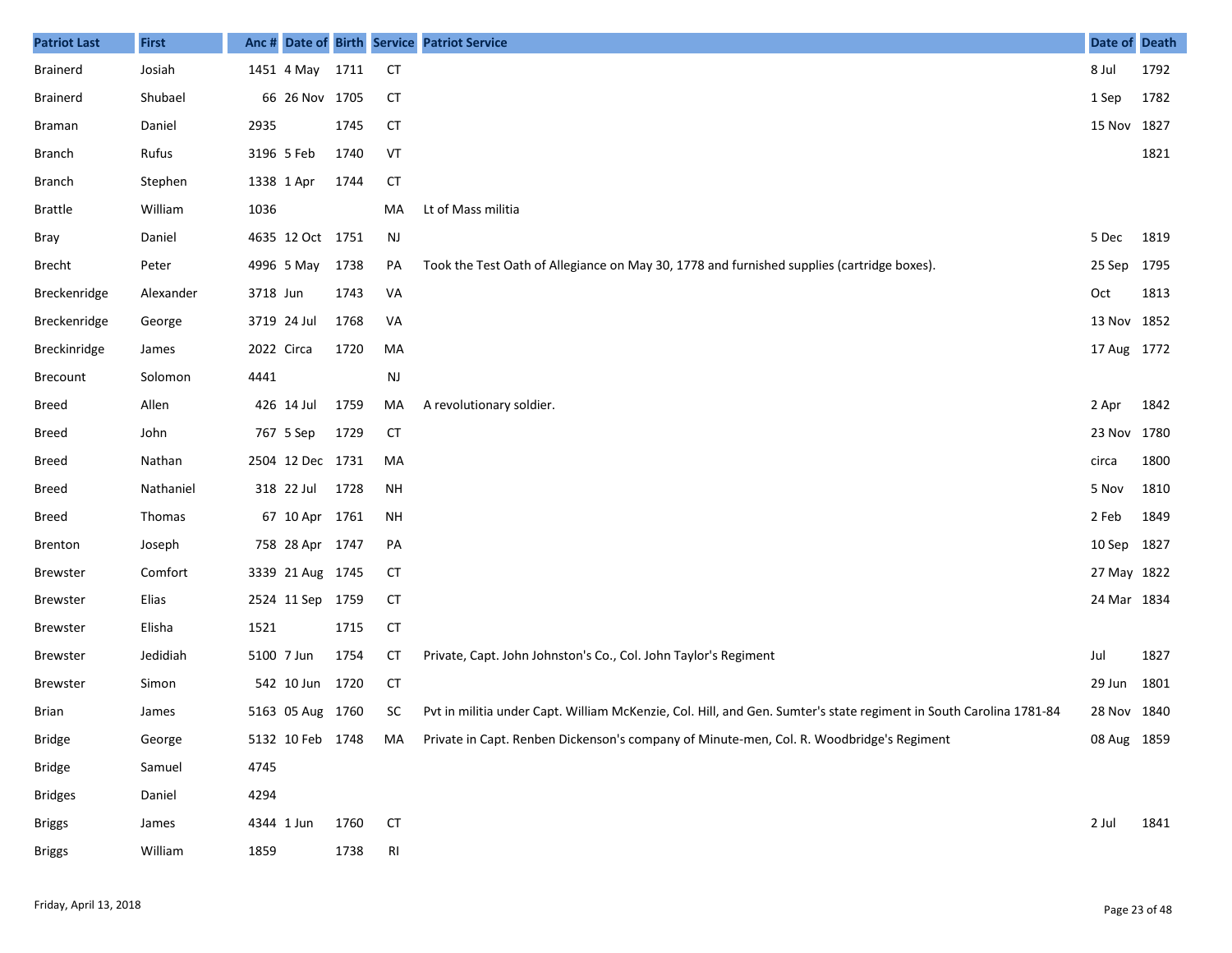| <b>Patriot Last</b> | <b>First</b>  | Anc #       |                  |      |           | Date of Birth Service Patriot Service                                                              | Date of Death |      |
|---------------------|---------------|-------------|------------------|------|-----------|----------------------------------------------------------------------------------------------------|---------------|------|
| <b>Brigham</b>      | Asa           |             | 5151 02 Dec 1721 |      | NH        | military and civil service                                                                         | 06 Nov 1777   |      |
| <b>Brigham</b>      | Leonard       |             | 5152 07 May 1750 |      | ΝH        | Pvt. Under Capt. Joseph Parker, Col. Wyman; Northern Army at Ticonderoga                           | 01 Jan 1821   |      |
| <b>Brigham</b>      | Lyman         | 935         |                  |      |           | a private soldier in the revolutionary war.                                                        |               |      |
| Brill               | John          |             | 4780 30 Jul      | 1756 | <b>NY</b> |                                                                                                    | 6 Sep         | 1832 |
| Brinsmade           | Abraham       |             | 3044 27 Feb 1727 |      | <b>CT</b> |                                                                                                    | 13 Jan        | 1811 |
| Brinsmade           | Abraham       | 3235        |                  | 1726 | <b>CT</b> |                                                                                                    | 17 Nov 1801   |      |
| Brinsmade           | Daniel        | 2223        |                  | 1750 | <b>CT</b> |                                                                                                    | 29 Oct 1826   |      |
| Brinswade           | Abraham       |             | 1705 27 Feb 1727 |      |           |                                                                                                    | 17 Nov 1801   |      |
| Bristol             | Gideon        |             | 1924 11 Jun 1755 |      | <b>CT</b> |                                                                                                    | 19 Oct 1837   |      |
| Bristol             | Nathan        | 1115 5 Feb  |                  | 1751 | CT        | Private in 3rd company of Col William Douglas's regiment                                           | 26 Apr        | 1826 |
| Bristol             | Nathan        |             | 1228 25 Feb 1754 |      | CT        |                                                                                                    | Apr           | 1825 |
| Bristol             | <b>Thomas</b> |             | 4372 28 Mar 1741 |      | CT        |                                                                                                    | 16 Dec        | 1808 |
| <b>Britton</b>      | Ebenezer      | 4853 1 Jun  |                  | 1715 | <b>NH</b> | Patriot; Selectman in Westmoreland, NH; Member of Committee of Safety; Signer of Association Test. | 21 Jan        | 1788 |
| <b>Brockett</b>     | Emos          | 4177 4 Jan  |                  | 1754 | CT        |                                                                                                    | 13 Nov 1828   |      |
| Brockett            | Hezekiah      |             | 3259 31 Dec 1727 |      | <b>CT</b> |                                                                                                    |               |      |
| <b>Brockett</b>     | Isaiah        |             | 3153 4 Dec       | 1753 | CT        |                                                                                                    | 13 Feb        | 1840 |
| Brockett            | Josiah        | 1805 25 Jul |                  | 1698 | CT        |                                                                                                    |               |      |
| Brockway            | <b>Thomas</b> |             | 4394 20 Jan      | 1745 | CT        |                                                                                                    | 5 Jul         | 1807 |
| <b>Bromley</b>      | Alas          | 1743 2 Feb  |                  | 1764 | <b>CT</b> |                                                                                                    | 1 Apr         | 1856 |
| Bronson             | Abraham       | 4847        |                  | 1729 | CT        | Soldier                                                                                            | 16 Jul        | 1802 |
| Bronson             | Asahel        |             | 1796 28 Nov 1759 |      | <b>CT</b> |                                                                                                    | 22 Apr        | 1850 |
| Bronson             | Eli           |             | 3997 31 May 1748 |      | VT        |                                                                                                    | 29 Mar 1830   |      |
| Bronson             | Isaac         |             | 953 4 Oct        | 1736 | СT        | a soldier of the revolutionary war                                                                 | 15 Apr 1826   |      |
| Bronson             | James         |             | 1799 22 Oct 1727 |      | СT        |                                                                                                    |               |      |
| Bronson             | Michael       |             | 2522 25 Apr 1754 |      | <b>CT</b> |                                                                                                    | 25 Jul        | 1822 |
| Bronson             | Samuel        |             | 492 10 Dec 1742  |      | <b>CT</b> |                                                                                                    | 21 Jul        | 1813 |
| Bronson             | Titus         |             | 1811 5 Oct 1751  |      | <b>CT</b> |                                                                                                    | 20 May 1820   |      |
| Brooke              | John          |             | 4188 27 Mar 1740 |      | PA        |                                                                                                    | 20 Jun 1813   |      |
| Brooke              | Thomas        | 4645        |                  | 1734 | MD        |                                                                                                    |               | 1788 |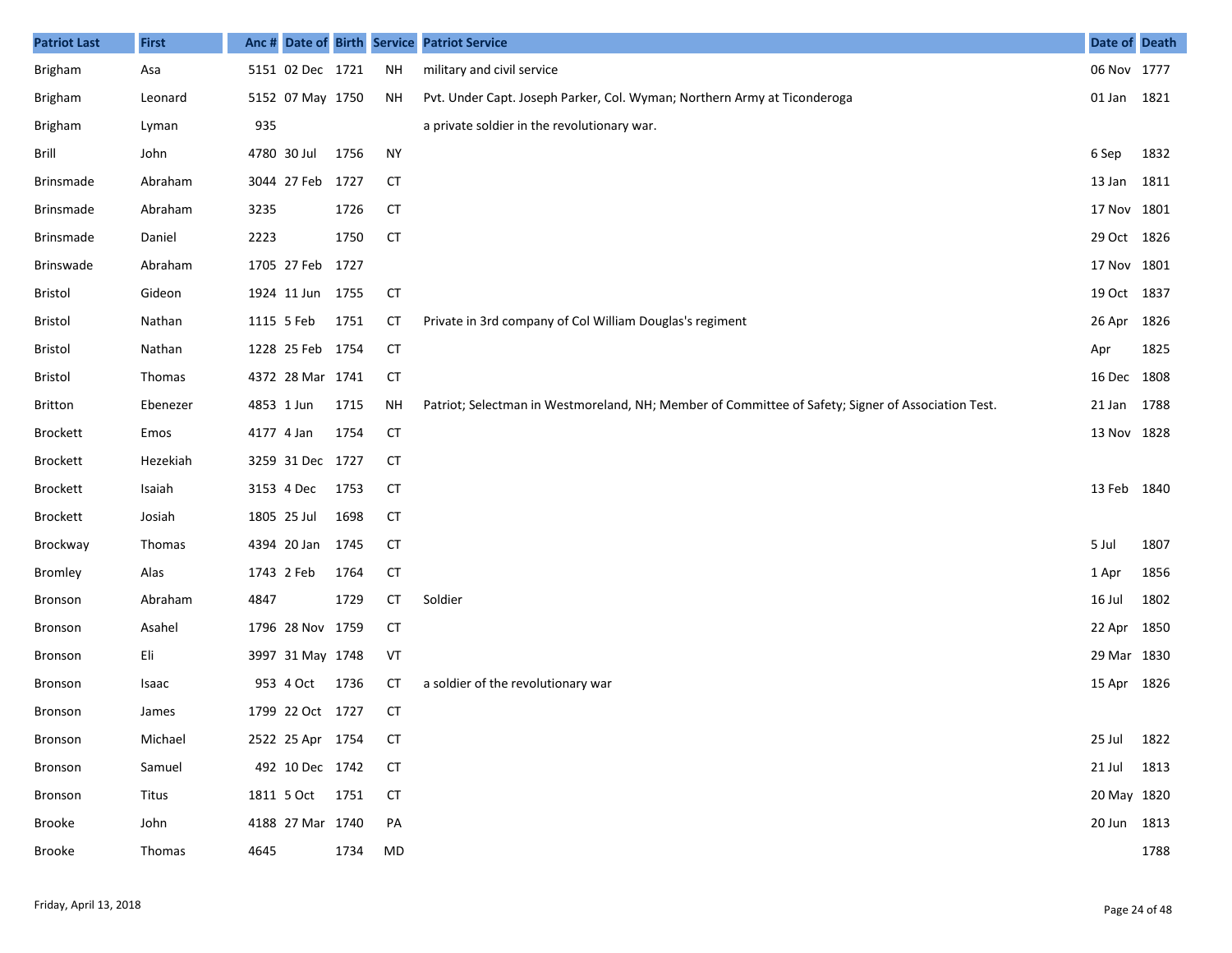| <b>Patriot Last</b> | <b>First</b> |            |                   |      |           | Anc # Date of Birth Service Patriot Service                                                                     | Date of Death |      |
|---------------------|--------------|------------|-------------------|------|-----------|-----------------------------------------------------------------------------------------------------------------|---------------|------|
| <b>Brooker</b>      | Abraham      |            | 1730 17 Aug 1736  |      | <b>CT</b> |                                                                                                                 |               | 1816 |
| <b>Brooks</b>       | Daniel       | 2444       |                   |      | MA        |                                                                                                                 |               | 1798 |
| <b>Brooks</b>       | David        | 4159       |                   | 1756 | PA        |                                                                                                                 | 30 Aug 1838   |      |
| <b>Brooks</b>       | Edward       | 4156       |                   | 1733 | MA        |                                                                                                                 |               | 1781 |
| <b>Brooks</b>       | Enos         |            | 1512 11 Apr 1735  |      | <b>CT</b> |                                                                                                                 | 27Sep         | 1798 |
| <b>Brooks</b>       | Jabez        |            | 5300 04 May 1729  |      | CТ        | 2nd Lieutenant in 3rd Co of Col. Mott's Battalion, Northern Department of CT.                                   | 14 May 1817   |      |
| <b>Brooks</b>       | James        | 3458       |                   | 1758 | <b>CT</b> |                                                                                                                 |               | 1832 |
| <b>Brooks</b>       | John         |            | 2432 3 Nov        | 1763 | <b>CT</b> |                                                                                                                 | 17 Jan 1861   |      |
| <b>Brooks</b>       | Joseph       |            | 70 8 Jan          | 1754 | <b>CT</b> |                                                                                                                 | 27 Aug 1808   |      |
| <b>Brooks</b>       | Micajah      |            | 5072 25 Dec 1761  |      | <b>SC</b> | Private soldier in Georgia troops and in South Carolina troops Pension claim W27649.                            | 15 Jun 1862   |      |
| <b>Brooks</b>       | Samuel       | 2286       |                   | 1753 | <b>CT</b> |                                                                                                                 | 23 Jan        | 1849 |
| <b>Brooks</b>       | Samuel       |            | 4864 bapt 20 1745 |      | <b>CT</b> | Captain of the 2nd Co. of the alarm list in the 7th Connecticut Militia Regt., elected May 1779.                | May           | 1825 |
| Brooks              | Simeon       | 362        |                   | 1740 | <b>CT</b> |                                                                                                                 | 9 May         | 1819 |
| Brooks              | William      |            | 2481 23 Oct 1754  |      |           |                                                                                                                 | 11 Aug 1804   |      |
| Brothwell           | Benjamin     |            | 2398 3 Nov        | 1760 | <b>CT</b> |                                                                                                                 | 18 Jun 1845   |      |
| Brothwell           | Joseph       | 2397       |                   | 1724 | <b>CT</b> |                                                                                                                 | 27 Jan 1811   |      |
| Brown               | Adam         |            | 4989 bapt 16 1721 |      | <b>NH</b> | CS/NH - Representative from Moultonboro, NH to the Provincial Congress in Essex, NH, 1775.                      | 20 Jul        | 1775 |
| Brown               | Asher        |            | 3191 about 1759   |      | <b>CT</b> |                                                                                                                 | 10 Feb 1826   |      |
| Brown               | Azariah      | 2392       |                   | 1745 | <b>CT</b> |                                                                                                                 | 4 May         | 1807 |
| Brown               | Benjamin     |            | 2644 17 Oct 1756  |      | RI        |                                                                                                                 |               |      |
| Brown               | Benjamin     |            | 4340 13 Mar 1770  |      | <b>CT</b> |                                                                                                                 | 5 Sep         | 1865 |
| Brown               | Benjamin     |            | 4783 16 Mar 1708  |      | CT        |                                                                                                                 | Apr           | 1783 |
| Brown               | Charles      | 3992       |                   | 1742 | <b>CT</b> |                                                                                                                 | 20 Dec 1816   |      |
| Brown               | Daniel       |            | 2757 24 Jan 1752  |      | CТ        |                                                                                                                 | 11 Oct 1842   |      |
| Brown               | Daniel       |            | 4387 3 Nov 1743   |      | <b>CT</b> |                                                                                                                 | 9 Oct 1788    |      |
| Brown               | Elijah       |            | 5269 10 Apr 1752  |      | RI        | Cumberland & Smithfield Rangers, Col. Peck, Private, Cap't Manchester' Col. Crary's Reg't, RI State Troops 1777 | 13 Apr 1801   |      |
| Brown               | Frederick    | 2037 Circa |                   | 1750 | PA        |                                                                                                                 | After         | 1807 |
| Brown               | George       |            | 533 22 Jun 1760   |      | VA        |                                                                                                                 | 21 Sep 1825   |      |
| Brown               | Hugh         |            | 3936 21 Apr 1730  |      |           |                                                                                                                 | 14 Jun 1815   |      |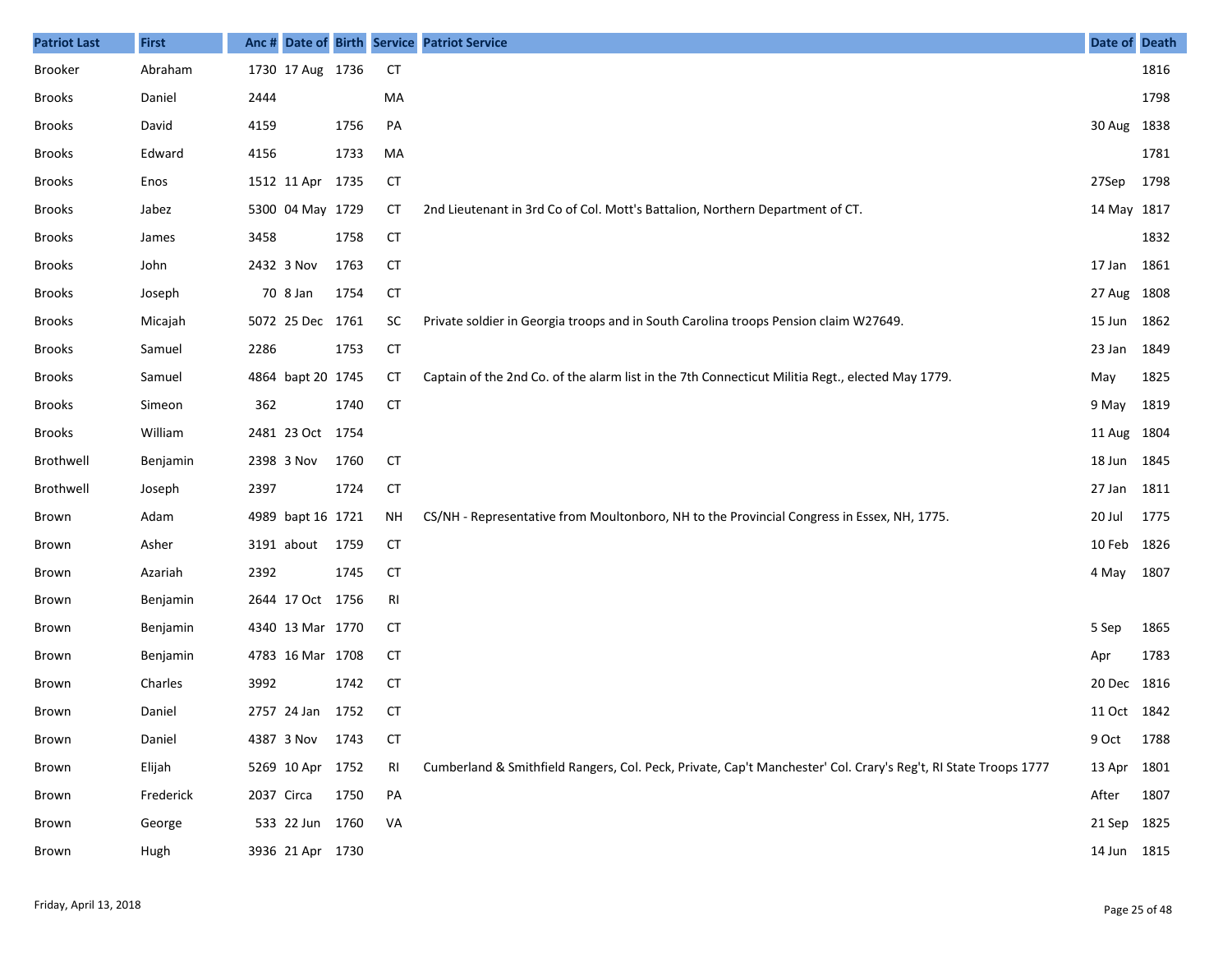| <b>Patriot Last</b> | <b>First</b> | Anc #      |                  |      |           | Date of Birth Service Patriot Service                                                                                                                                                              | Date of Death |      |
|---------------------|--------------|------------|------------------|------|-----------|----------------------------------------------------------------------------------------------------------------------------------------------------------------------------------------------------|---------------|------|
| Brown               | Ichabod      |            | 2768 14 Feb 1732 |      | CT        |                                                                                                                                                                                                    | 25 May 1797   |      |
| Brown               | John         | 1057       |                  |      | CТ        | Fifer in the 10th company of the 6th regiment 1775. 1776 in 10th Continental he became fifer in Capt Gallups's<br>company.                                                                         |               |      |
| Brown               | John         | 1980 Nov   |                  | 1746 | <b>NY</b> |                                                                                                                                                                                                    |               | 1838 |
| Brown               | John         |            | 2148 25 Oct 1760 |      | СT        |                                                                                                                                                                                                    | 6 Jan         | 1837 |
| Brown               | John         |            | 2390 4 Nov       | 1728 | CT        |                                                                                                                                                                                                    | 2 Sep         | 1776 |
| Brown               | John         |            | 4639 3 Nov       | 1703 | MA        |                                                                                                                                                                                                    |               | 1791 |
| Brown               | John         | 4749       |                  |      |           |                                                                                                                                                                                                    |               |      |
| Brown               | Jonathan     | 4531 2 Apr |                  | 1765 | RI        |                                                                                                                                                                                                    | Dec           | 1827 |
| Brown               | Joshua       |            | 3551 8 Apr       | 1740 | CT        |                                                                                                                                                                                                    | 26 Sep        | 1824 |
| Brown               | Josiah       | 1550       |                  | 1757 | CT        |                                                                                                                                                                                                    | 19 Mar 1830   |      |
| Brown               | Josiah       | 3699       |                  | 1750 | MA        |                                                                                                                                                                                                    | 25 Dec 1827   |      |
| Brown               | Martin       |            | 2972 10 Oct 1764 |      | <b>NJ</b> |                                                                                                                                                                                                    | 24 Aug 1850   |      |
| Brown               | Moors        | 4829       |                  | 1760 | ΝH        | NH - Petitioner for the road in Tuftonboro-Moultonboro, NH for "The Public Good"; 1781.                                                                                                            | 13 Apr 1805   |      |
| Brown               | Nathaniel    | 965        |                  |      | <b>CT</b> |                                                                                                                                                                                                    |               |      |
| Brown               | Orlando      |            | 3694 2 Apr       | 1753 | MA        |                                                                                                                                                                                                    | 2 Feb         | 1789 |
| Brown               | Othniel      |            | 73 20 Apr        | 1759 | RI        | a soldier of the Revolution from the state of RI.                                                                                                                                                  | 28 Sep        | 1843 |
| Brown               | Reuben       | 4218       |                  | 1765 |           |                                                                                                                                                                                                    | 9 Aug         | 1824 |
| Brown               | Robert       | 2292 Mar   |                  | 1736 | <b>CT</b> |                                                                                                                                                                                                    | 8 Sep         | 1807 |
| Brown               | Robert       |            | 4560 3 Aug       | 1738 | <b>NY</b> |                                                                                                                                                                                                    | bef           | 1790 |
| Brown               | Samuel       |            | 124 14 Nov 1760  |      | NJ        |                                                                                                                                                                                                    |               | 1804 |
| Brown               | Shubel       |            | 3380 12 Mar 1761 |      | CT        |                                                                                                                                                                                                    | 3 Sep         | 1836 |
| Brown               | Silas        |            | 2446 21 Jun 1729 |      | MA        |                                                                                                                                                                                                    | 4 Aug         | 1804 |
| Brown               | Titus        |            | 3524 11 Nov 1714 |      | CT        |                                                                                                                                                                                                    |               | 1802 |
| Browne              | William      |            | 4684 10 Sep 1734 |      | PA        |                                                                                                                                                                                                    | 11 Sep 1777   |      |
| Brownell            | Sylvester    |            | 4478 20 Nov 1757 |      |           |                                                                                                                                                                                                    | 21 Mar 1840   |      |
| Brownson            | Abraham      |            | 2587 2 Jan       | 1759 | VT        |                                                                                                                                                                                                    | 1 Apr         | 1837 |
| Brownson            | Ozias        |            | 478 23 Sep 1742  |      | <b>CT</b> |                                                                                                                                                                                                    | 12 Mar 1810   |      |
| Bruce               | William      |            | 5226 10 Jun 1759 |      | <b>NC</b> | Pvt. From Feb 1781, for 3 mos. In Capt. John White's Co. in the Warren County, North Carolina Militia Regt. And was 05 Apr 1842<br>in the Battle of Guilford Courthouse on 15 mar 1781. Pensioner. |               |      |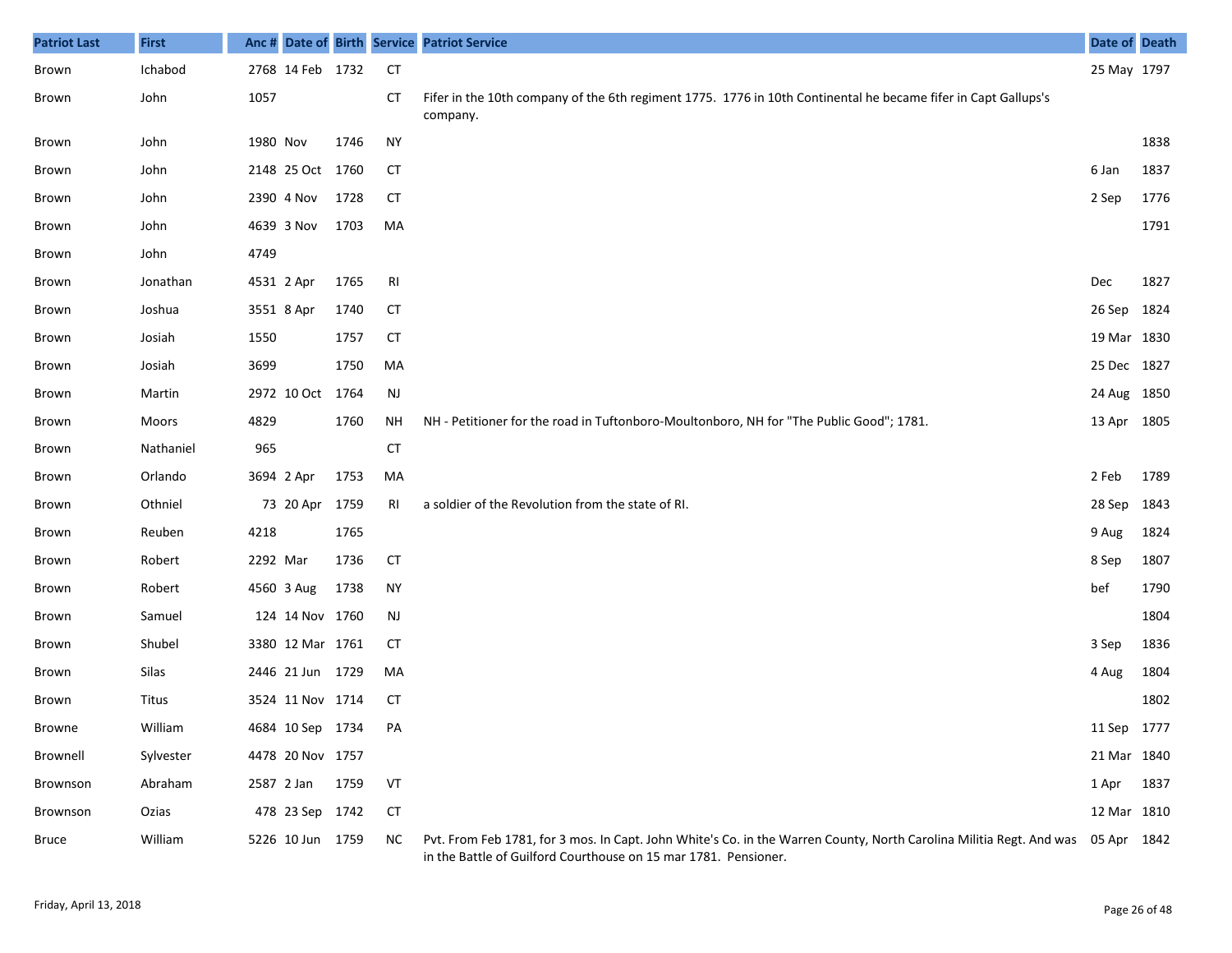| <b>Patriot Last</b> | <b>First</b> | Anc# |                     |      |           | Date of Birth Service Patriot Service                                                                                                                                                             | Date of Death |      |
|---------------------|--------------|------|---------------------|------|-----------|---------------------------------------------------------------------------------------------------------------------------------------------------------------------------------------------------|---------------|------|
| <b>Brumley</b>      | Adin         | 4432 |                     | 1764 | <b>CT</b> |                                                                                                                                                                                                   | 14 Dec 1845   |      |
| Brumley             | Preserved    |      | 69 16 Jan           | 1739 | <b>CT</b> |                                                                                                                                                                                                   |               | 1804 |
| <b>Brundage</b>     | Hacheliah    | 829  |                     | 1748 | <b>NY</b> |                                                                                                                                                                                                   |               | 1842 |
| <b>Brundage</b>     | Solomon      | 1916 |                     |      |           |                                                                                                                                                                                                   |               |      |
| Bruner              | Andrew       |      | 4964 12 Feb         | 1758 | PA        | Private in Capt. Hagenback's Co. in the Battle of Long Island and was in the retreat 29 & 30 Aug 1776.                                                                                            | 28 Apr 1820   |      |
| <b>Brusstar</b>     | Samuel       |      | 2095 2 Jan          | 1738 | PA        |                                                                                                                                                                                                   | 18 Aug 1824   |      |
| <b>Brusster</b>     | Samuel       |      | 3459 2 Jan          | 1738 |           |                                                                                                                                                                                                   | 18 Aug 1834   |      |
| Bryan               | James        |      | 3721 3 Jun          | 1762 | VA        |                                                                                                                                                                                                   | 29 May 1837   |      |
| Bryan               | Oliver       | 2799 |                     | 1760 | <b>CT</b> |                                                                                                                                                                                                   |               |      |
| Bryant              | Ebenezer     |      | 1942 19 Aug 1744    |      | СT        |                                                                                                                                                                                                   | 6 Jan         | 1838 |
| Bryant              | Timothy      |      | 3105 15 Aug 1750    |      | МA        |                                                                                                                                                                                                   | 17 Feb        | 1794 |
| <b>Buck</b>         | Daniel       |      | 2612 13 Jun 1744    |      | CT        |                                                                                                                                                                                                   | 6 Jan         | 1808 |
| <b>Buck</b>         | Daniel       |      | 4221 28 Feb 1738    |      | <b>NY</b> |                                                                                                                                                                                                   | 15 Apr        | 1819 |
| <b>Buck</b>         | David        |      | 4865 6 Apr          | 1738 | CT        | One of the men from Killingly, CT who marched for the relief of Boston in the Lexington Alarm, April 1775; Captain<br>of the 4th Co. of alarm list in the 11th Regt. CT Milita, elected May 1781. | 17 Jul        | 1810 |
| <b>Buck</b>         | Samuel       | 5172 |                     | 1730 | <b>CT</b> | Pvt., Capt. Samuel Ganger's Co., Col. Waterbury's (CT) State Brigade, 1781.                                                                                                                       | 1785 o 1790   |      |
| Buckingham          | John         |      | 1625 27 Sep         | 1744 | <b>CT</b> |                                                                                                                                                                                                   | 3 Mar         | 1788 |
| <b>Budd</b>         | John         | 4096 |                     | 1730 | <b>NY</b> |                                                                                                                                                                                                   | 1 Oct         | 1813 |
| <b>Budd</b>         | Joseph       | 4134 |                     | 1730 | <b>NY</b> |                                                                                                                                                                                                   | 1 Oct         | 1813 |
| <b>Budd</b>         | Thomas       |      | 2295 Circa          | 1757 | NJ        |                                                                                                                                                                                                   | 7 Mar         | 1778 |
| <b>Budlong</b>      | Stephen      |      | 3020 17 Aug 1761    |      | RI        |                                                                                                                                                                                                   | 13 Oct 1850   |      |
| Buell               | Archelaus    |      | 694 14 Apr 1737     |      | <b>CT</b> |                                                                                                                                                                                                   | 13 Aug 1811   |      |
| <b>Buell</b>        | Grover       | 183  |                     |      |           |                                                                                                                                                                                                   |               |      |
| Buell               | Grover       | 184  |                     |      |           |                                                                                                                                                                                                   |               |      |
| Buell               | John         |      | 16 21 Nov 1755 CT   |      |           |                                                                                                                                                                                                   | 19 Sep 1813   |      |
| Buell               | Natanie      |      | 3056 26 Oct 1734 CT |      |           |                                                                                                                                                                                                   | 27 Nov 1808   |      |
| Buell               | Peter        |      | 1465 12 Oct 1739 CT |      |           |                                                                                                                                                                                                   |               | 1797 |
| Buell               | Samuel       | 4589 |                     | 1742 |           |                                                                                                                                                                                                   | 14 Sep 1819   |      |
| Buell               | Samuel       |      | 4590 22 Jun 1713    |      |           |                                                                                                                                                                                                   | 9 Mar 1790    |      |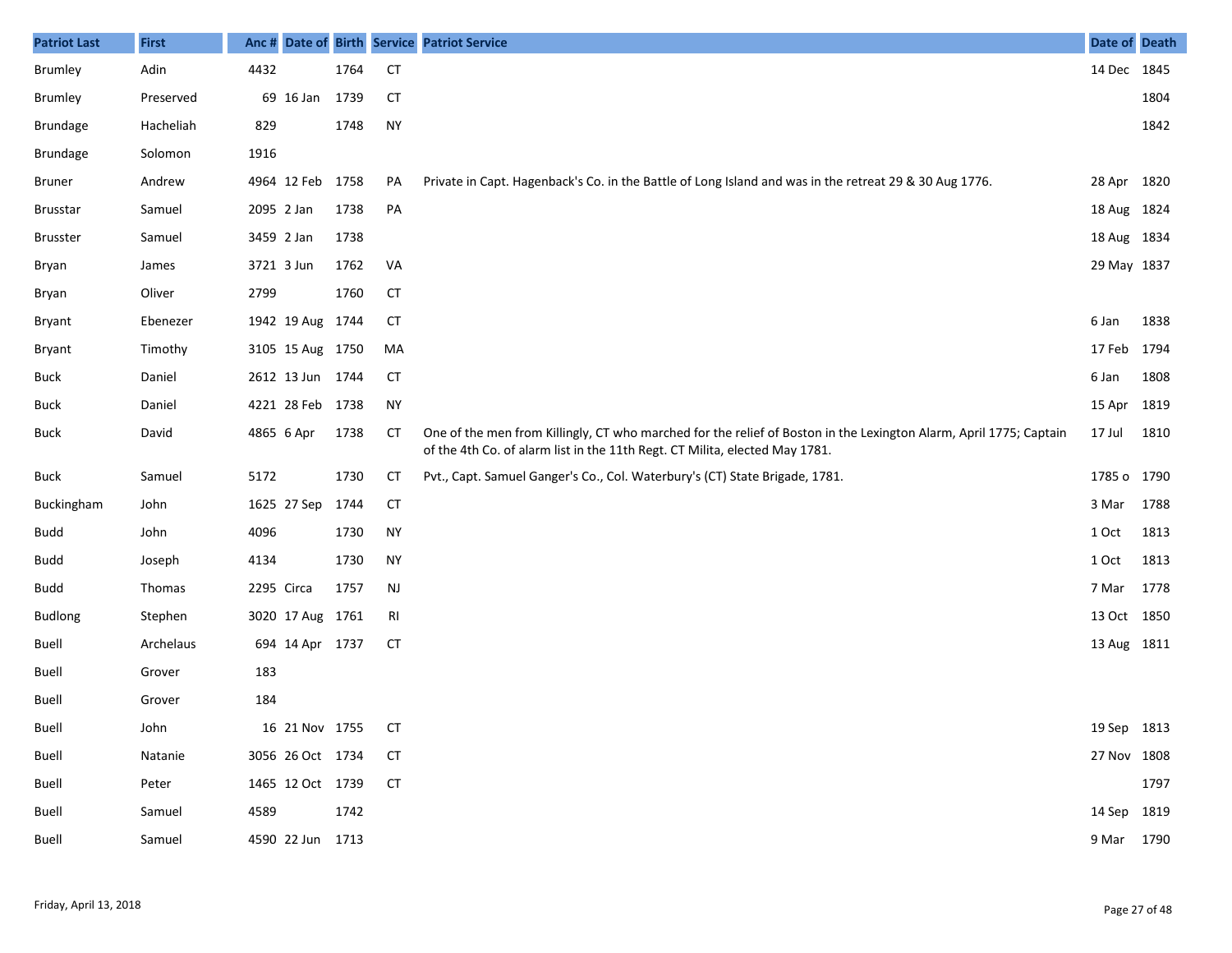| <b>Patriot Last</b> | <b>First</b>  | Anc #      |                  |      |           | Date of Birth Service Patriot Service                                                                                                                                                                      | Date of Death |      |
|---------------------|---------------|------------|------------------|------|-----------|------------------------------------------------------------------------------------------------------------------------------------------------------------------------------------------------------------|---------------|------|
| <b>Bugbee</b>       | Nathaniel     | 3939 5Apr  |                  | 1721 | VT        |                                                                                                                                                                                                            | 23 Jul        | 1808 |
| <b>Bulford</b>      | John          |            | 1272 9 Mar       | 1762 |           | Private in Capt Granger's company of the 2nd Regiment, Ct line, 1777.                                                                                                                                      | 24 Feb 1830   |      |
| <b>Bulkeley</b>     | Eliphalet     |            | 3775 8 Aug       | 1746 | <b>CT</b> |                                                                                                                                                                                                            | 11 Jan        | 1816 |
| <b>Bulkley</b>      | Eleazer       |            | 1391 2 Feb       | 1763 | <b>CT</b> |                                                                                                                                                                                                            | 5 Feb         | 1843 |
| <b>Bulkley</b>      | Eliphalet     |            | 1452 8 Aug       | 1746 | <b>CT</b> |                                                                                                                                                                                                            |               |      |
| <b>Bulkley</b>      | Joseph        |            | 3706 1 May       | 1755 | <b>CT</b> |                                                                                                                                                                                                            | 4 Jun         | 1815 |
| Bull                | Abraham       |            | 5012 9 Mar       | 1740 | ΝY        | Teamster and Soldier, Orange Co. Militia, New York State; 4th Regiment.                                                                                                                                    | 13 Sep        | 1820 |
| Bull                | Daniel        |            | 321 23 Oct 1763  |      | <b>CT</b> |                                                                                                                                                                                                            | 4 Mar         | 1845 |
| Bull                | Jacob         |            | 4931 6 Mar       | 1734 | СT        | Patriotic Service: took the Oath of Fidelity; Fed soldiers without compensation.                                                                                                                           | 19 Jul        | 1811 |
| Bull                | Jeremiah      |            | 1202 10 Mar 1757 |      |           | Served in 1775 in the 10th company of Ct regiment, commanded by Gen Wooster; was also Corporal in Capt Samuel<br>Peck's company 1776; was promoted to 1st Sergeant and was at Trenton & Yorktown.          | 24 May 1832   |      |
| Bull                | Roger         | 3553       |                  | 1743 | <b>CT</b> |                                                                                                                                                                                                            |               | 1783 |
| Bull                | <b>Thomas</b> |            | 1254 28 May 1744 |      | PA        | In 1776 received commission as Lt-Col in the Flying Camp, a Pa regiment of which William Montgomery was Col.<br>But he never appeared to take command and in effect became commander until taken prisoner. | 13 Jul        | 1854 |
| Bull                | <b>Thomas</b> | 1764       |                  | 1728 | <b>CT</b> |                                                                                                                                                                                                            | 24 May 1804   |      |
| <b>Bullard</b>      | Asa           |            | 1986 10 Jul      | 1730 | MA        |                                                                                                                                                                                                            | 1 May 1802    |      |
| <b>Bullard</b>      | Baruch        |            | 3563 16 Dec 1758 |      | MA        |                                                                                                                                                                                                            | 10 apr 1837   |      |
| <b>Bullard</b>      | Benjamin      |            | 3594 9 Oct       | 1750 | MA        |                                                                                                                                                                                                            | 14Aug 1838    |      |
| <b>Bullard</b>      | Isaac         | 3525 9 Jul |                  | 1744 | MA        |                                                                                                                                                                                                            | 18 Mar 1810   |      |
| Bulloch             | Archibald     | 5285       |                  | 1731 | GA        | Deligate in 1755 to Continental Congress, on secret committee for gathering war supplies, Soldier, and Governor of<br>Georgia.                                                                             | 22 Feb 1777   |      |
| <b>Bullock</b>      | Aaron         |            | 5264 07 Aug 1748 |      | MA        | Corporal in Lieut. John Dryer's Co., Col. Thomas Carpenter's Massachusetts Militia Regt.; marched from Rehobeth,<br>MA to Bristol, RI on the alarm of 08 Dec 1776; service 16 days.                        | 24 Jul        | 1811 |
| <b>Bullock</b>      | Comfort       |            | 2588 9 Mar       | 1763 | MA        |                                                                                                                                                                                                            | 25 Jul        | 1857 |
| <b>Bullock</b>      | Stephen       |            | 3278 31 Oct 1735 |      | MA        |                                                                                                                                                                                                            | 2 Feb         | 1816 |
| <b>Bumpus</b>       | Levi          |            | 5013 17 Mar 1735 |      | MA        | Private, Capt. Adam Martin's Co., Col. Ebenezer Learned's Massachusetts Reg. May 1, 1775 to Aug 1, 1775.                                                                                                   |               | 1813 |
| <b>Bunker</b>       | Isaac         | 3741 abt   |                  | 1747 | MN        |                                                                                                                                                                                                            | abt           | 1828 |
| <b>Bunnell</b>      | Enos          | 1180       |                  | 1753 | <b>CT</b> | Private soldier in the 9th company of the 1st Ct regiment, commanded by Col David Wooster 1775.                                                                                                            |               | 1834 |
| <b>Bunnell</b>      | William       |            | 4381 16 Dec 1761 |      | <b>CT</b> | Private in the Connecticut Militia.                                                                                                                                                                        | 7 Mar         | 1835 |
| Burbank             | Timothy       |            | 1058 8 Sep       | 1745 | NH        |                                                                                                                                                                                                            |               |      |
| Burbeck             | Henry         | 2066 8 Jun |                  | 1754 | MA        |                                                                                                                                                                                                            | 2 Oct         | 1848 |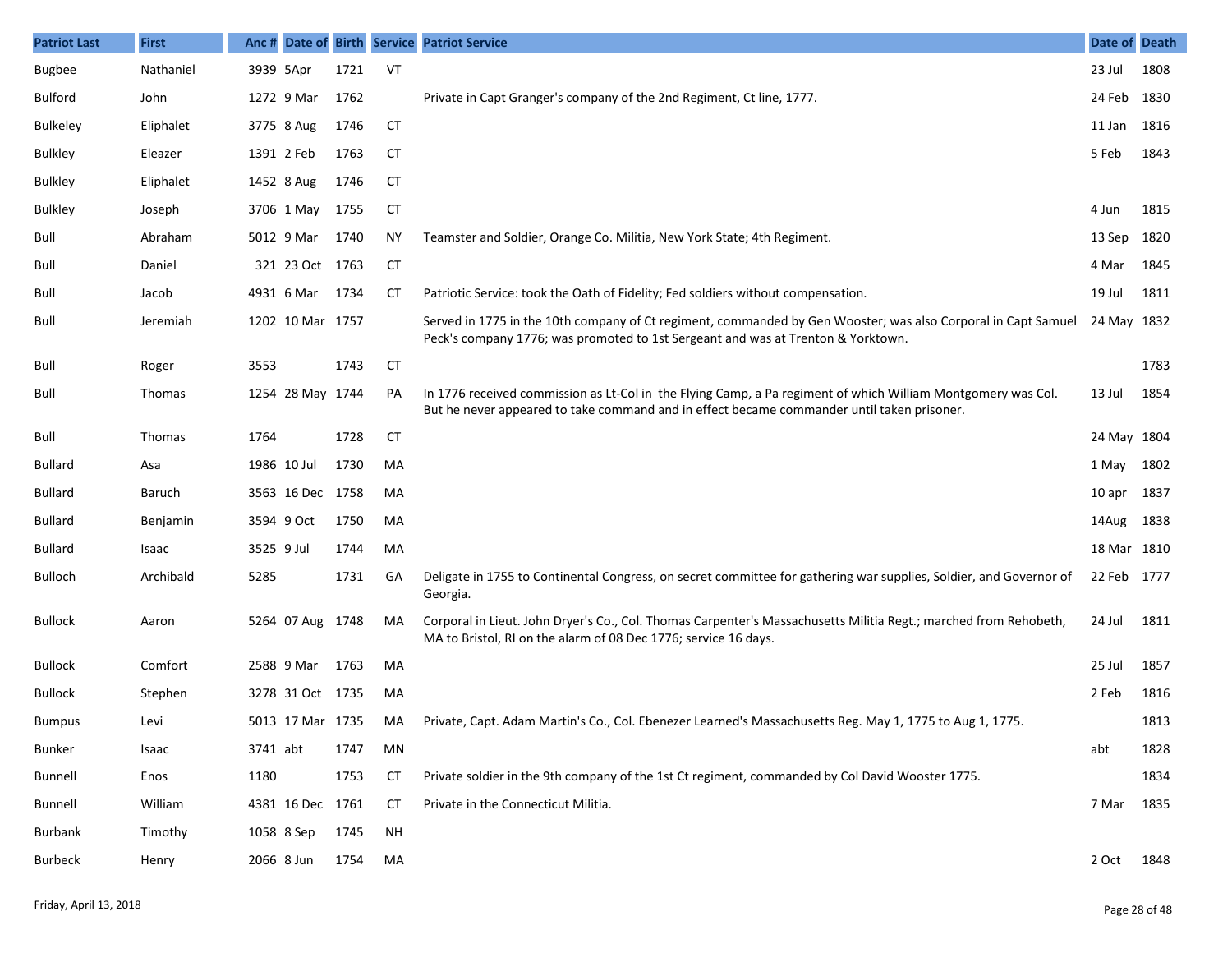| <b>Patriot Last</b> | <b>First</b> |            |                  |      |           | Anc # Date of Birth Service Patriot Service                                                                                 | Date of Death |      |
|---------------------|--------------|------------|------------------|------|-----------|-----------------------------------------------------------------------------------------------------------------------------|---------------|------|
| Burch               | Henry        |            | 4284 6 Jun       | 1744 | <b>CT</b> |                                                                                                                             | 6 Apr         | 1813 |
| <b>Burdick</b>      | Abel         | 3969       |                  | 1752 |           |                                                                                                                             |               | 1815 |
| <b>Burdick</b>      | Peter        |            | 78 12 May 1730   |      | CT        |                                                                                                                             | 7 Feb         | 1828 |
| <b>Burdick</b>      | Peter        |            | 4380 12 May 1730 |      | CT        |                                                                                                                             | 7 Feb         | 1828 |
| <b>Burdick</b>      | Robert       | 1921       |                  | 1731 | RI        |                                                                                                                             | 24 Dec 1807   |      |
| Burk                | Thomas       | 1505 Circa |                  | 1741 | VA        |                                                                                                                             | Circa         | 1808 |
| Burke               | Edward       | 441        |                  | 1758 | MA        |                                                                                                                             |               |      |
| Burke               | James        | 3757       |                  | 1753 | PA        |                                                                                                                             |               | 1809 |
| Burke               | William      | 2371       |                  | 1752 | <b>CT</b> |                                                                                                                             | 24 May 1836   |      |
| <b>Burleigh</b>     | Jacob        | 4214       |                  | 1756 |           |                                                                                                                             |               |      |
| Burlingame          | Wanton       |            | 5157 19 Feb      | 1762 | VT        | Pvt in VT in a Reg't commanded by Col. Ira Allen and VT Militia commanded by Capt. Sawyer                                   | 09 Sep        | 1853 |
| <b>Burnes</b>       | William      | 1622       |                  | 1760 | <b>CT</b> |                                                                                                                             |               | 1820 |
| Burnham             | Aaron        |            | 564 23 May 1756  |      | <b>CT</b> |                                                                                                                             | 15 Sep        | 1832 |
| Burnham             | Isaac        | 3345       |                  | 1730 | <b>CT</b> |                                                                                                                             | 14 Oct 1780   |      |
| Burnham             | Joseph       | 1720 Apr   |                  | 1752 | <b>CT</b> | Sergeant of the 7th company of the 8th Conn regiment, 1775.                                                                 | Apr           | 1839 |
| Burnham             | Nathan       |            | 1274 5 Dec       | 1760 | CT        | A private in Capt Eliphalet Holmes's company of the 1st regiment Conn line.                                                 | After         | 1821 |
| Burnham             | Zenas        |            | 855 29 Jan       | 1762 | <b>CT</b> |                                                                                                                             | 25 Apr        | 1822 |
| <b>Burns</b>        | John         |            | 2364 7 Aug       | 1755 | <b>NH</b> |                                                                                                                             | 6 May         | 1852 |
| <b>Burpee</b>       | Moses        |            | 2571 11 Aug 1750 |      | MA        |                                                                                                                             | Nov           | 1827 |
| Burr                | Daniel       |            | 3135 5 Mar 1737  |      | <b>CT</b> |                                                                                                                             | 23 Aug 1812   |      |
| Burr                | Ebenezer     |            | 5352 16 Mar 1732 |      | <b>CT</b> | Pvt. In Capt. Zalmon Read's 10th Co., Col. David Waterbury's 5th CT Continental Regt. He was discharged on Oct. 3,<br>1775. | 20 Oct 1821   |      |
| Burr                | Increase     | 4073       |                  |      | <b>CT</b> |                                                                                                                             |               |      |
| Burr                | Increase     | 4074       |                  | 1726 | <b>CT</b> |                                                                                                                             |               |      |
| Burr                | Jesse        |            | 1886 13 Dec 1755 |      | CT        |                                                                                                                             | 5 Jun 1813    |      |
| Burr                | Jonathan     |            | 1651 11 Apr 1756 |      | CT        |                                                                                                                             | 10 Feb        | 1804 |
| Burr                | Nathaniel    |            | 423 17 Apr 1752  |      | <b>CT</b> |                                                                                                                             | 4 Sep         | 1836 |
| Burr                | Peter        |            | 18 2 Nov 1754    |      | <b>CT</b> |                                                                                                                             | 4 Jul         | 1816 |
| Burr                | Wakeman      |            | 5233 03 Oct 1743 |      | CT        | 1st Lt., CT, Capt. George Benjamin's Company, Col. Wadsworth Brigade; other service                                         | 09 May 1799   |      |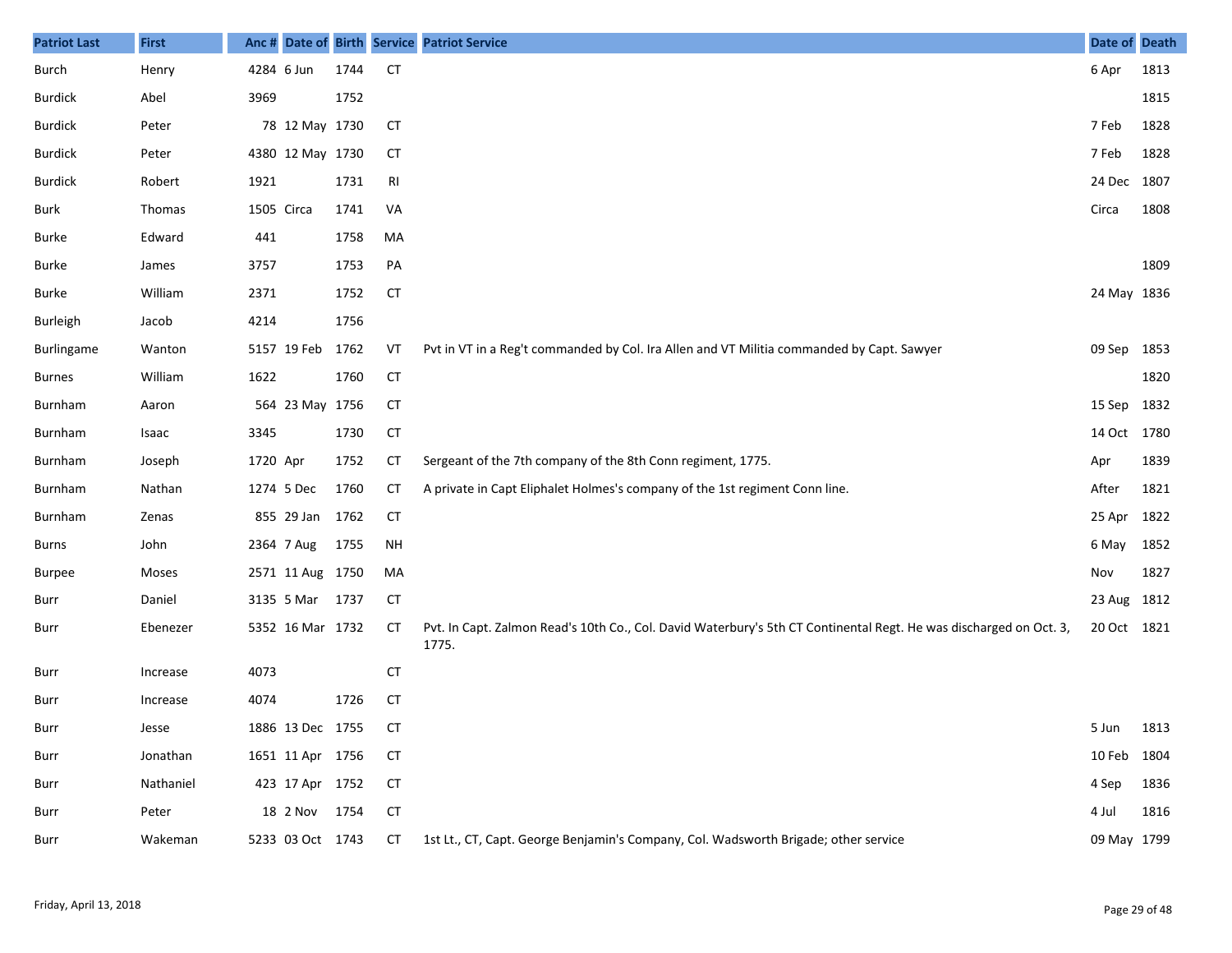| <b>Patriot Last</b> | <b>First</b> |            |                  |      |           | Anc # Date of Birth Service Patriot Service                                                                                                                                                                            | Date of Death |      |
|---------------------|--------------|------------|------------------|------|-----------|------------------------------------------------------------------------------------------------------------------------------------------------------------------------------------------------------------------------|---------------|------|
| Burrall             | Charles      |            | 1431 21 Feb 1720 |      | CT        |                                                                                                                                                                                                                        | 7 Oct         | 1803 |
| Burris              | Thomas       | 5381 abt.  |                  | 1722 | VA        | Rendering material aid. (Burris/Burrough)                                                                                                                                                                              | 01 Mar 1798   |      |
| <b>Burritt</b>      | Abel         | 1711       |                  | 1742 | <b>CT</b> |                                                                                                                                                                                                                        | 17 Jul        | 1828 |
| Burritt             | Eben         |            | 2349 17 Apr      | 1762 | <b>CT</b> | Private in Capt Nichols Co, Col Whitings Regt Connecticut Militia 1778, 1779, 1780                                                                                                                                     | 10 Oct 1840   |      |
| <b>Burritt</b>      | William      |            | 4937 28 Dec 1726 |      | CT        | Private in Capt. Zalmon Read's Co., Col. David Waterbury's Connecticut Militia Regiment. Enlisted in May 1775,<br>discharged on Nov. 28, 1775. Pensioner.                                                              | 14 Dec 1802   |      |
| <b>Burroughs</b>    | James        | 4898 8 Jul |                  | 1735 | <b>NJ</b> | Private, Third Battalion, Second Establishment, Third Regiment Huntondon County, New Jersey in 1777.                                                                                                                   | 4 Feb         | 1784 |
| <b>Burroughs</b>    | Stephen      |            | 1230 4 Oct       | 1729 | СT        | Member of General Assembly of the state of CT 1779-81                                                                                                                                                                  | 2 Aug         | 1817 |
| <b>Burrows</b>      | Hubbard      |            | 148 26 Jun 1739  |      | CT        | Captain under command of Lt Col William Ledyard in defense of Groton Connecticut at Fort Griswold; New London,<br>Conn Militia Company in 1776.                                                                        | 6 Sep         | 1781 |
| Burt                | Elijah       |            | 3108 3 Oct       | 1742 | MA        |                                                                                                                                                                                                                        | 5 Apr         | 1820 |
| Burt                | Noah         |            | 4158 30 Aug 1734 |      | MA        |                                                                                                                                                                                                                        | 27 Apr        | 1800 |
| Burt                | Samuel       |            | 2683 22 May 1759 |      | MA        |                                                                                                                                                                                                                        | 7 Jun         | 1822 |
| Burton              | Ephraim      |            | 1347 30 Nov 1727 |      | CT        |                                                                                                                                                                                                                        |               | 1806 |
| <b>Burton</b>       | James        | 2769 Aug   |                  | 1745 | CT        |                                                                                                                                                                                                                        | 16 Jan        | 1816 |
| <b>Burton</b>       | Jonathan     |            | 80 18 Sep 1741   |      | <b>NH</b> |                                                                                                                                                                                                                        | 30 Apr        | 1811 |
| <b>Burton</b>       | Joseph       |            | 3587 19 aug 1722 |      |           |                                                                                                                                                                                                                        | 7 Nov         | 1801 |
| <b>Burton</b>       | Judson       |            | 1707 14 Sep 1730 |      |           |                                                                                                                                                                                                                        |               |      |
| <b>Burton</b>       | Nathan       |            | 2936 26 Nov 1754 |      | CT        |                                                                                                                                                                                                                        | 19 Mar 1834   |      |
| <b>Burton</b>       | Oliver       |            | 2042 9 Jun       | 1740 | CT        |                                                                                                                                                                                                                        | 6 Apr         | 1813 |
| <b>Burton</b>       | Samuel       |            | 1346 28 Jul      | 1754 | <b>CT</b> |                                                                                                                                                                                                                        |               |      |
| <b>Burton</b>       | Samuel       |            | 2739 12 Dec 1750 |      | CT        |                                                                                                                                                                                                                        |               | 1820 |
| Burwell             | Jere         | 1597       |                  | 1757 | CT        |                                                                                                                                                                                                                        | Mar           | 1834 |
| Bush                | Abijah       |            | 3858 25 Jan      | 1755 | MA        |                                                                                                                                                                                                                        | 19 Nov 1846   |      |
| Bush                | George       | 867        |                  |      |           | Drummer in company of Capt Abraham Tyler, in the 8th Conn regiment, 1775; also drummer in company of Capt<br>Joseph Churchill, in Col Comfort Sage's regiment 1776. Was in battles of Harlem Heights and White Plains. |               |      |
| Bush                | John         | 3907       |                  | 1735 |           |                                                                                                                                                                                                                        | after         | 1780 |
| Bush                | Obediah      |            | 3859 30 May 1715 |      | MA        |                                                                                                                                                                                                                        | 10 Feb 1793   |      |
| <b>Bushnell</b>     | Nathan       |            | 1627 18 Jul      | 1750 | <b>CT</b> |                                                                                                                                                                                                                        |               |      |
| Bussey              | John         |            | 3758 12 Jun 1751 |      | MA        |                                                                                                                                                                                                                        | 8 Mar 1844    |      |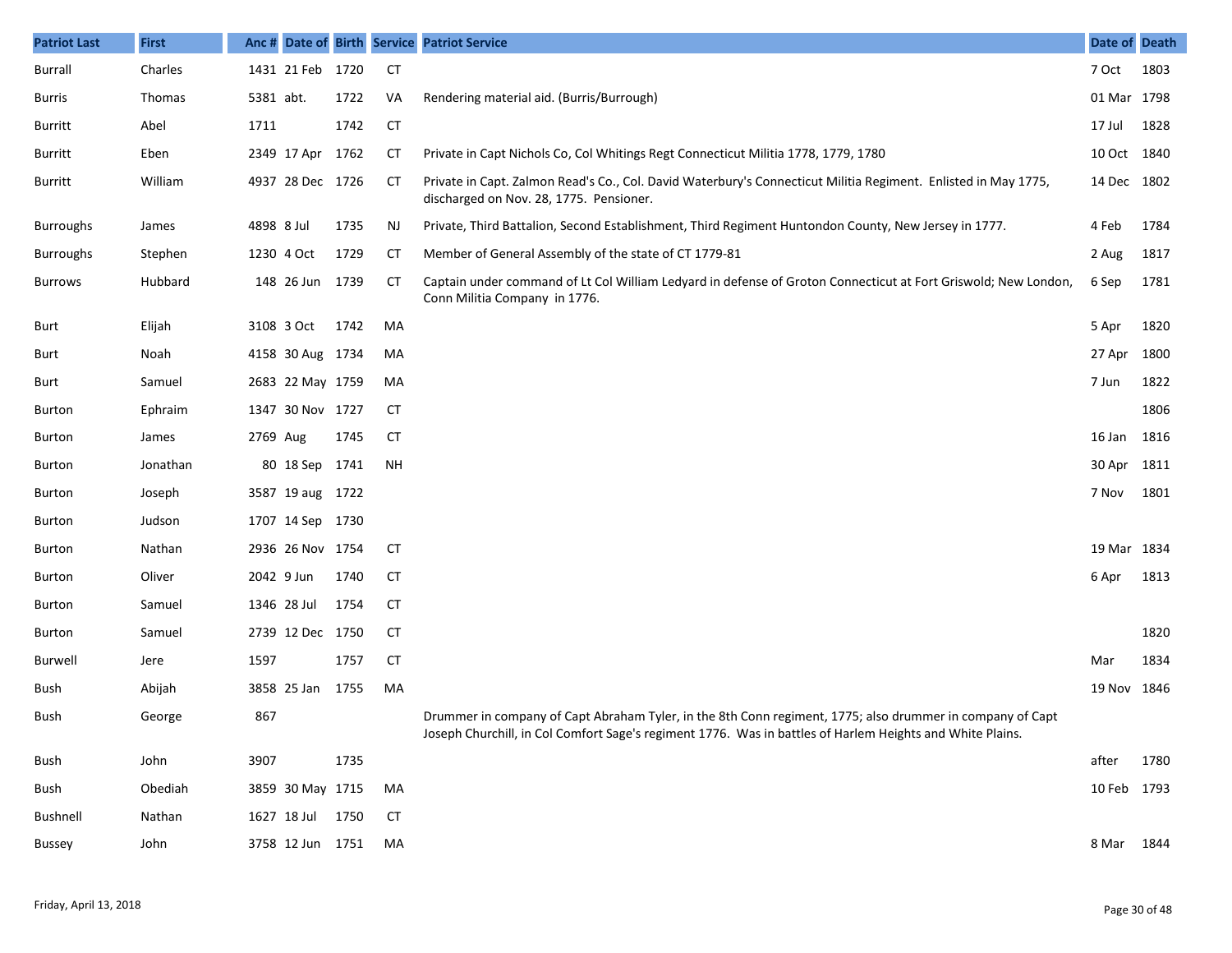| <b>Patriot Last</b> | <b>First</b> |            |                  |      |           | Anc # Date of Birth Service Patriot Service                                                                    | Date of Death |      |
|---------------------|--------------|------------|------------------|------|-----------|----------------------------------------------------------------------------------------------------------------|---------------|------|
| Butler              | Comfort      |            | 3448 16 Nov 1743 |      | <b>CT</b> |                                                                                                                | Mar           | 1826 |
| Butler              | Cornelius    | 1875 Sep   |                  | 1738 | MA        |                                                                                                                |               |      |
| Butler              | John         |            | 497 9 May        | 1763 | CT        |                                                                                                                | 11 Jan        | 1838 |
| Butler              | Shubael      | 3924       |                  | 1716 | MA        |                                                                                                                |               | 1790 |
| Butler              | Zaccheus     |            | 600 27 Jun       | 1742 | <b>CT</b> |                                                                                                                | 21 Mar 1791   |      |
| Butt                | Josiah       |            | 1887 18 Sep 1753 |      | CT        |                                                                                                                | 5 May         | 1814 |
| Butt                | Sherebiah    | 1255       |                  | 1733 | <b>CT</b> | Captain of company that marched from Canterbury, Ct in 1775; also Captain in the 25th regiment, Ct militia     | 27 Nov 1807   |      |
| <b>Butterfield</b>  | Philip       |            | 3382 8 Oct       | 1757 | MA        |                                                                                                                |               |      |
| Buttolph            | George       | 1628       |                  | 1744 | <b>CT</b> |                                                                                                                | Mar           | 1838 |
| <b>Button</b>       | Benjamin     | 375        |                  | 1758 | CT        |                                                                                                                | Dec           | 1784 |
| <b>Buttrick</b>     | Francis      |            | 4489 12 Apr      | 1748 | MA        |                                                                                                                | 5 Jan         | 1829 |
| Byerly              | Jacob        | 4559       |                  | 1760 | VA        |                                                                                                                | 7 Jul         | 1858 |
| Byington            | Joseph       | 1709       |                  | 1736 | <b>CT</b> |                                                                                                                | 25 Aug 1798   |      |
| Cable               | Abner        |            | 2771 6 Dec       | 1759 | CT        |                                                                                                                | 28 Feb        | 1840 |
| Cadmus              | Peter        | 3921 2 Jun |                  | 1739 | <b>NJ</b> |                                                                                                                | 30 Jun        | 1810 |
| Cadwell             | Theodore     |            | 2101 24 Dec 1757 |      | CT        |                                                                                                                | 13 Mar        | 1837 |
| Cady                | Manasseh     |            | 1438 21 Jun 1758 |      | CT        |                                                                                                                | 26 Sep        | 1833 |
| Cady                | Nathan       |            | 2566 15 Oct 1717 |      | CT        |                                                                                                                |               |      |
| Caldwell            | John         |            | 81 15 May 1756   |      | <b>NH</b> |                                                                                                                | 15 Nov 1840   |      |
| Caldwell            | John         | 2051 Mar   |                  | 1746 | MA        |                                                                                                                |               |      |
| Caldwell            | Phillip      | 5260 abt   |                  | 1760 | <b>NY</b> | Pvt, Capt John H Wendell's Co.; Capt John Ten Brook's Co.; 1st Battalion, NY, Col Goose Van Schalck, 1779-1783 | 15 May 1841   |      |
| Caldwell            | Robert       | 5101 1 Jun |                  | 1757 | PA        | Pvt. In Capt. Wendel Curry's company and Cols. Mackay and Daniel Brodhead's 8th Penn. Regiment.                | 31 Jul        | 1845 |
| Calef               | James        | 949        |                  |      |           | Was a Commissary from NH                                                                                       |               |      |
| Calhoun             | George       | 3781       |                  | 1750 | PA        |                                                                                                                | Jul           | 1835 |
| Callender           | Joseph       |            | 3373 13 Feb 1737 |      | MA        |                                                                                                                | 21 May 1812   |      |
| Calvert             | Christopher  |            | 5372 26 Sep 1736 |      | VA        | Virginia Navy Captain in charge of building row galleys in June and July 1776.                                 | abt. Oc 1789  |      |
| Camp                | Elah         |            | 82 25 May 1729   |      | <b>CT</b> |                                                                                                                | 17 Oct 1787   |      |
| Camp                | Israel       |            | 1685 16 Feb 1723 |      | <b>CT</b> |                                                                                                                | 6 May 1778    |      |
| Camp                | Luke         | 2815       |                  | 1735 | <b>CT</b> |                                                                                                                |               | 1788 |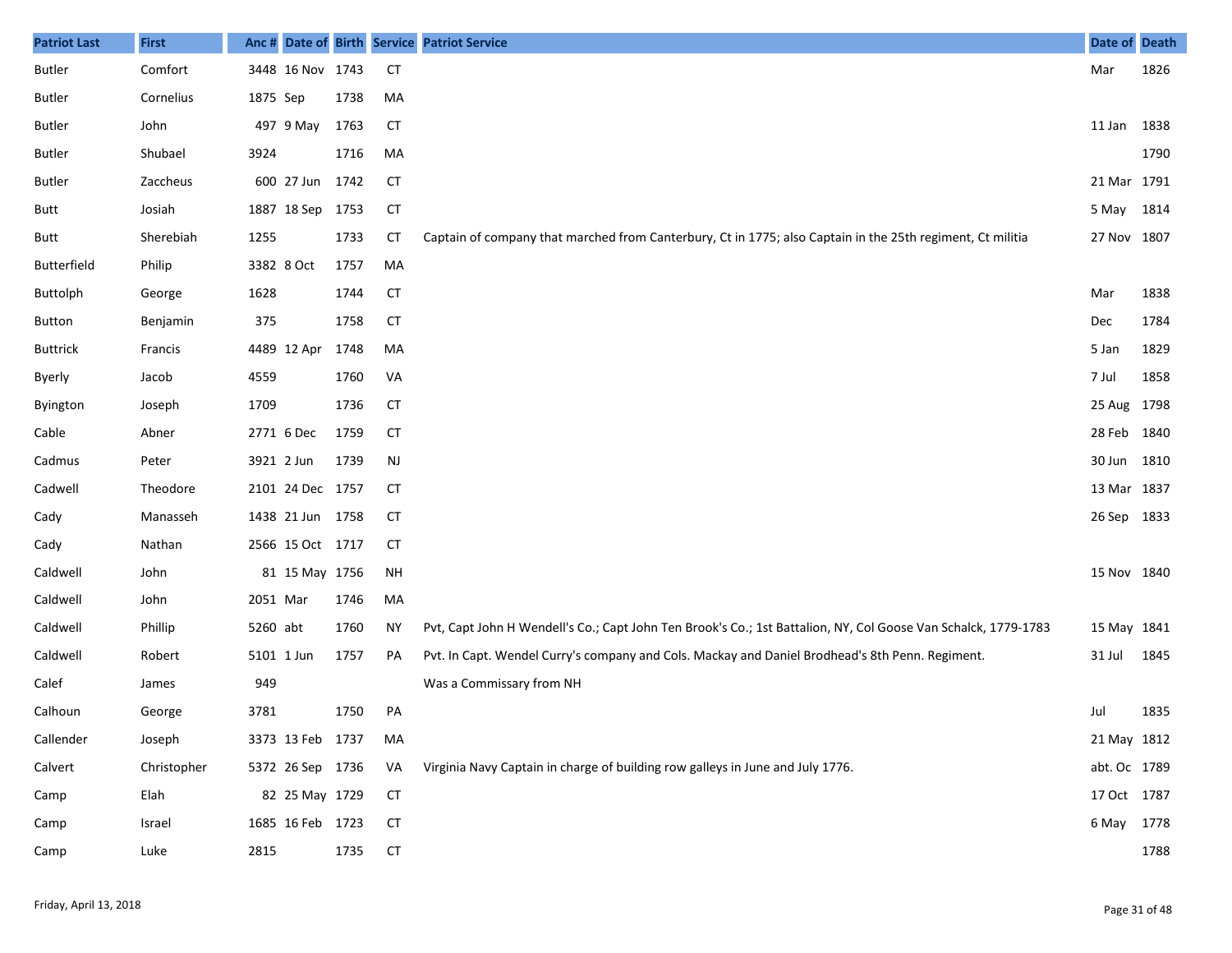| <b>Patriot Last</b> | <b>First</b> | Anc #      |                  |      |           | Date of Birth Service Patriot Service                                                                  | Date of Death |      |
|---------------------|--------------|------------|------------------|------|-----------|--------------------------------------------------------------------------------------------------------|---------------|------|
| Camp                | Manoah       |            | 1899 30 Dec 1760 |      | <b>CT</b> |                                                                                                        | 5 Mar         | 1842 |
| camp                | Samuel       |            | 2615 11 Nov 1735 |      | <b>CT</b> |                                                                                                        | 3 Nov         | 1810 |
| Campbell            | Alexander    |            | 2441 16 Sep 1731 |      | MA        |                                                                                                        |               | 1807 |
| Campbell            | John         |            | 176 11 May 1762  |      | <b>NY</b> |                                                                                                        | 18 Oct 1846   |      |
| Campbell            | John         |            | 3073 6 Nov       | 1719 | NJ        |                                                                                                        | 31 Mar 1804   |      |
| Cande               | Theophilus   |            | 3880 2 Aug       | 1736 | MA        |                                                                                                        |               |      |
| Cande               | Zaccheus     | 3879 4 Dec |                  | 1762 | <b>CT</b> |                                                                                                        | 14 Aug 1838   |      |
| Candee              | Samuel       |            | 2570 15 Dec 1753 |      | СT        |                                                                                                        | 3 Jan         | 1841 |
| Canfield            | Amon         | 1107       |                  | 1757 | <b>CT</b> |                                                                                                        |               |      |
| Canfield            | Daniel       |            | 3671 10 Feb 1757 |      | <b>NY</b> |                                                                                                        | 31 Oct 1832   |      |
| Canfield            | Samuel       | 1744 5 Apr |                  | 1726 | <b>CT</b> |                                                                                                        | 13 Aug 1789   |      |
| Caples              | Jesse        |            | 2859 betwee 1756 |      | <b>CT</b> |                                                                                                        | 30 Dec 1847   |      |
| Capwell             | James        | 84         |                  | 1756 | RI        |                                                                                                        | 30 Apr 1848   |      |
| Card                | Joshua       |            | 1945 14 Nov 1747 |      | RI        |                                                                                                        | 16 Nov 1833   |      |
| Cargill             | Benjamin     | 3722       |                  | 1738 | <b>CT</b> |                                                                                                        | 26 Jul        | 1813 |
| Carleton            | Jonathan     |            | 5036 12 Nov 1709 |      | <b>NH</b> | Representative to the fourth New Hampshire Provincial Congress from May 17, 1775 to November 16, 1775. | 8 Jan         | 1794 |
| Carlisle            | John         |            | 3017 18 Sep 1724 |      | ME        |                                                                                                        | 10 Oct 1779   |      |
| Carlton             | Caleb        |            | 48 22 Jun 1757   |      | <b>CT</b> |                                                                                                        | 5 Oct         | 1823 |
| Carpenter           | Benjamin     |            | 1894 17 May 1725 |      | VT        |                                                                                                        | 29 Mar 1804   |      |
| Carpenter           | Eliphalet    |            | 3589 9 Nov       | 1747 | Ct        |                                                                                                        | 25 Dec 1820   |      |
| Carpenter           | Eliphalet    |            | 3602 9 Nov       | 1747 | <b>CT</b> |                                                                                                        | 21 Dec 1820   |      |
| Carpenter           | Jabez        |            | 3949 26 Jul      | 1731 | MA        |                                                                                                        |               |      |
| Carpenter           | Jesse        |            | 1933 13 May 1756 |      | СT        |                                                                                                        |               | 1832 |
| Carr                | Robert       |            | 4622 5 May 1741  |      | RI        |                                                                                                        | 15 Aug 1799   |      |
| Carrell             | Amos         | 1006       |                  |      | <b>CT</b> |                                                                                                        |               |      |
| Carrigan            | Gilbert      |            | 3247 10 Sep 1758 |      | <b>NY</b> |                                                                                                        | 24 Oct 1848   |      |
| Carroll             | Amos         |            | 310 23 Jan 1728  |      | CT        | Was a private soldier in Lexington alarm; also Lt in the 7th company of the 11th Ct regiment in 1778.  | 28 Nov 1792   |      |
| Carson              | Andrew       |            | 2806 1 Mar 1756  |      | <b>NC</b> |                                                                                                        | 4 Sep 1840    |      |
| Carson              | William      |            | 2035 25 Mar 1728 |      | PA        |                                                                                                        | 13 Mar 1786   |      |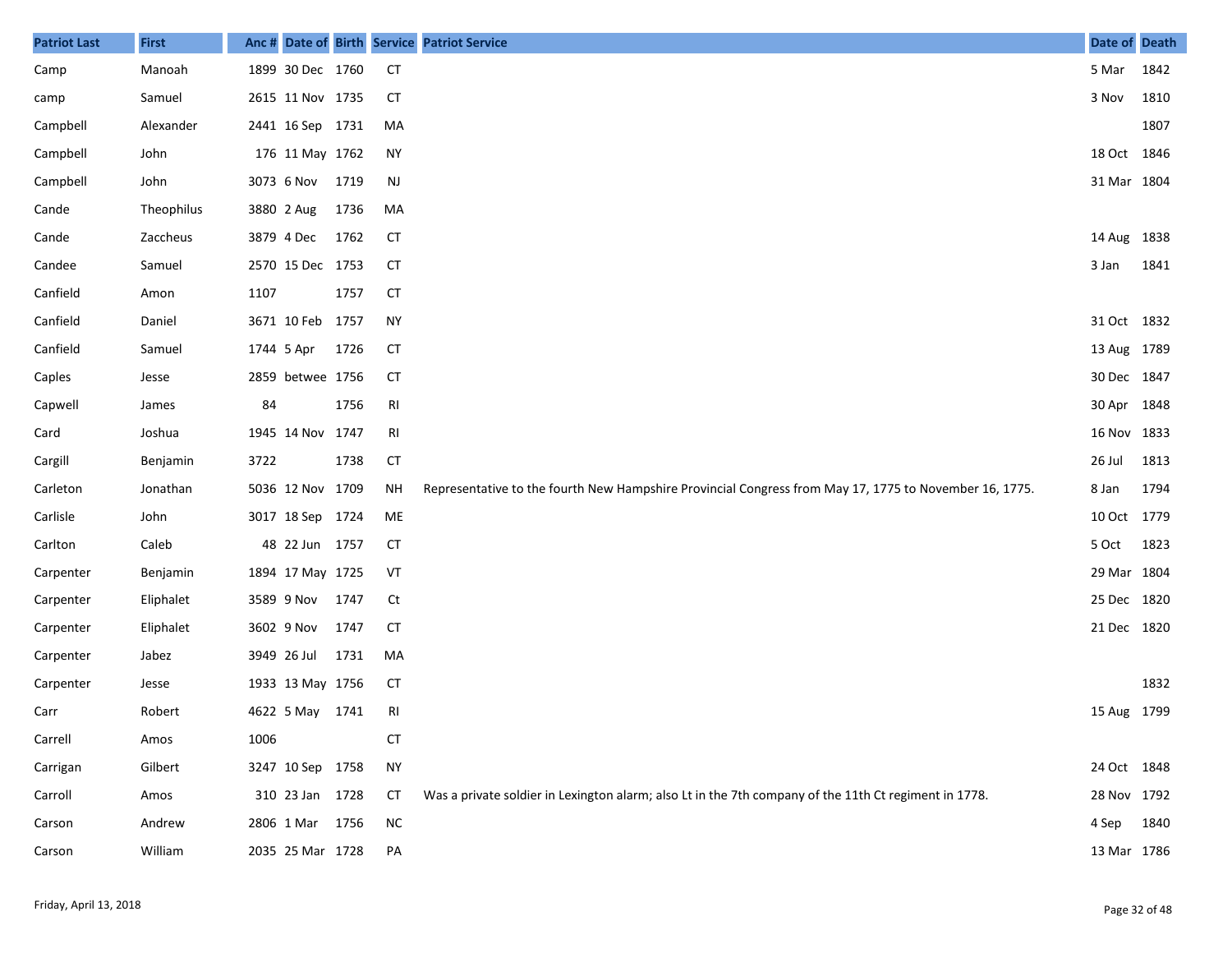| <b>Patriot Last</b> | <b>First</b> | Anc #      |                  |      |           | Date of Birth Service Patriot Service                                                                                                                                 | Date of Death |      |
|---------------------|--------------|------------|------------------|------|-----------|-----------------------------------------------------------------------------------------------------------------------------------------------------------------------|---------------|------|
| Carter              | Benoni       |            | 3250 10 Jul      | 1745 | <b>CT</b> |                                                                                                                                                                       | 11 Apr 1802   |      |
| Carter              | David        |            | 5061 30 Dec 1746 |      | СT        | <b>Private Connecticut</b>                                                                                                                                            | 8 Oct         | 1790 |
| Carter              | Elihu        |            | 1524 18 Mar 1759 |      | СT        |                                                                                                                                                                       | 22 May 1844   |      |
| Carter              | Ephraim      | 887        |                  |      | <b>NH</b> |                                                                                                                                                                       |               |      |
| Carter              | John         |            | 1377 22 Feb 1730 |      | <b>CT</b> |                                                                                                                                                                       | 2 Jan         | 1819 |
| Carter              | Joseph       |            | 2690 18 Jul      | 1736 | СT        |                                                                                                                                                                       | 18 Aug 1796   |      |
| Carter              | Joseph       |            | 3014 4 Sep       | 1736 | VA        |                                                                                                                                                                       | 8 Jan         | 1809 |
| Carter              | Josiah       |            | 2530 26 Jan 1726 |      | MA        |                                                                                                                                                                       | 13 Feb        | 1812 |
| Carter              | Samuel       |            | 3460 31 May 1734 |      |           |                                                                                                                                                                       | 1 Apr         | 1822 |
| Carter              | Stanton      |            | 88 5 Feb         | 1738 | MA        |                                                                                                                                                                       | Oct           | 1823 |
| Cartwright          | Robert       |            | 783 22 Feb 1722  |      |           |                                                                                                                                                                       | 24 Dec 1809   |      |
| Carver              | Aldric       |            | 2218 14 Jul      | 1761 | СT        |                                                                                                                                                                       | 26 Nov 1828   |      |
| Cary                | James        |            | 3264 27 Nov 1750 |      | <b>CT</b> |                                                                                                                                                                       | 28 Feb        | 1827 |
| Cary                | Joseph       | 4982       |                  | 1736 | СT        | Private in Captain Abner Robinson's Company, Colonel Samuel McClellan's Regiment, Connecticut.                                                                        | 18 Aug 1818   |      |
| Case                | Daniel       |            | 2241 31 Jan      | 1720 | <b>CT</b> |                                                                                                                                                                       | 24 May 1801   |      |
| Case                | Darius       |            | 3395 7 Mar       | 1756 |           |                                                                                                                                                                       | 19 Dec 1801   |      |
| Case                | Jesse        |            | 1130 19 May 1738 |      | СT        | A Corporal in Capt John Brown's company if the 18th Ct militia                                                                                                        |               |      |
| Case                | Job          |            | 296 3 Jun        | 1737 | <b>CT</b> |                                                                                                                                                                       | 6 May         | 1798 |
| Case                | Joseph       | 2889       |                  | 1731 | <b>CT</b> |                                                                                                                                                                       | 28 Mar 1809   |      |
| Case                | Simeon       |            | 574 4 Jul        | 1739 | <b>CT</b> |                                                                                                                                                                       | 19 Oct 1823   |      |
| Case                | Uriah        |            | 2728 16 Jan      | 1743 | <b>CT</b> |                                                                                                                                                                       | 23 Dec 1826   |      |
| Caspard             | Marquis      |            | 4534 12 Apr 1723 |      |           |                                                                                                                                                                       | 7 Oct         | 1798 |
| Cass                | Moses        | 4782 6 Jun |                  | 1749 | CT        |                                                                                                                                                                       | 14 Aug 1776   |      |
| Cass                | Moses        |            | 4891 24 Jul      | 1724 | СT        | Patriotic Service: took the Oath of Fidelity.                                                                                                                         | 14 Sep 1797   |      |
| Castle              | Phineas      |            | 1056 25 Mar 1731 |      | СT        | Captain in regiment commanded by Lt-Col Baldwin, in active service in 1777, on the North River. Regiment also<br>turned out to repel theenemy at New Haven, Jul 1779. |               |      |
| Castor              | Benjamin     | 5245       |                  | 1741 | PA        | Capt. William Bruce, 2nd Battery, Washington Co. Militia                                                                                                              | 28 Jan 1826   |      |
| Catlin              | Abel         |            | 4123 25 Feb 1746 |      | <b>CT</b> |                                                                                                                                                                       | 23 Dec 1831   |      |
| Catlin              | Abijah       |            | 1469 17 Jul      | 1747 | CT        | soldier present at battle of White Plains, 1776                                                                                                                       | 27 Sep 1813   |      |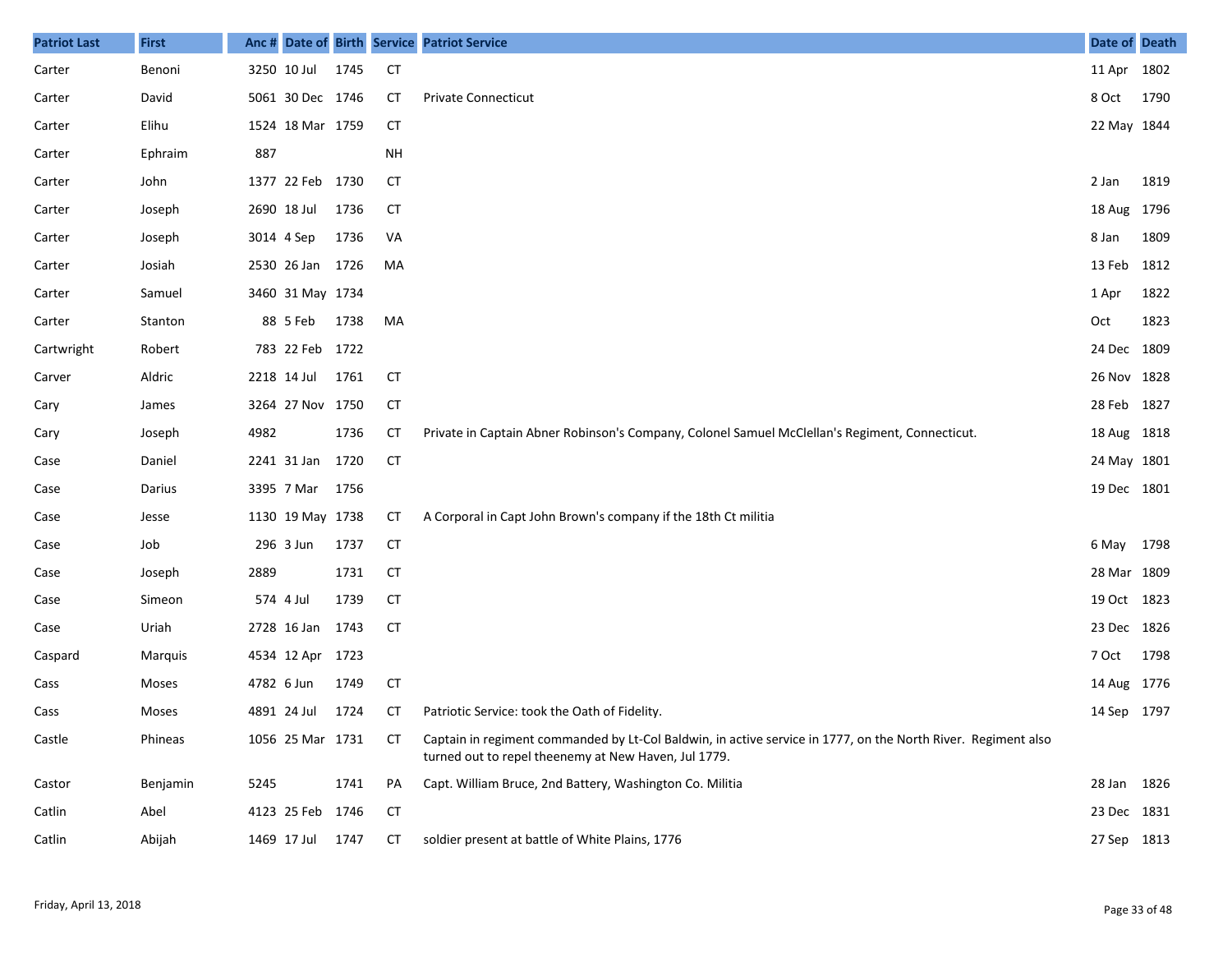| <b>Patriot Last</b> | <b>First</b>  |          |                  |      |           | Anc # Date of Birth Service Patriot Service                                                                                                            | Date of Death |      |
|---------------------|---------------|----------|------------------|------|-----------|--------------------------------------------------------------------------------------------------------------------------------------------------------|---------------|------|
| Catlin              | Isaac         |          | 3417 20 Aug 1739 |      | <b>CT</b> |                                                                                                                                                        | 9 Apr         | 1828 |
| Catlin              | Jacob         |          | 1494 3 Jun       | 1727 | <b>CT</b> |                                                                                                                                                        | 1 Jul         | 1802 |
| Catlin              | Lewis         |          | 800 3 Jun        | 1758 | <b>CT</b> |                                                                                                                                                        | 7 Jan         | 1839 |
| Catlin              | <b>Thomas</b> |          | 1815 18 Jun      | 1737 | <b>CT</b> |                                                                                                                                                        | 1 Dec         | 1829 |
| Caton               | John          | 4923     |                  | 1751 | <b>NY</b> | Private in the Orange County, NY Militia, First Regiment                                                                                               |               | 1830 |
| Cattin              | Abijah        |          | 1027 17 Jul      | 1767 | <b>CT</b> |                                                                                                                                                        |               |      |
| Caughey             | John          | 5126     |                  | 1747 | PA        | Private in PA Militia                                                                                                                                  |               | 1820 |
| Caulkins            | Jonathan      | 1810 Feb |                  | 1736 | <b>CT</b> |                                                                                                                                                        | 27 Sep 1788   |      |
| Cecil               | Leonard       |          | 2881 2 Mar       | 1757 |           |                                                                                                                                                        | 9 Oct         | 1826 |
| Chadsey             | Jabez         |          | 2890 29 Jan      | 1754 | RI        |                                                                                                                                                        | 16 Sep        | 1820 |
| Chadsey             | Jabez         |          | 4855 1 Apr       | 1720 | RI        | Rhode Island Militia                                                                                                                                   | 1 Jan         | 1820 |
| Chaffee             | Abial         |          | 1681 13 Aug 1762 |      | СT        |                                                                                                                                                        | 26 Apr 1847   |      |
| Chaffee             | Asa           |          | 4124 5 Jun       | 1734 | MA        |                                                                                                                                                        | <b>Dec</b>    | 1810 |
| Chaffee             | Joel          | 518      |                  | 1702 |           |                                                                                                                                                        | 20 Jun 1795   |      |
| Chamberlain         | Abiel         |          | 92 20 Dec 1736   |      | <b>CT</b> |                                                                                                                                                        | 12 Jan 1818   |      |
| Chamberlain         | Jeremiah      | 2318     |                  | 1760 | <b>CT</b> |                                                                                                                                                        | 24 Oct 1831   |      |
| Chamberlain         | Jonathan      |          | 5216 11 Feb 1711 |      | <b>NH</b> | Private, Capt Peter Clark's Company of Militia from Lyndeborough, NH, 1777.                                                                            | 19 Jan 1795   |      |
| Chamberlain         | Leander       |          | 3505 25 Jan 1766 |      | <b>CT</b> |                                                                                                                                                        | 16 Jun 1822   |      |
| Chamberlain         | Moses         | 1162     |                  |      | <b>NH</b> | 1st Lieutenant in the NH regiment commanded by Col Timothy Bedel, raised for the defense of the frontier on the CT<br>River from Apr 1778 to Apr 1779. |               |      |
| Chamberlain         | Pelig         |          | 3504 12 Mar 1736 |      | <b>CT</b> |                                                                                                                                                        | 7 Jun         | 1808 |
| Chamberlain         | Samuel        |          | 5104 18 Jul      | 1734 | МA        | Private, Capt. Enos Stone's Co., Col Samuel Brewer's Regiment, 1777-1778, MA                                                                           | After         | 1792 |
| Chamberlin          | Abiel         | 1407     |                  | 1736 | <b>CT</b> |                                                                                                                                                        | 12 Jul        | 1818 |
| Chamberlin          | Abiel         |          | 3608 20 Dec 1736 |      | <b>CT</b> |                                                                                                                                                        | 12 Jan 1818   |      |
| Chamberlin          | William       |          | 2596 25 Sep 1736 |      | NJ        |                                                                                                                                                        | 21 Aug 1817   |      |
| Chamberlin          | William       | 2817     |                  | 1754 | <b>CT</b> |                                                                                                                                                        |               | 1833 |
| Chambers            | James         | 5050     |                  | 1759 | PA        | Capt. Andrew Swearingen's Company of Washington Co., PA Rangers.                                                                                       |               | 1837 |
| Chambers            | John          | 3538     |                  |      | MD        |                                                                                                                                                        |               |      |
| Chambers            | William       |          | 3072 19 Jun 1753 |      | NJ        |                                                                                                                                                        |               | 1799 |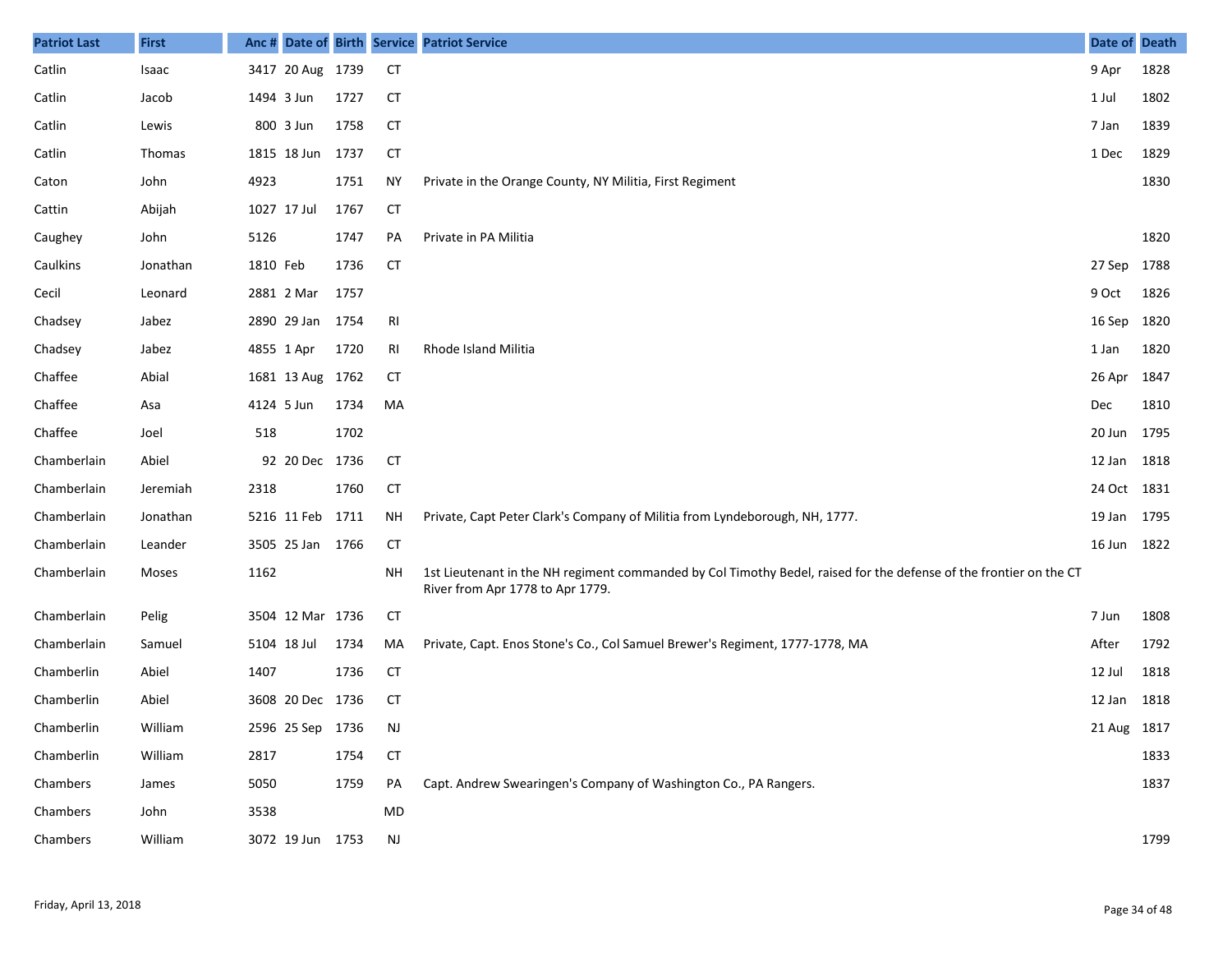| <b>Patriot Last</b> | <b>First</b> |            |                  |      |           | Anc # Date of Birth Service Patriot Service                                                                                                                                                          | Date of Death |      |
|---------------------|--------------|------------|------------------|------|-----------|------------------------------------------------------------------------------------------------------------------------------------------------------------------------------------------------------|---------------|------|
| Champion            | Henry        |            | 1073 19 Jan 1723 |      | <b>CT</b> | Appointed in 1775 Commissary to supply all necessary provisions for the troops, same year promote from Lt-Col of<br>the 12th regiment to Col of the 25th regiment. 1777 was appointed Gen-commissary | 23 Jul        | 1797 |
| Champion            | Henry        |            | 1286 27 Mar 1751 |      | СT        | Entered army as Ensign & was promoted to 2nd Lt, Lt, Adjutant, Capt & Brigade-major. Was in battle of Bunker Hill;<br>led 1st battalion, Ct light infantry, in storming Stony Point.                 | 13 Jul        | 1836 |
| Champion            | Reuben       |            | 1892 4 Sep       | 1727 | MA        |                                                                                                                                                                                                      | 29 Mar 1777   |      |
| Champlin            | Samuel       |            | 2067 6 Oct       | 1724 | RI        |                                                                                                                                                                                                      | 25 Nov 1811   |      |
| Chandler            | Joseph       |            | 2265 30 Aug 1745 |      | <b>CT</b> |                                                                                                                                                                                                      | 11 Oct 1831   |      |
| Chandler            | Moses        |            | 3138 23 Nov 1765 |      | MA        |                                                                                                                                                                                                      | 10 Sept 1822  |      |
| Chandler            | Samuel       |            | 1048 8 Mar       | 1762 | MA        | Revolutionary soldier of Enfield, Ct                                                                                                                                                                 | 10 Sep 1804   |      |
| Chandler            | Seth         |            | 2264 8 May       | 1738 | <b>CT</b> |                                                                                                                                                                                                      | 3 Mar         | 1818 |
| Chapin              | Amos         |            | 4191 7 Jun       | 1752 | MA        |                                                                                                                                                                                                      | 13 Nov 1833   |      |
| Chapin              | Ebenezer     |            | 339 29 Sep 1734  |      | RI        |                                                                                                                                                                                                      | 23 Apr 1822   |      |
| Chapin              | Eberezer     |            | 3323 4 Oct       | 1735 | MA        |                                                                                                                                                                                                      | 23 Apr 1822   |      |
| Chapin              | Ephraim      |            | 698 29 Oct 1729  |      | MA        |                                                                                                                                                                                                      | 12 Oct 1805   |      |
| Chapin              | Phineas      |            | 2225 7 Mar       | 1747 | MA        |                                                                                                                                                                                                      |               |      |
| Chapin              | Samuel       | 1060       |                  | 1760 | MA        | served in Mass regiment in the revolutionary war, and aftewards a Captain in the militia.                                                                                                            |               |      |
| Chapin              | William      |            | 3819 26 Apr      | 1758 | MA        |                                                                                                                                                                                                      | 9 May 1826    |      |
| Chaplin             | Ebenezer     | 2090 3 Jul |                  | 1720 | <b>NH</b> |                                                                                                                                                                                                      | before 1790   |      |
| Chaplin             | John         |            | 5374 22 Jan      | 1758 | MA        | Private in Capt. Nathaniel Warner's Co., Col. Moses Little's Massachusetts Militia regt. In 1775; Also naval service<br>under Capt. Newman on the "Bennington"                                       | 03 Aug 1837   |      |
| Chaplin             | Micah        |            | 2091 3 Oct       | 1745 | <b>NH</b> |                                                                                                                                                                                                      | 29 Dec 1820   |      |
| Chapman             | Amos         |            | 3675 7 Sep       | 1763 | <b>CT</b> |                                                                                                                                                                                                      |               |      |
| Chapman             | David        |            | 2947 3 Apr       | 1719 | <b>CT</b> |                                                                                                                                                                                                      | Nov           | 1805 |
| Chapman             | Elijah       | 1936       |                  |      |           |                                                                                                                                                                                                      | 8 Feb         | 1812 |
| Chapman             | Elijah       |            | 2924 about       | 1726 | СT        |                                                                                                                                                                                                      | 17 Dec 1825   |      |
| Chapman             | Elisha       |            | 1456 10 Nov 1740 |      | СT        |                                                                                                                                                                                                      | 17 Jun 1825   |      |
| Chapman             | Ezra         |            | 196 10 Aug 1749  |      | <b>CT</b> |                                                                                                                                                                                                      | 31 Aug 1778   |      |
| Chapman             | Jason        | 1155 Feb   |                  | 1762 | <b>CT</b> | Enlisted 1781 in a company commanded by Capt Samuel Northam, in Col Carter's regiment.                                                                                                               | 28 Jan 1841   |      |
| Chapman             | Jedediah     |            | 2452 19 Aug 1759 |      | <b>CT</b> |                                                                                                                                                                                                      | 5 Nov         | 1848 |
| Chapman             | Joshua       |            | 1421 5 Mar 1755  |      | MA        |                                                                                                                                                                                                      | May           | 1827 |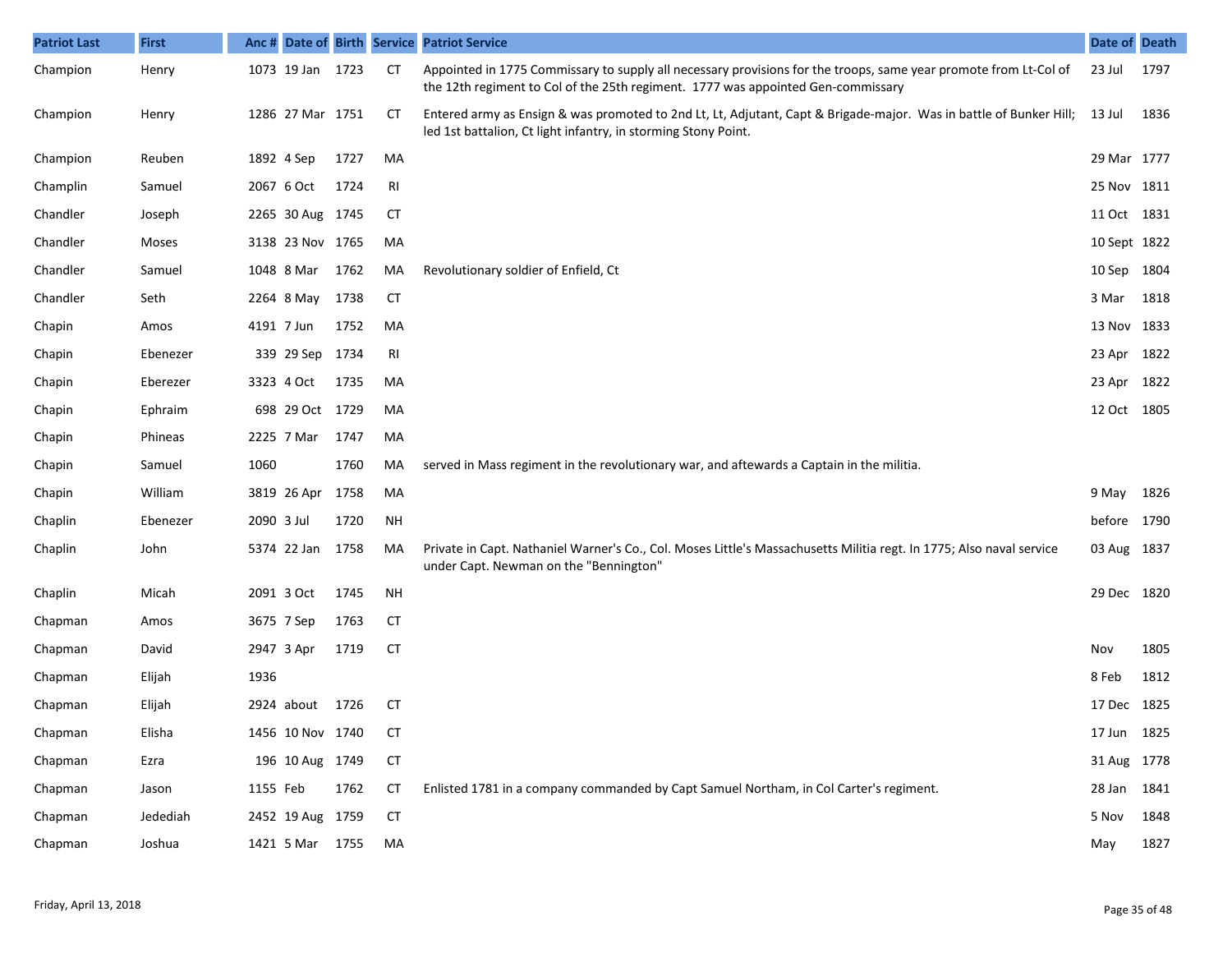| <b>Patriot Last</b> | <b>First</b>  | Anc# |                  |      |           | Date of Birth Service Patriot Service                                                                                                                                                                                                           | Date of Death |      |
|---------------------|---------------|------|------------------|------|-----------|-------------------------------------------------------------------------------------------------------------------------------------------------------------------------------------------------------------------------------------------------|---------------|------|
| Chapman             | Lebbeus       |      | 1176 21 Nov 1752 |      | СT        | Drummer in 9th company, commanded by Capt John Ely, in the 6th Ct regiment, Col Parsons, 1775. In 1777, he was 16 Oct 1833<br>a Sergeant in Capt Kirtland's company and in 1781, an Ensign in a provisional regiment. He was pensioned as a Lt. |               |      |
| Chapman             | Levi          |      | 5201 21 Oct 1747 |      | СT        | Private in the 5th Militia in Groton, CT                                                                                                                                                                                                        | 21 Jun        | 1828 |
| Chapman             | Nathaniel     | 3290 |                  | 1758 | MA        |                                                                                                                                                                                                                                                 | 2 Jan         | 1818 |
| Chapman             | Phineas       | 4111 |                  | 1716 | СT        |                                                                                                                                                                                                                                                 | 3 Mar         | 1783 |
| Chapman             | Reuben        |      | 1153 15 Oct 1758 |      | CT        |                                                                                                                                                                                                                                                 |               |      |
| Chapman             | Samuel        | 93   |                  | 1722 | <b>CT</b> |                                                                                                                                                                                                                                                 | Mar           | 1803 |
| Chapman             | Samuel        |      | 5279 12 Jan      | 1755 | CТ        | Private who marched on the Lexington Alarm                                                                                                                                                                                                      | 18 May 1794   |      |
| Chapman             | <b>Thomas</b> | 5421 |                  | 1753 | <b>CT</b> | Private, 5th Company Capt Thomas Knowlton, 3rd Continental Regiment under Gen. Isreal Putnam.                                                                                                                                                   | 12 Apr 1832   |      |
| Charter             | James         | 2451 |                  | 1747 | VT        |                                                                                                                                                                                                                                                 | 22 Apr 1821   |      |
| Chase               | Amos          |      | 4941 6 Jul       | 1741 | ΝH        | 1Lt. Under Gen. Bellows, NH Militia 1776-7; Selectman Town of Unity NH 1778-9; Signed Association Test in March<br>1776.                                                                                                                        | 15 May 1815   |      |
| Chase               | Benjamin      |      | 2711 29 Jan 1737 |      | RI        |                                                                                                                                                                                                                                                 |               |      |
| Chase               | Francis       |      | 5049 18 Aug 1715 |      | ΝH        | Paid by the Selectmen of Newton, NH in 1779 to hire soldiers to serve in the Army.                                                                                                                                                              | 25 Dec 1806   |      |
| Chase               | Isaiah        |      | 665 26 Feb 1763  |      | MA        |                                                                                                                                                                                                                                                 | 27 Apr        | 1838 |
| Chase               | John          |      | 4910 5 Mar       | 1765 | MA        | Seaman abourd the "Lion" commanded by Capt. Wingate Newman, out of Boston, MA, 1781.                                                                                                                                                            |               |      |
| Chase               | Jonathan      |      | 2561 18 Aug 1723 |      | MA        |                                                                                                                                                                                                                                                 | 6 Oct         | 1799 |
| Chase               | Josiah        | 4743 |                  |      |           |                                                                                                                                                                                                                                                 |               |      |
| Chase               | Nathaniel     |      | 4144 31 aug 1752 |      | MA        |                                                                                                                                                                                                                                                 | 12 Jan        | 1836 |
| Chase               | Richard       |      | 1543 29 Oct 1751 |      | RI        |                                                                                                                                                                                                                                                 | 14 May 1845   |      |
| Chase               | Stephen       |      | 2996 3 Feb       | 1740 | ME        |                                                                                                                                                                                                                                                 | about         | 1821 |
| Chatfield           | Oliver        |      | 2772 23 Jul      | 1730 | CT        |                                                                                                                                                                                                                                                 | 30 Jun        | 1788 |
| Cheesman            | Joseph        |      | 2871 28 Dec 1744 |      | <b>NY</b> |                                                                                                                                                                                                                                                 | 15 Sep        | 1800 |
| Chenery             | Isaac         |      | 4403 18 Nov 1742 |      | MA        |                                                                                                                                                                                                                                                 | 20 Oct 1822   |      |
| Cheney              | Elias         |      | 3364 14 Oct 1760 |      | ΝH        |                                                                                                                                                                                                                                                 |               | 1816 |
| Cheney              | Timothy       |      | 1087 10 May 1731 |      | СT        | Captain of company that marched from Hartford in Lexington alarm, 1775                                                                                                                                                                          | 24 Sep 1795   |      |
| Chesebrough         | Nathaniel     |      | 1199 6 Jan       | 1734 | СT        | Private in the 3rd company of the 6th Ct regiment, Col Samuel Parsons 1775. He enlisted again in the 5th company<br>of the 4th battalion of Ct, was made Ensign.                                                                                | 24 Feb        | 1804 |
| Chesebrough         | Perez         |      | 1244 2 Aug       | 1762 | CT        | Sailor on a privateer supposed to have sailed from New London; he was twice taken prisoner, and condined in the<br>Jersey prison-ship.                                                                                                          | <b>Dec</b>    | 1850 |
| Chester             | John          | 956  |                  |      | <b>CT</b> |                                                                                                                                                                                                                                                 |               |      |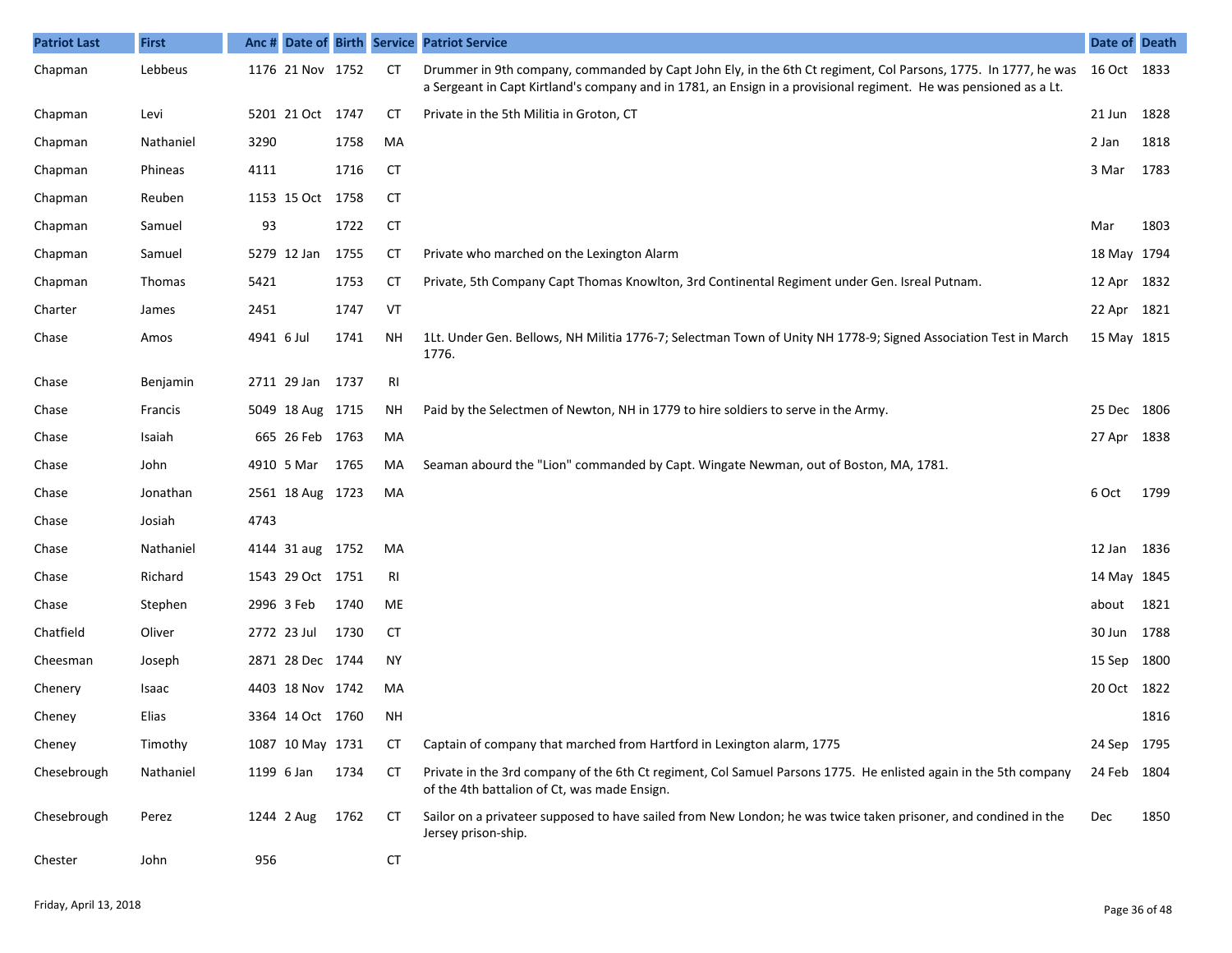| <b>Patriot Last</b> | <b>First</b>  |      |                  |      |           | Anc # Date of Birth Service Patriot Service                                                                                                                | Date of Death |      |
|---------------------|---------------|------|------------------|------|-----------|------------------------------------------------------------------------------------------------------------------------------------------------------------|---------------|------|
| Chew                | Aaron         |      | 4583 19 Dec 1751 |      | NJ        |                                                                                                                                                            | 23 Sep        | 1805 |
| Chew                | Samuel        | 1017 |                  |      | <b>CT</b> | Commander of the brig "Resistance", holding a commission from the naval committee of the first Congress.                                                   | 4 Mar         | 1788 |
| Chidsey             | Ebenezer      | 3269 |                  | 1737 | <b>CT</b> |                                                                                                                                                            | 9 Jul         | 1806 |
| Chidsey             | Ephraim       |      | 2110 19 Mar 1752 |      | <b>CT</b> |                                                                                                                                                            | 26 Sep        | 1832 |
| Chidsey             | Isaac         |      | 2655 8 Nov       | 1731 | <b>CT</b> |                                                                                                                                                            | Jul           | 1814 |
| Chidsey             | John          |      | 673 16 Dec 1749  |      | CT        |                                                                                                                                                            | 6 May         | 1816 |
| Chidsey             | John          |      | 3737 15 Sep 1720 |      | CT        |                                                                                                                                                            | 17 Sep 1783   |      |
| Chidsey             | Levi          |      | 1314 1 Feb       | 1745 | CT        |                                                                                                                                                            |               |      |
| Child               | Elisha        |      | 227 11 Dec 1725  |      | <b>CT</b> |                                                                                                                                                            | 22 Nov 1798   |      |
| Child               | Willard       |      | 1659 7 May       | 1758 | <b>CT</b> |                                                                                                                                                            | 13 Nov        | 1844 |
| Childs              | Moses         |      | 790 3 Apr        | 1752 | MA        |                                                                                                                                                            | Oct           | 1776 |
| China               | John          |      | 4399 8 Dec       | 1764 | <b>SC</b> |                                                                                                                                                            | 24 Aug 1847   |      |
| Chipman             | Amos          |      | 4038 21 Dec 1751 |      | VT        |                                                                                                                                                            | 12 Nov 1831   |      |
| Chittenden          | Jared         |      | 2630 20 Aug 1734 |      | CT        |                                                                                                                                                            | 12 Feb        | 1824 |
| Choate              | Ephraim       |      | 2055 28 Jul      | 1745 | MA        |                                                                                                                                                            | 31 Oct 1784   |      |
| Church              | Abner         |      | 3462 8 Jun       | 1738 | CT        |                                                                                                                                                            |               |      |
| Church              | Asa           | 707  |                  | 1749 | MA        |                                                                                                                                                            | 15 Feb        | 1809 |
| Church              | Benjamin      |      | 3292 27 Nov 1756 |      | <b>NY</b> |                                                                                                                                                            |               | 1833 |
| Church              | Charles       |      | 4026 18 Aug 1761 |      | MA        |                                                                                                                                                            | 4 Nov         | 1858 |
| Church              | <b>Thomas</b> |      | 1882 15 Feb 1761 |      | RI        |                                                                                                                                                            | 16 May 1843   |      |
| Church              | <b>Thomas</b> | 3434 |                  | 1749 | CT        |                                                                                                                                                            | 8/9 Apr 1835  |      |
| Church              | Uriah         |      | 2725 20 Feb 1740 |      | CT        |                                                                                                                                                            | 8 Mar         | 1822 |
| Church              | Uriah         |      | 3440 15 Jun 1740 |      | CT        |                                                                                                                                                            | 8 Mar         | 1822 |
| Church              | Uriah         |      | 3441 10 Jul      | 1762 | <b>CT</b> |                                                                                                                                                            | 29 Apr 1824   |      |
| Churchill           | Charles       |      | 1142 31 Dec 1723 |      | CТ        | Lieutenant in Capt Welles's company, in Ct regiment, commanded by col Wolcott 1776. In 1777, was Captain in the 29 Oct 1802<br>6th regiment of Ct militia. |               |      |
| Churchill           | Joseph        |      | 868 17 Jan 1734  |      | CT        | Captain of 8th company, in the regiment commanded by Col Comfort Sage; participated in engagements in New<br>York, Harlem Heights and White Plains, 1776.  | 19 Dec 1797   |      |
| Churchill           | Perez         |      | 3330 15 Oct 1722 |      | MA        |                                                                                                                                                            | 2 Oct         | 1797 |
| Cilley              | Cutting       | 570  |                  | 1738 | ΝH        | Captain in New Hampshire Militia.                                                                                                                          |               | 1825 |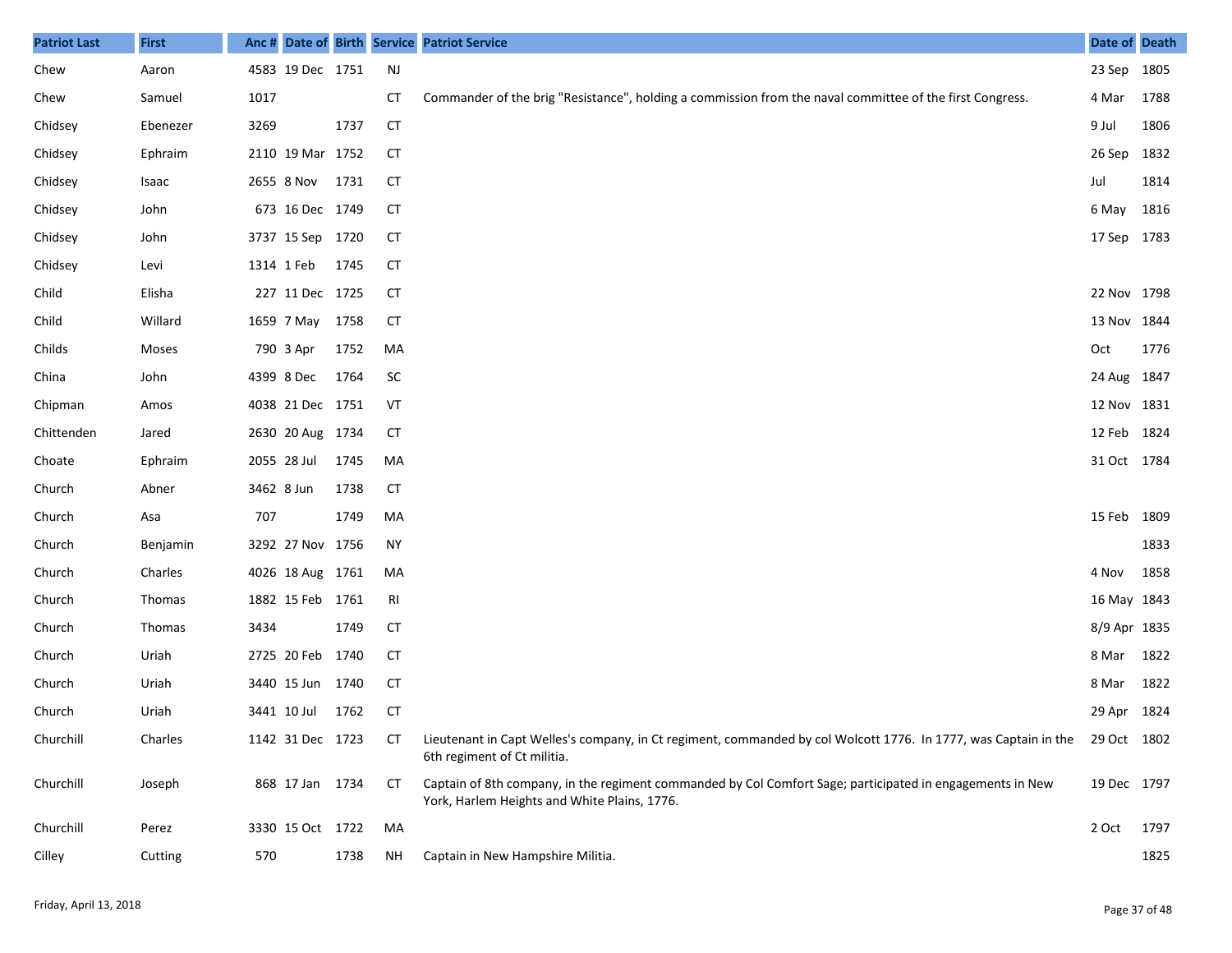| <b>Patriot Last</b> | <b>First</b>  |            |                  |      |           | Anc # Date of Birth Service Patriot Service                                                                                                                                            | Date of Death |      |
|---------------------|---------------|------------|------------------|------|-----------|----------------------------------------------------------------------------------------------------------------------------------------------------------------------------------------|---------------|------|
| Clap                | Elkanah       | 4671 2 Oct |                  | 1739 | MA        |                                                                                                                                                                                        | 13 Oct 1805   |      |
| Clapp               | Abner         | 2204       |                  | 1737 | MA        |                                                                                                                                                                                        | 5 Dec         | 1801 |
| Clapp               | Bohan         | 3282       |                  |      | MA        |                                                                                                                                                                                        |               |      |
| Clapp               | Earl          | 1090       |                  |      | MA        | Captain in a Mass regiment during the revolutionary war.                                                                                                                               |               |      |
| Clapp               | Jonathan      | 2359 2 Sep |                  | 1713 | MA        |                                                                                                                                                                                        | 10 May 1782   |      |
| Clapp               | Norman        | 4729       |                  |      |           |                                                                                                                                                                                        |               |      |
| Clapp               | Simeon        | 3281       |                  | 1728 | MA        |                                                                                                                                                                                        | 25 Feb 1812   |      |
| Clapp               | Solomon       | 5098       |                  | 1751 | MA        | Private, Capt. Samuel Taylor' Co., Col. Nicholas Dike's Regiment, 1776                                                                                                                 | 15 Sep 1838   |      |
| Clapp               | <b>Thomas</b> | 4626 Feb   |                  | 1763 | MA        |                                                                                                                                                                                        |               | 1851 |
| Clark               | Amasa         | 849        |                  |      |           | Private soldier who joined army under Gen Putnam 1778. In1781 was a member of Col Canfield's regiment and<br>served through the war.                                                   |               |      |
| Clark               | Amos          |            | 1932 12 Oct 1754 |      | CT        |                                                                                                                                                                                        | 20 Mar 1843   |      |
| Clark               | Amos          | 4789 2 Apr |                  | 1757 | CТ        | Soldier from beginning of War to Jan 1776 & enlisted Jan 1776 of 1 yr & 6 weeks as private & served on short tours<br>"through the war".                                               | 24 Oct 1839   |      |
| Clark               | Andrew        |            | 4300 12 Nov 1752 |      | <b>CT</b> | Private, the Sergeant in Maj. John Skinner's Militia Regt. Of CT Light Horse at New York in 1776. Quartermaster in<br>Capt. Enoch Woodruff's CT Cavalry Co. at Horseneck in 1779, Etc. | 17 Oct 1836   |      |
| Clark               | Champion      |            | 4990 6 Nov       | 1760 | <b>CT</b> | Pvt., Capt. Smith's Co., Col. Ely's Reg't. April 1777 to Jan 1778, Fort Trumbull. In several other campaigns ending in<br>Jan 1783.                                                    | 20 Jan 1843   |      |
| Clark               | Daniel        |            | 97 24 Dec 1760   |      | <b>CT</b> |                                                                                                                                                                                        | 25 Apr 1843   |      |
| Clark               | Daniel        |            | 1207 17 Jun      | 1764 | <b>CT</b> |                                                                                                                                                                                        | 29 Aug 1847   |      |
| Clark               | David         | 2205       |                  | 1742 | <b>NY</b> |                                                                                                                                                                                        | Mar           | 1778 |
| Clark               | David         | 4327 6 Apr |                  | 1732 |           |                                                                                                                                                                                        |               |      |
| Clark               | Ebenezer      | 3517       |                  | 1716 |           |                                                                                                                                                                                        | 5 Apr         | 1800 |
| Clark               | Elisha        |            | 672 19 Oct 1755  |      | <b>CT</b> |                                                                                                                                                                                        | 30 May 1840   |      |
| Clark               | Enos          |            | 4326 23 Apr 1747 |      | MA        |                                                                                                                                                                                        | 3 Feb         | 1830 |
| Clark               | George        |            | 3027 25 Aug 1763 |      | <b>CT</b> |                                                                                                                                                                                        | 14 Jul        | 1845 |
| Clark               | George        |            | 3648 24 Jun 1752 |      | <b>CT</b> |                                                                                                                                                                                        | 21 Nov 1841   |      |
| Clark               | Ira           | 1555       |                  |      | CT        |                                                                                                                                                                                        |               |      |
| Clark               | Israel        |            | 3695 7 Mar 1757  |      | <b>CT</b> |                                                                                                                                                                                        | 5 Feb         | 1827 |
| Clark               | John          |            | $3$ 7 Jan        | 1754 | <b>CT</b> |                                                                                                                                                                                        | 7 Jan         | 1833 |
| Clark               | Jonas         | 1084       |                  | 1751 | MA        | Soldier in Col Fellow's Mass regiment.                                                                                                                                                 |               |      |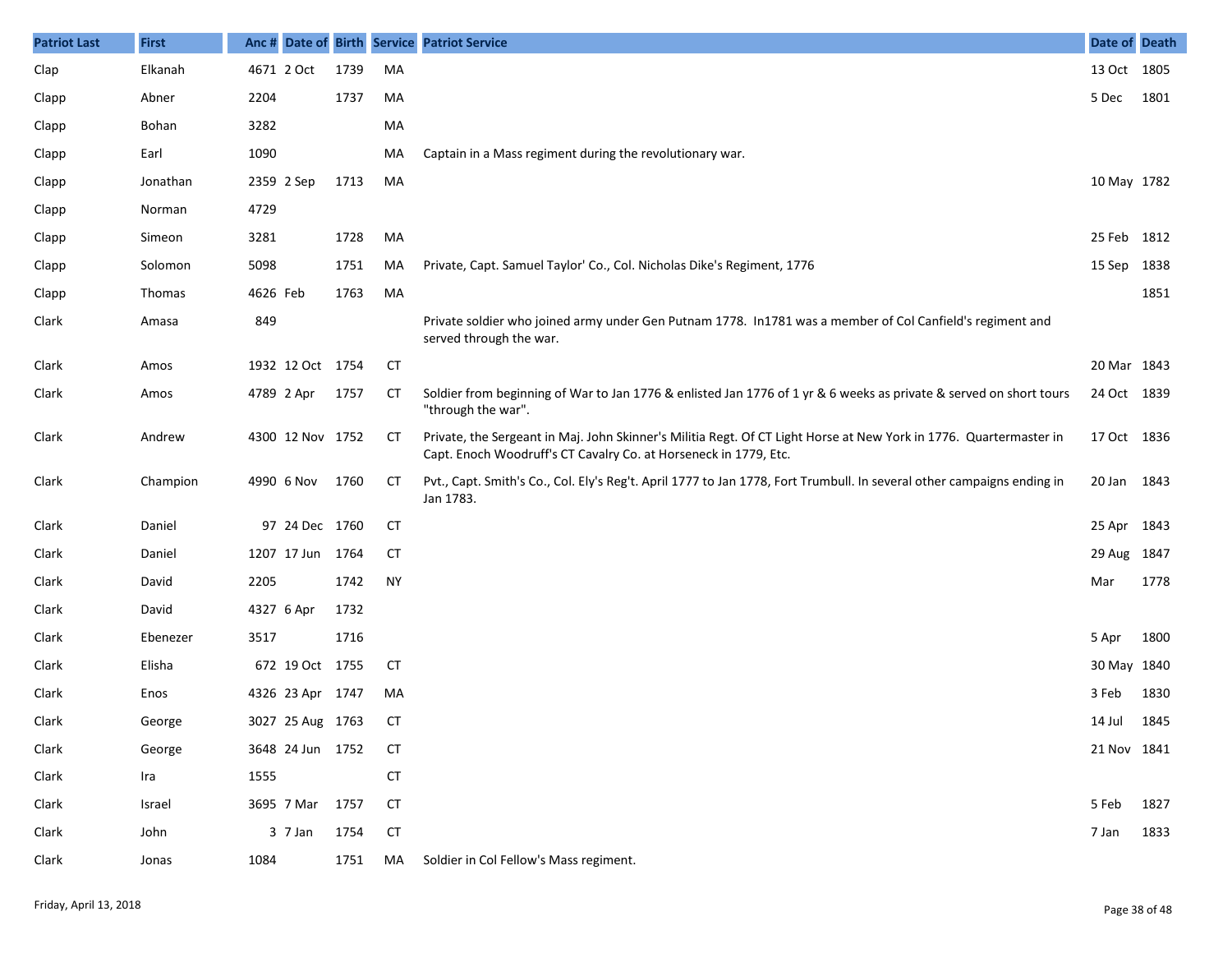| <b>Patriot Last</b> | <b>First</b> | Anc #      |                  |      |           | Date of Birth Service Patriot Service                                                                                                                                                                   | Date of Death |      |
|---------------------|--------------|------------|------------------|------|-----------|---------------------------------------------------------------------------------------------------------------------------------------------------------------------------------------------------------|---------------|------|
| Clark               | Joseph       |            | 589 9 Mar        | 1759 | <b>CT</b> |                                                                                                                                                                                                         | 21 Dec 1828   |      |
| Clark               | Joseph       |            | 2183 15 Jan 1762 |      | <b>CT</b> |                                                                                                                                                                                                         | 11 Apr 1847   |      |
| Clark               | Joseph       |            | 3451 17 Sep 1753 |      | <b>CT</b> |                                                                                                                                                                                                         | 29 May 1830   |      |
| Clark               | Joseph       |            | 4814 14 Jan 1751 |      | СT        | Pvt in Connecticut Militia                                                                                                                                                                              | 30 Oct 1843   |      |
| Clark               | Lemuel       |            | 4960 8 Aug       | 1753 | СT        | Soldier in Capt. David Tilden's company raised at Lebanon, CT in April 1775 and others.                                                                                                                 | 4 Dec         | 1831 |
| Clark               | Lyman        |            | 2305 6 Nov       | 1755 | MA        |                                                                                                                                                                                                         | 17 Jul        | 1817 |
| Clark               | Nathan       | 5080 bapt  | 15 Oct           | 1732 | <b>CT</b> | Ens. In Capt. Samuel Treat's 2nd Co., 2nd CT Regt. In May '75. Lt. in Capt. Jehiel Bryant's Co., Colo. Joseph Thomson't 4 Jul<br>CT Militia Regt., marched 05 Oct '77 to Peekskill, disch'd 22 Oct '77. |               | 1807 |
| Clark               | Robert       |            | 2510 16 Dec 1745 |      | <b>CT</b> |                                                                                                                                                                                                         | 9 Dec         | 1826 |
| Clark               | Russell      |            | 3700 12 Sep 1753 |      | MA        |                                                                                                                                                                                                         | 5 May 1812    |      |
| Clark               | Samuel       |            | 1328 31 Mar 1751 |      | <b>CT</b> |                                                                                                                                                                                                         | 21 Nov        |      |
| Clark               | Samuel       | 3230       |                  | 1743 |           |                                                                                                                                                                                                         | 22 May 1830   |      |
| Clark               | Solomon      | 2237 Circa |                  | 1725 | <b>CT</b> |                                                                                                                                                                                                         | 6 May 1776    |      |
| Clark               | Timothy      | 4518       |                  | 1720 | MA        |                                                                                                                                                                                                         | 21 Oct 1805   |      |
| Clark               | William      |            | 2873 19 Apr 1730 |      | <b>CT</b> |                                                                                                                                                                                                         | 3 Aug         | 1792 |
| Clarke              | Daniel       |            | 3930 17 Jun      | 1764 | <b>CT</b> |                                                                                                                                                                                                         | 29 Aug 1847   |      |
| Clarke              | Rueben       | 4544       |                  | 1734 | <b>CT</b> |                                                                                                                                                                                                         |               | 1812 |
| Clarkson            | Jeremiah     | 4579       |                  | 1750 |           |                                                                                                                                                                                                         | 23 Mar 1813   |      |
| Claycomb            | Conrad       | 576        |                  | 1730 | VA        |                                                                                                                                                                                                         | Aug           | 1784 |
| Cleaveland          | Moses        |            | 3194 23 May 1745 |      | <b>CT</b> |                                                                                                                                                                                                         |               | 1817 |
| Clement             | Samuel       |            | 216 8 Apr        | 1726 | NH        |                                                                                                                                                                                                         |               | 1801 |
| Clement             | Thomas       |            | 3851 1 Feb       | 1737 | <b>NY</b> |                                                                                                                                                                                                         | 2 Mar         | 1824 |
| Cleve               | John         |            | 3213 6 Feb       | 1757 | <b>NJ</b> |                                                                                                                                                                                                         |               | 1814 |
| Cleveland           | Aaron        | 4795 Feb   |                  | 1738 | CТ        | Member of the House of Representatives from Norwich, CT in 1779                                                                                                                                         | 21 Sep 1815   |      |
| Cleveland           | Henry        |            | 405 11 May 1746  |      | MA        |                                                                                                                                                                                                         | 6 Jan 1841    |      |
| Cleveland           | Moses        |            | 1638 23 May 1745 |      | <b>CT</b> |                                                                                                                                                                                                         |               | 1817 |
| Cleveland           | Solomon      |            | 1629 21 Apr 1754 |      | <b>CT</b> |                                                                                                                                                                                                         | 9 May 1823    |      |
| Cleveland           | Stephen      |            | 3043 8 Oct 1742  |      | MA        |                                                                                                                                                                                                         | 8 Oct 1801    |      |
| Cleveland           | Timothy      |            | 1904 29 Dec 1734 |      | CT        |                                                                                                                                                                                                         | 27 Oct 1803   |      |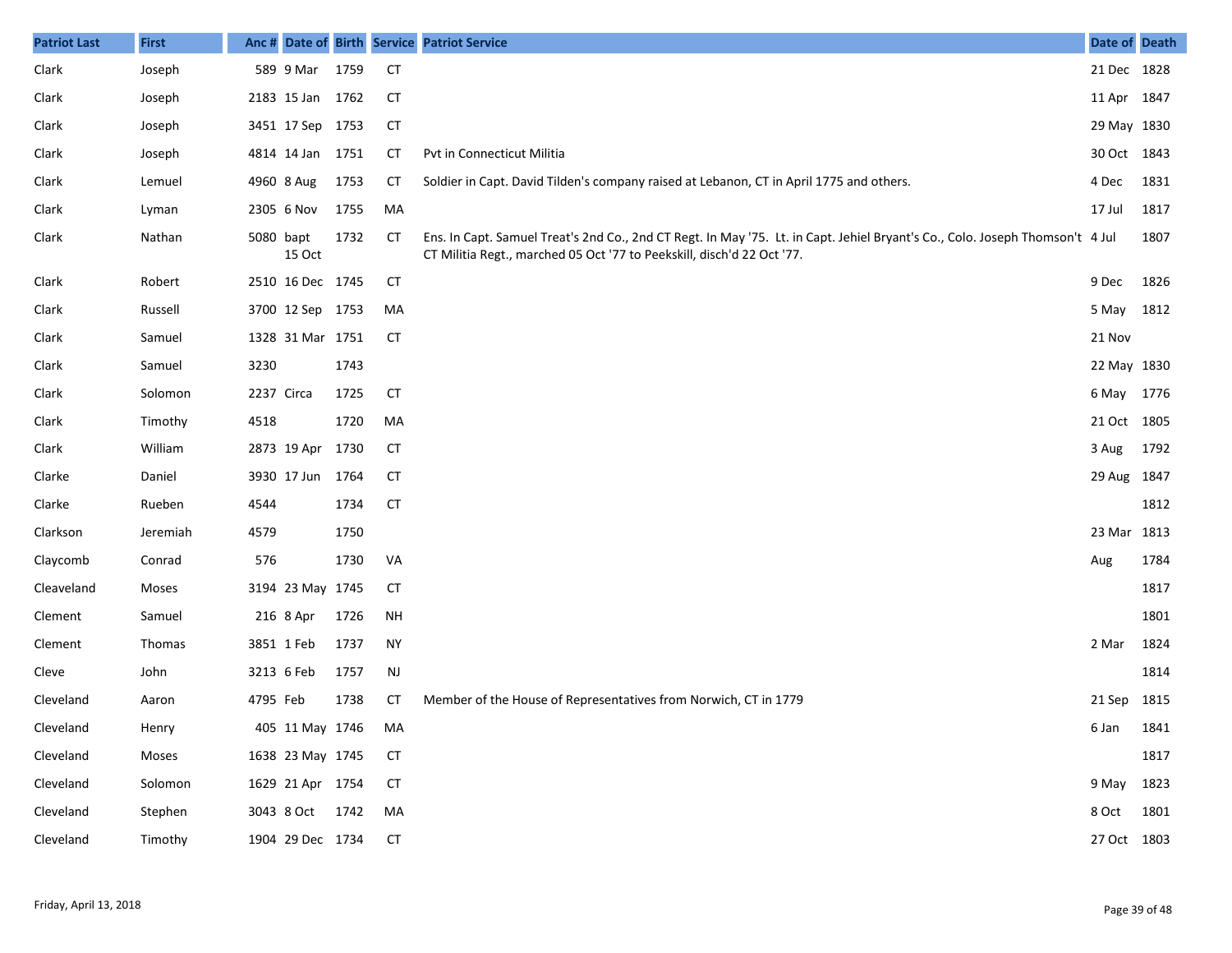| <b>Patriot Last</b> | <b>First</b> | Anc#    |                  |      |           | Date of Birth Service Patriot Service                                                                                                                                                                                                                        | Date of Death |      |
|---------------------|--------------|---------|------------------|------|-----------|--------------------------------------------------------------------------------------------------------------------------------------------------------------------------------------------------------------------------------------------------------------|---------------|------|
| Cleveland           | William      | 5205    |                  | 1752 | <b>CT</b> | Sgt 6th regiment, 1st Co. Col. Parsons, enlisted May 8 to Dec 10, 1775; 2nd Lt taken POW at New York Sep 15, 1776,<br>exchanged; 2nd LT Jan 1, 1777 Connecticut Line                                                                                         |               | 1778 |
| Clift               | Waterman     | 1160    |                  | 1738 | CТ        | Captain of the 6th company in the 6th Ct regiment, commanded by Col Samuel Parsons, 1775. 1776 served as Major 27 Sep 1828<br>of the 4th battalion, Wadsworth brigade, commanded by Col Samuel Selden. Was in battle of Long Island, retired in<br>Dec 1776. |               |      |
| Clifton             | Whittington  | 4688 ca |                  | 1760 |           |                                                                                                                                                                                                                                                              | ca            | 1821 |
| Clinton             | James        |         | 1408 9 Aug       | 1736 | <b>NY</b> |                                                                                                                                                                                                                                                              | 22 Dec 1812   |      |
| Clinton             | Lawrence     |         | 335 1 Jan        | 1737 | <b>CT</b> |                                                                                                                                                                                                                                                              | 9 Sep         | 1804 |
| Clore               | Michael      |         | 5222 01-Dec 1746 |      | VA        | Blacksmith, QM Gens Dept; Militia, Culpeper Co.; rendered material aid                                                                                                                                                                                       | 07 Dec 1817   |      |
| Close               | Odel         |         | 3591 22 Oct 1738 |      | <b>CT</b> |                                                                                                                                                                                                                                                              | 26 Apr 1812   |      |
| Cloud               | Noah         | 5318    |                  | 1752 | <b>SC</b> | Pvt, Col. Thompson's SC Regiment & Col. Baker's GA Regiment; GA Militia                                                                                                                                                                                      | 15 Aug 1838   |      |
| Clough              | Benjamin     |         | 5055 23 Apr 1716 |      | NΗ        | Signer of the Association Test in 1776 for Kingston, NH.                                                                                                                                                                                                     | 4 Apr         | 1792 |
| Clough              | Cornelius    |         | 4915 19 Jan 1755 |      | NH        |                                                                                                                                                                                                                                                              | 22 Apr 1831   |      |
| Cloyd               | Joseph       |         | 4906 10 Jun 1744 |      | VA        | Major in the Montgomery County, Virginia Militia under Colonel William Preston.                                                                                                                                                                              | 31 Aug 1833   |      |
| Cloyes              | Elijah       |         | 3401 5 Sep       | 1744 |           |                                                                                                                                                                                                                                                              | 15 Nov 1779   |      |
| Clymer              | George       | 928     |                  |      |           | Speaker at "tea meeting" in Phila 1773. Appointed Chairman of Committee. Member of most of the preliminary<br>committees & Council of Safety. 1775 appointed to care of public treasury. Member of Cont Cong 1776-80 & signer<br>of Dec of Ind.              |               |      |
| Coats               | John         |         | 109 Circa        | 1748 | MA        |                                                                                                                                                                                                                                                              | 19 Jan        | 1824 |
| Cobb                | Nehemiah     |         | 2820 29 Feb 1752 |      |           |                                                                                                                                                                                                                                                              | 15 Jan        | 1841 |
| Cobb                | Samuel       |         | 4711 20 Mar 1717 |      | <b>CT</b> |                                                                                                                                                                                                                                                              | 6 Apr         | 1781 |
| Coburn              | Eleazer      |         | 1538 4 Mar 1735  |      | MA        |                                                                                                                                                                                                                                                              | 7 May 1810    |      |
| Coburn              | Merrill      |         | 5150 17 May 1753 |      | ΝH        | military and civil service                                                                                                                                                                                                                                   | 08 Nov 1842   |      |
| Coburn              | Silas        |         | 2580 14 Nov 1742 |      | MA        |                                                                                                                                                                                                                                                              | 20 May 1831   |      |
| Cochran             | Nathaniel    |         | 5028 29 Feb 1757 |      | VA        | Patriot - Taken Prisoner of War by Indians and transported to Detriot, Canada and numerous other camps.                                                                                                                                                      | 19 Apr 1808   |      |
| Cochrane            | William      | 900     |                  |      | MA        | Served as Corporal, Sergeant and 2nd Lt in the companies of Capt Granniss and Nye in Mass troops in the war of the<br>revolution.                                                                                                                            |               |      |
| Cody                | Isaac        |         | 4379 10 May 1739 |      | MA        |                                                                                                                                                                                                                                                              | 30 Apr 1827   |      |
| Coe                 | David        |         | 1686 18 Feb 1717 |      | СT        |                                                                                                                                                                                                                                                              | 17 Jan 1807   |      |
| Coe                 | Ebenezer     |         | 2427 24 Jul 1735 |      | <b>CT</b> |                                                                                                                                                                                                                                                              | 1 Aug 1820    |      |
| Coe                 | James        |         | 2420 3 Feb 1741  |      | CT        |                                                                                                                                                                                                                                                              | 31 Jul 1790   |      |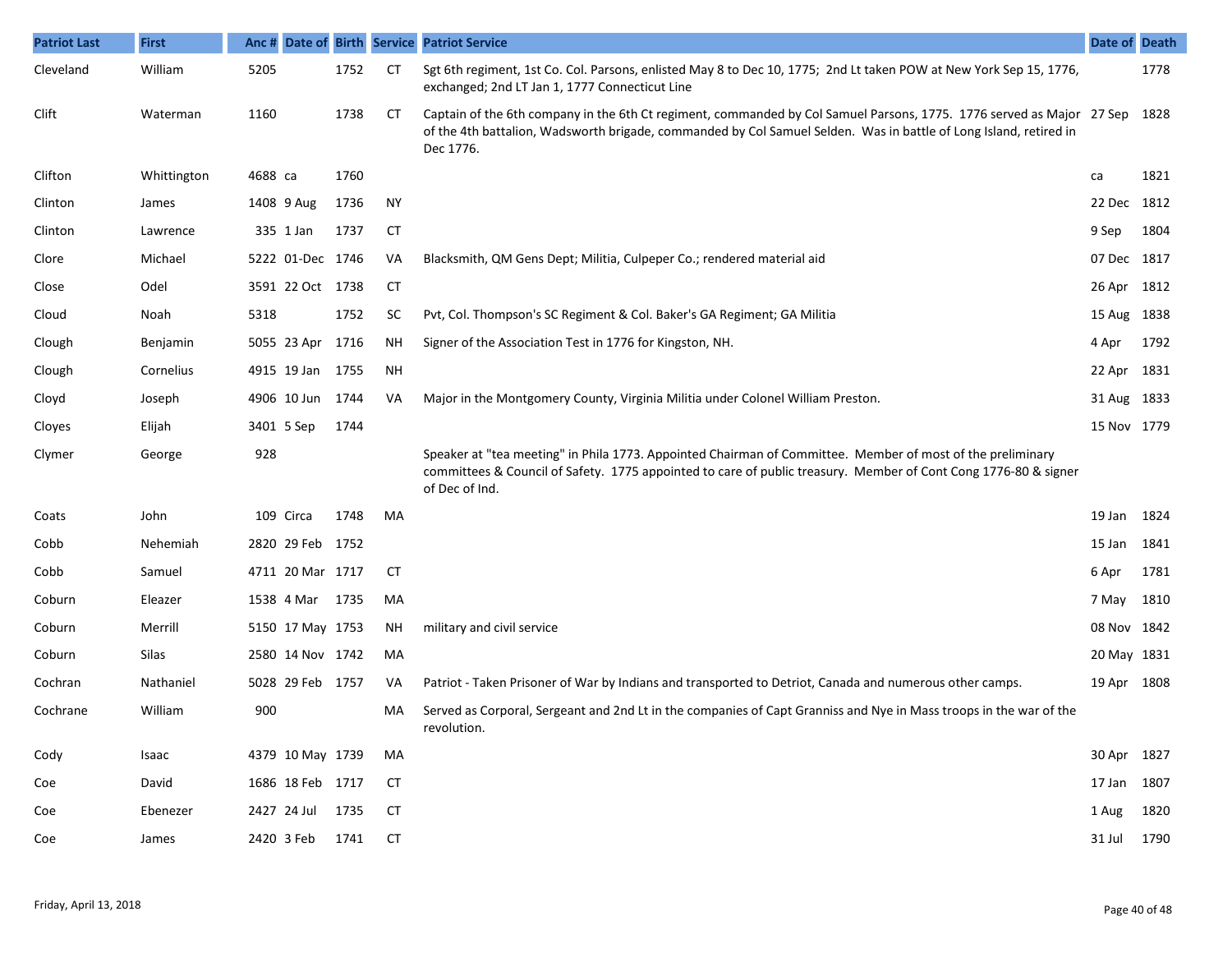| <b>Patriot Last</b> | <b>First</b> |            |                  |      |           | Anc # Date of Birth Service Patriot Service                                     | Date of Death |      |
|---------------------|--------------|------------|------------------|------|-----------|---------------------------------------------------------------------------------|---------------|------|
| Coe                 | John         |            | 100 18 Sep 1729  |      | <b>CT</b> |                                                                                 | 10 Dec 1783   |      |
| Coe                 | Jonathan     |            | 2389 20 Aug 1742 |      | <b>CT</b> |                                                                                 | 21 Aug 1824   |      |
| Coe                 | Jonathan     | 3443 Feb   |                  | 1710 |           |                                                                                 | 23 Apr 1795   |      |
| Coe                 | Oliver       | 2915 3 Sep |                  | 1738 | <b>CT</b> |                                                                                 | 31 Dec 1775   |      |
| Coe                 | Rueben       |            | 3716 23 Jul      | 1754 | <b>CT</b> |                                                                                 | 21 Mar 1822   |      |
| Coe                 | Samuel       |            | 139 28 Oct 1762  |      | <b>NY</b> |                                                                                 | 18 Oct 1816   |      |
| Coe                 | Simeon       |            | 842 12 Feb 1755  |      | <b>CT</b> |                                                                                 | 25 Oct 1838   |      |
| Coe                 | Thomas       | 1325 7 Feb |                  | 1759 | <b>CT</b> |                                                                                 | 7 Jul         | 1827 |
| Coffin              | Nathaniel    |            | 3403 19 Jul      | 1711 |           |                                                                                 | 10 Jun 1800   |      |
| Coffings            | Isaac        | 2025       |                  | 1745 | <b>CT</b> |                                                                                 | 8 Sep         | 1778 |
| Cogswell            | Benjamin     |            | 1634 21 Aug 1755 |      | МA        |                                                                                 | 8 Aug         | 1819 |
| Cogswell            | Joseph       |            | 4354 15 May 1753 |      | МA        |                                                                                 |               |      |
| Cogswell            | Nathaniel    |            | 4201 19 Jan 1707 |      | NH        |                                                                                 | 23 Mar 1783   |      |
| Cogswell            | William      |            | 2047 22 Dec 1734 |      | <b>CT</b> |                                                                                 | 19 Feb 1786   |      |
| Coit                | Joshua       | 1422 7 Oct |                  | 1758 | <b>CT</b> |                                                                                 | 5 Sep         | 1798 |
| Coit                | Samuel       | 1096       |                  | 1708 | MA        |                                                                                 | 4 Oct         | 1792 |
| Coit                | Samuel       |            | 3964 14 Oct      | 1726 | <b>CT</b> |                                                                                 |               | 1792 |
| Colburn             | Daniel       | 2157       |                  | 1758 | <b>CT</b> |                                                                                 |               | 1830 |
| Colburn             | Robert       | 4008 9 Apr |                  | 1748 |           |                                                                                 | 28 Mar 1819   |      |
| Colby               | Daniel       |            | 4969 23 Nov 1752 |      | MA        | Private in Capt James Sawyer's Co, Col James Frye's Regt. Enlisted 27 Feb 1775. | 23 Jul        | 1851 |
| Cole                | Abijah       |            | 3833 9 Dec       | 1762 | ME        |                                                                                 | 11 Jun 1845   |      |
| Cole                | Abner        | 1091       |                  |      | <b>CT</b> |                                                                                 |               |      |
| Cole                | Mathew       | 4229       |                  | 1746 | <b>CT</b> |                                                                                 |               | 1826 |
| Cole                | Phineas      |            | 3506 20 Nov 1744 |      |           |                                                                                 |               |      |
| Colegrove           | William      |            | 3738 20 Dec 1763 |      |           |                                                                                 | 21 Jun 1844   |      |
| Coleman             | Benjamin     |            | 3948 16 Apr 1755 |      | <b>NY</b> |                                                                                 | 5 Aug         | 1832 |
| Coleman             | Benjamin     |            | 4044 18 Apr 1755 |      | <b>NY</b> |                                                                                 | 5 Aug         | 1832 |
| Coleman             | John         | 2966 circa |                  | 1745 | PA        |                                                                                 | 29 Sep 1793   |      |
| Coleman             | Nathaniel    | 1746       |                  | 1742 | MA        |                                                                                 | 14 Sep 1816   |      |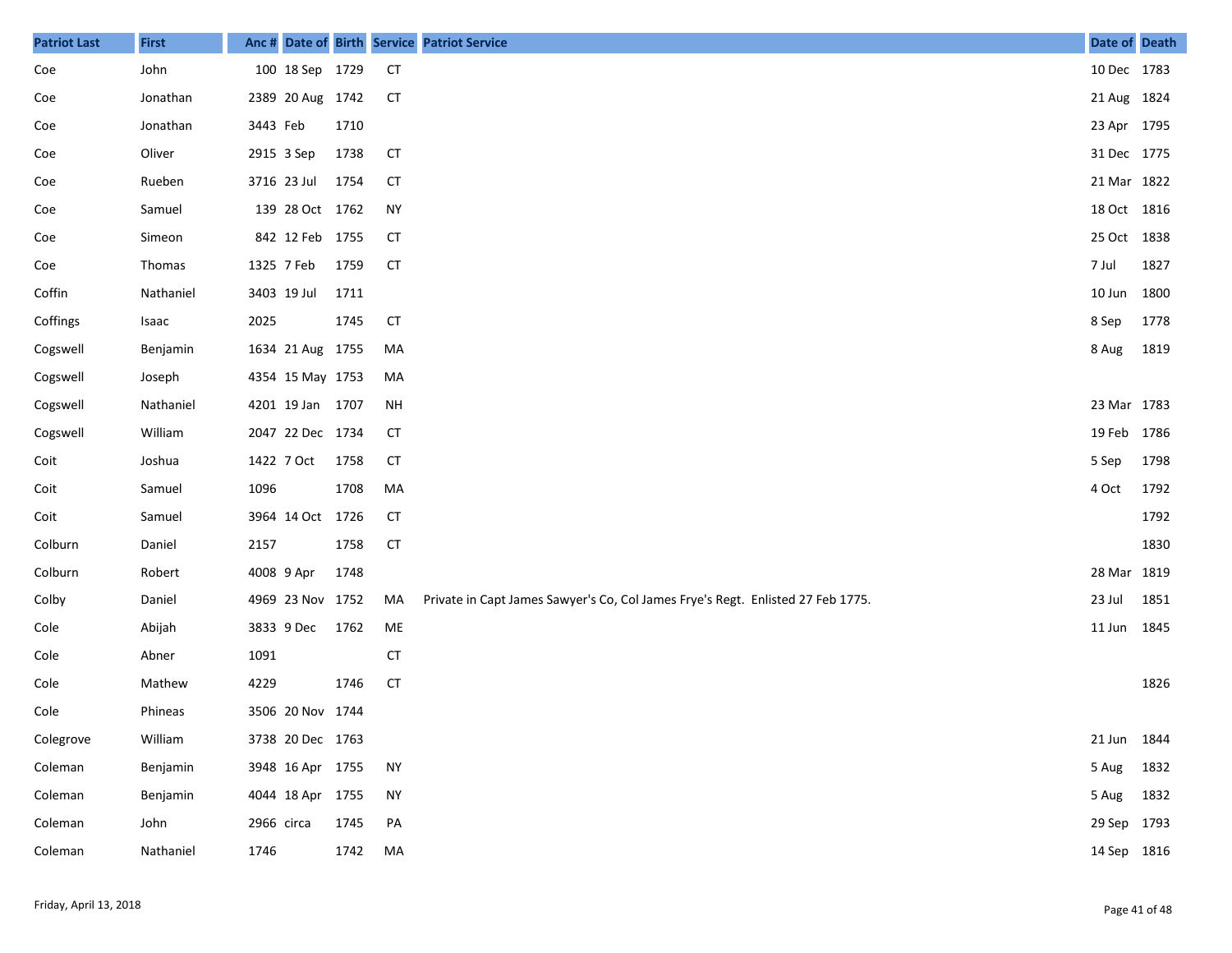| <b>Patriot Last</b> | <b>First</b>  |            |                  |      |           | Anc # Date of Birth Service Patriot Service                                                            | <b>Date of Death</b> |      |
|---------------------|---------------|------------|------------------|------|-----------|--------------------------------------------------------------------------------------------------------|----------------------|------|
| Coles               | William       |            | 1528 1 Aug       | 1744 | MA        |                                                                                                        | 26 Oct 1810          |      |
| Coley               | Ebenezer      |            | 3174 19 Oct 1741 |      | <b>CT</b> |                                                                                                        |                      |      |
| Collin              | John          | 4742       |                  |      |           |                                                                                                        |                      |      |
| Collins             | Abijah        |            | 4866 1747/       | 1749 | СT        | Boatswain yeoman on the frigate Trumbull, 26 Feb 1777; Promoted to Midshipman on 26 Feb 1778.          | 7 Aug                | 1783 |
| Collins             | Charles       |            | 103 11 Feb 1745  |      | RI        |                                                                                                        | 8 Jun                | 1818 |
| Collins             | Cyprian       |            | 1081 4 Mar       | 1733 | СT        | volunteer serving under Gen Gates in 1777.                                                             | 7 Jan                | 1809 |
| Collins             | Daniel        | 1862       |                  | 1740 | <b>CT</b> |                                                                                                        | 9 Nov                | 1819 |
| Collins             | Jabez         |            | 1715 3 Dec       | 1744 | СT        |                                                                                                        | 5 Oct                | 1839 |
| Collins             | Jabez         |            | 2097 25 Dec 1747 |      | <b>CT</b> |                                                                                                        | 17 Apr 1837          |      |
| Collins             | Richard       |            | 127 1 May 1725   |      | <b>NJ</b> |                                                                                                        | 17 Jun 1808          |      |
| Collins             | Rufus         |            | 342 21 Nov 1726  |      | СT        |                                                                                                        | 25 Nov 1790          |      |
| Colton              | Benjamin      | 2974 1 Feb |                  | 1722 | MA        |                                                                                                        | 20 Jun 1808          |      |
| Colton              | Charles       |            | 1806 8 Mar       | 1724 | MA        |                                                                                                        | 9 Mar                | 1809 |
| Colton              | Samuel        |            | 1539 22 Oct 1754 |      | <b>CT</b> |                                                                                                        | 22 Oct 1823          |      |
| Colwell             | Robert        |            | 2980 26 Jun      | 1702 | RI        |                                                                                                        | Dec                  | 1797 |
| Combs               | Joshua        | 5086       |                  | 1764 | MA        | Private 10th Mass Regt and 2nd Mass Regt.                                                              | 14 Apr 1853          |      |
| Combs               | <b>Thomas</b> |            | 555 24 Sep 1743  |      | <b>NJ</b> |                                                                                                        | 22 Dec 1819          |      |
| Comstock            | Israel        |            | 1417 30 Nov 1755 |      |           |                                                                                                        |                      | 1830 |
| Comstock            | James         |            | 3821 16 Jun 1712 |      | <b>CT</b> |                                                                                                        | 6 Sep                | 1781 |
| Comstock            | John          | 3512 9 Apr |                  | 1754 | <b>CT</b> |                                                                                                        | 1 Jul                | 1834 |
| Comstock            | Peter         | 1123       |                  | 1732 | СT        | Captain in the 3rd regiment, Ct militia, at New London, Ct 1781                                        | 3 Apr                | 1803 |
| Comstock            | Stephen       |            | 3387 13 Apr 1750 |      | <b>CT</b> |                                                                                                        |                      | 1833 |
| Comstock            | <b>Thomas</b> |            | 1376 26 Jan 1747 |      | <b>CT</b> |                                                                                                        | 14 Apr               | 1812 |
| Conant              | Abel          |            | 4019 3 Oct       | 1755 |           |                                                                                                        | 2 May 1844           |      |
| Conant              | Sylvanus      |            | 1554 10 Feb 1751 |      | <b>CT</b> | Private soldier, and subsegently a Corporal in the 2nd company of the 3rd regiment, Gen Putnam's 1775. | 2 Sep                | 1843 |
| Condit              | Daniel        |            | 3709 22 Dec 1723 |      | NJ        |                                                                                                        | 11 Nov 1785          |      |
| Condit              | Zenas         | 5341 abt   |                  | 1739 | NJ        | Capt. In the Morris County, New Jersey Militia, who died of pleurisy while in the service.             | 20 Dec 1776          |      |
| Condon              | Samuel        | 5335 circa |                  | 1720 | MA        | Member of Committee, 1783; Patriotic Service.                                                          | ante 28 1803         |      |
| Cone                | Daniel        |            | 2161 16 Jul      | 1753 | <b>CT</b> |                                                                                                        | 16 Apr 1847          |      |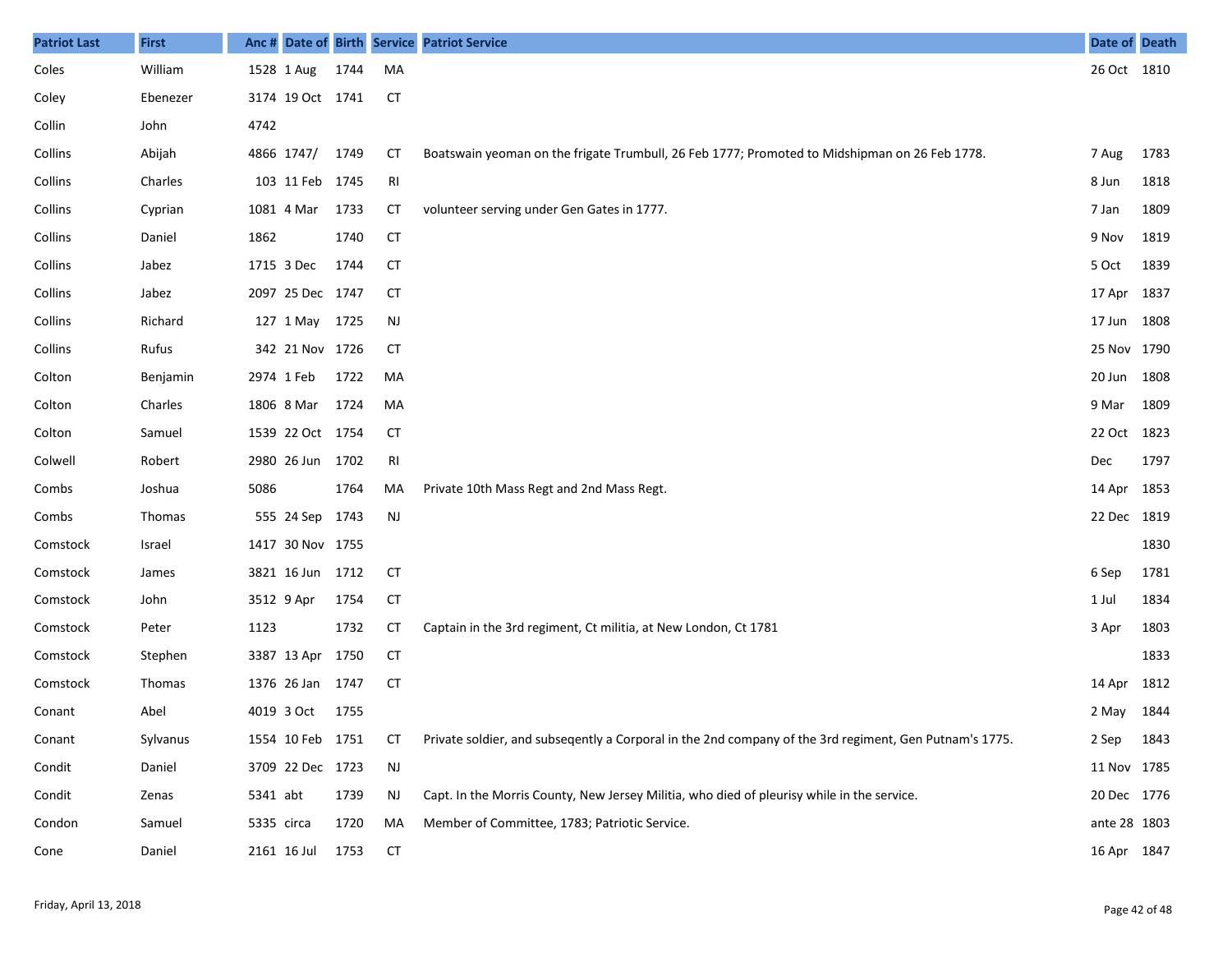| <b>Patriot Last</b> | <b>First</b> | Anc #      |                  |      |                | Date of Birth Service Patriot Service                                                                                                                         | Date of Death |      |
|---------------------|--------------|------------|------------------|------|----------------|---------------------------------------------------------------------------------------------------------------------------------------------------------------|---------------|------|
| Cone                | Daniel       |            | 3724 16 Jul      | 1753 | <b>CT</b>      |                                                                                                                                                               | 17 Apr 1841   |      |
| Cone                | Henry        | 2943 circa |                  | 1756 | <b>CT</b>      |                                                                                                                                                               | 15 Dec 1827   |      |
| Cone                | Israel       |            | 3797 27 Dec 1749 |      | <b>CT</b>      |                                                                                                                                                               | 4 Nov         | 1825 |
| Cone                | James        |            | 4983 4 Sep       | 1742 | <b>CT</b>      | Served as Private, Capt. James Greene's company of militia from East Haddam, CT.                                                                              | 24 Jul        | 1797 |
| Cone                | John         |            | 3565 28 Jan 1735 |      | <b>CT</b>      |                                                                                                                                                               | 4 Aug         | 1824 |
| Cone                | Joseph       |            | 3846 26 Jan 1704 |      | <b>CT</b>      |                                                                                                                                                               |               | 1779 |
| Cone                | Phineas      |            | 4704 27 Sep 1752 |      | <b>CT</b>      |                                                                                                                                                               |               | 1833 |
| Cone                | Sylvanus     |            | 1293 21 Jan 1731 |      | СT             |                                                                                                                                                               | 5 May         | 1812 |
| Cone                | Timothy      |            | 4347 25 May 1735 |      |                |                                                                                                                                                               | 19 Dec 1800   |      |
| Cone                | William      | 4616 са    |                  | 1745 | GA             |                                                                                                                                                               |               | 1822 |
| Congdon             | George       | 2858       |                  | 1740 | R <sub>l</sub> |                                                                                                                                                               | 14 Oct 1811   |      |
| Conklin             | John         | 3811       |                  | 1738 | <b>NY</b>      |                                                                                                                                                               |               | 1790 |
| Conner              | Thomas       | 4624       |                  | 1738 | PA             |                                                                                                                                                               |               | 1800 |
| Conner              | Thomas       | 5090       |                  | 1760 | PA             | Private in Captina Christopher Stuart's Company and Colonel robert Magard from Pennsylvania.                                                                  |               | 1844 |
| Conover             | Micajah      | 3545       |                  | 1730 | $\mathsf{NJ}$  |                                                                                                                                                               | 3 Feb         | 1797 |
| Convers             | Joseph       |            | 3115 13 Nov 1739 |      | MA             |                                                                                                                                                               | 16 Feb 1828   |      |
| Converse            | Chester      |            | 1049 7 Dec       | 1755 | <b>CT</b>      |                                                                                                                                                               | 24 Oct 1815   |      |
| Converse            | James        | 2603 2 Sep |                  | 1725 | MA             |                                                                                                                                                               | 16 Jul        | 1811 |
| Converse            | Joseph       |            | 3994 13 Nov 1739 |      | MA             |                                                                                                                                                               | 16 Feb 1828   |      |
| Converse            | Joshua       | 1165       |                  | 1740 | MA             |                                                                                                                                                               |               |      |
| Converse            | Josiah       | 1163 1 Sep |                  | 1745 | <b>CT</b>      |                                                                                                                                                               |               |      |
| Converse            | Josiah       | 1814       |                  | 1737 | MA             |                                                                                                                                                               |               | 1814 |
| Converse            | Jude         |            | 3578 11 Jun      | 1750 | <b>CT</b>      |                                                                                                                                                               | 23 Oct 1886   |      |
| Converse            | Solvin       |            | 5089 17 Apr 1758 |      | СT             | Private soldier; Capt. Robinson's Co.; Col. Ely's Rgmt; CT Troops Jun/Dec 1777. Served in CT/RI/NY. Died 03 May<br>1813. Widow's pension - \$20.00 per annum. | 3 May 1813    |      |
| Cook                | Daniel       |            | 3989 29 May 1740 |      | MA             |                                                                                                                                                               | 4 Feb 1811    |      |
| Cook                | Edward       | 812        |                  | 1738 | PA             |                                                                                                                                                               | 28 Nov 1808   |      |
| Cook                | Ellis        | 1874       |                  | 1732 | $\mathsf{NJ}$  |                                                                                                                                                               | 17 Apr 1797   |      |
| Cook                | Ephraim      |            | 2173 7 Apr       | 1730 | <b>CT</b>      |                                                                                                                                                               | 18 Jan 1789   |      |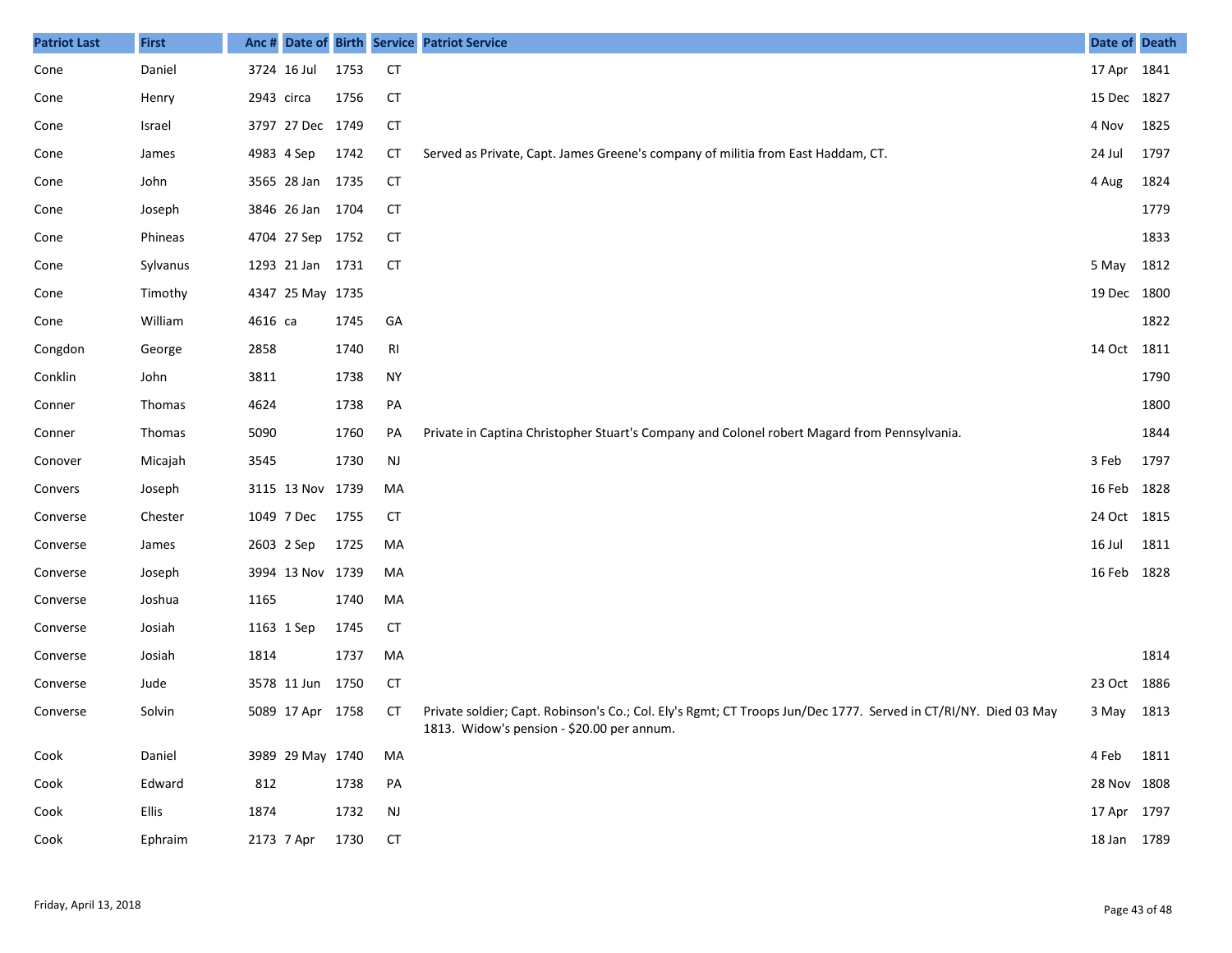| <b>Patriot Last</b> | <b>First</b>  | Anc #      |                  |      |           | Date of Birth Service Patriot Service                                                                                                                                                                     | Date of Death |      |
|---------------------|---------------|------------|------------------|------|-----------|-----------------------------------------------------------------------------------------------------------------------------------------------------------------------------------------------------------|---------------|------|
| Cook                | Hezekiah      | 185        |                  |      |           |                                                                                                                                                                                                           |               |      |
| Cook                | Isaac         |            | 1479 28 Jul      | 1737 | <b>CT</b> |                                                                                                                                                                                                           | Jun           | 1810 |
| Cook                | Jesse         | 3558       |                  | 1718 | <b>CT</b> |                                                                                                                                                                                                           |               | 1792 |
| Cook                | John          |            | 3867 16 May 1758 |      | СT        |                                                                                                                                                                                                           | 25 Feb        | 1847 |
| Cook                | Jonathon      |            | 3677 3 Dec       | 1738 | MA        |                                                                                                                                                                                                           | Jan           | 1821 |
| Cook                | Joseph        |            | 2020 18 Dec 1762 |      | СT        |                                                                                                                                                                                                           | 19 Feb        | 1822 |
| Cook                | Richard       | 593        |                  | 1751 | CT        |                                                                                                                                                                                                           | 13 Aug        | 1833 |
| Cook                | Thaddeus      |            | 164 10 Sep       | 1728 | <b>CT</b> |                                                                                                                                                                                                           | 27 Feb        | 1800 |
| Cooke               | Elisha        | 343        |                  | 1717 | NJ        |                                                                                                                                                                                                           |               | 1799 |
| Cooke               | Joseph        |            | 4871 24 Dec 1729 |      | СT        | Colonel commanding the Militia in Danbury, CT.                                                                                                                                                            | 3 Feb         | 1816 |
| Cooke               | Moses         |            | 2528 28 May 1744 |      | СT        | Drummer in the Company commanded by Lt Isaac Benham of the 10th Regt of Militia at New York in 1776.                                                                                                      | 28 Dec 1831   |      |
| Cooke               | Solomon       | 1957       |                  | 1761 | MA        |                                                                                                                                                                                                           |               |      |
| Coolidge            | Jonas         | 1105 6 Feb |                  | 1744 | MA        | Private in Capt Samuel Barnard's company, in Col Thomas Gardner's regiment of Mass militia, which marched the<br>Lexington alarm 1775. Served in Capt Abner Craft's company in the 37th regiment of Foot. | Circa<br>Sep  | 1776 |
| Coolidge            | Josiah        | 4423 6 Jul |                  | 1744 | MA        |                                                                                                                                                                                                           | 9 Sep         | 1814 |
| Cooper              | John          |            | 5092 24 Apr      | 1742 | GA        | Soldier in Colonel Carrington's Artillery                                                                                                                                                                 | Nov           | 1835 |
| Cooper              | <b>Thomas</b> |            | 5278 23 Mar 1731 |      | PA        | Private, 6th Battalion York County Militia                                                                                                                                                                | 18 Sep        | 1798 |
| Copley              | Noah          |            | 186 28 Nov 1721  |      | MA        |                                                                                                                                                                                                           |               |      |
| Copley              | William       | 187        |                  |      |           |                                                                                                                                                                                                           |               |      |
| Corbin              | Asahel        |            | 2609 5 Mar       | 1740 | <b>CT</b> |                                                                                                                                                                                                           | 31 Mar 1814   |      |
| Corbin              | Joshua        |            | 5411 16 Jul      | 1757 | MA        | Private in Capt. Nathaniel Healy's Co., Col. Jonathan Holman's Reg't at Ft. Edwards, Oct 17,1777; service 30 days.                                                                                        | 11 Jan        | 1851 |
| Corbin              | Lemuel        |            | 1688 19 Feb 1740 |      | MA        |                                                                                                                                                                                                           | 7 May         | 1825 |
| Corbin              | Peter         |            | 1988 6 Aug       | 1762 | CT        |                                                                                                                                                                                                           | 19 Aug 1830   |      |
| Cornell             | William       |            | 3923 19 Oct 1750 |      | <b>NY</b> |                                                                                                                                                                                                           | 11 Jun        | 1825 |
| Cornett             | William       | 5187       |                  | 1762 |           | VA Private, Buckingham Co, VA                                                                                                                                                                             | 26 Nov 1836   |      |
| Corning             | Uriah         |            | 644 20 Mar 1758  |      | СT        |                                                                                                                                                                                                           | 5 May 1851    |      |
| Cornish             | Elisha        |            | 2242 5 Jun 1722  |      | <b>CT</b> |                                                                                                                                                                                                           | 27 Apr 1794   |      |
| Cornish             | Joseph        |            | 3275 13 Jun 1729 |      | <b>CT</b> |                                                                                                                                                                                                           | 29 Dec 1776   |      |
| Cornman             | Valentine     | 4097       |                  | 1742 | PA        |                                                                                                                                                                                                           | 28 Feb 1823   |      |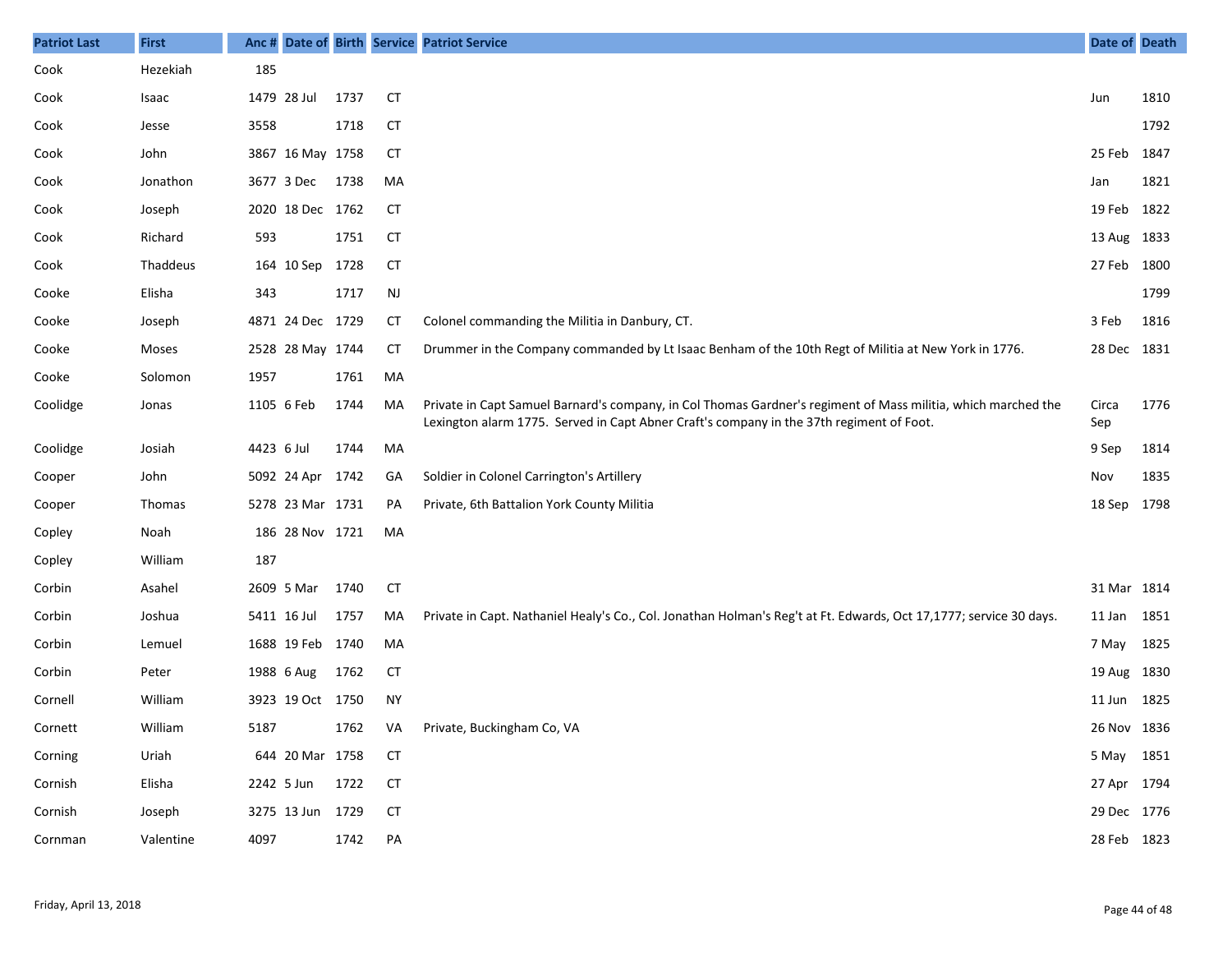| <b>Patriot Last</b> | <b>First</b>  |             |                  |      |           | Anc # Date of Birth Service Patriot Service                                                                | Date of Death |      |
|---------------------|---------------|-------------|------------------|------|-----------|------------------------------------------------------------------------------------------------------------|---------------|------|
| Cornwall            | Andrew        | 1042        |                  | 1759 | <b>CT</b> | Private soldier in Lt David Smith's company, Col Belden's regiment, of Gen Erastus Wolcott's brigade 1777. |               |      |
| Cornwall            | Benjamin      |             | 648 16 Feb 1736  |      | <b>CT</b> |                                                                                                            | Aug           | 1807 |
| Cornwell            | Isaac         |             | 345 17 Sep       | 1750 | <b>CT</b> |                                                                                                            |               | 1837 |
| Corson              | Ichabod       | 2560 circa  |                  | 1725 | <b>NH</b> |                                                                                                            |               | 1801 |
| Corson              | Moses         |             | 2993 about       | 1744 | ME        |                                                                                                            | 29 Dec 1812   |      |
| Corson              | Zebulon       |             | 4832 17 Jun 1712 |      | ME        | Oath of Fidelity & Allegiance as evidenced by deed.                                                        | 28 Apr 1786   |      |
| Corwin              | William       |             | 2647 21 Feb 1744 |      | <b>NY</b> |                                                                                                            | 1 Dec         | 1818 |
| Cosher              | Abel          | 1676        |                  | 1753 | СT        | Tax abated for particiapation in the Revolution from the town of New Fairfield, CT.                        | 26 Oct 1803   |      |
| Cossett             | Asa           |             | 3329 22 Mar 1754 |      | <b>CT</b> |                                                                                                            | 30 Jan        | 1838 |
| Cotton              | Thomas        |             | 1674 30 Apr 1730 |      | <b>CT</b> |                                                                                                            | 28 Sep 1808   |      |
| Couch               | Ebenezer      | 2851 3 Apr  |                  | 1709 | <b>CT</b> |                                                                                                            | 23 Mar 1797   |      |
| Couch               | Ebenezer      |             | 5401 20 Jan      | 1733 | <b>CT</b> | Captain of the 8th Compnay in Col. Heman Swift's 2nd Battalion in June 1776.                               | 16 Oct 1800   |      |
| Couch               | John          |             | 315 6 Aug        | 1725 | <b>CT</b> |                                                                                                            | 11 Apr        | 1806 |
| Couch               | Joshua        |             | 4114 11 Jun 1758 |      | <b>CT</b> |                                                                                                            | 13 Oct 1841   |      |
| Couch               | Simon         |             | 3772 18 May 1755 |      | <b>CT</b> |                                                                                                            | 8 Nov         | 1807 |
| Couch               | <b>Thomas</b> | 1229        |                  |      |           | Quartermaster of the 5th Ct regiment 1775                                                                  |               |      |
| Coult               | Amherst       | 3392 27 Jul |                  | 1759 | <b>CT</b> |                                                                                                            | 25 Jan        | 1830 |
| Coult               | John          |             | 3394 27 May 1725 |      |           |                                                                                                            | 27 May 1784   |      |
| Countryman          | Jacob         | 941         |                  | 1739 | <b>NY</b> | Private soldier in Col Clyde's regiment of the line, Tryon county, NY                                      |               |      |
| Covel               | Samuel        | 2461 4 Apr  |                  | 1760 | <b>CT</b> |                                                                                                            | 27 Jan        | 1803 |
| Covell              | Philip        |             | 4499 18 Sep 1748 |      | <b>CT</b> |                                                                                                            |               |      |
| Covell              | Samson        |             | 5007 24 Mar 1754 |      | СT        | Pvt in Captain Cady's 3rd Company, 11th Regiment, Connecticut Militia.                                     | 4 Jun         | 1840 |
| Covenhaven          | Louis         | 2299 9 Sep  |                  | 1752 | NJ        |                                                                                                            | 27 May 1843   |      |
| Covill              | Samson        | 3508 4 Apr  |                  | 1754 | <b>CT</b> |                                                                                                            | 4 Jun         | 1840 |
| Cowdsey             | Nathaniel     | 1693 4 Sep  |                  | 1759 | MA        |                                                                                                            | 27 Sep 1841   |      |
| Cowles              | Elisha        |             | 3389 about 1743  |      |           |                                                                                                            |               | 1786 |
| Cowles              | Jabez         |             | 1273 13 Nov 1755 |      | СT        | Private in Capt Selah Heart's company in Col Erastus Wolcott's regiment 1776.                              | 20 Sep 1846   |      |
| Cowles              | Noah          |             | 2862 17 Oct 1759 |      | <b>CT</b> |                                                                                                            | 14 Jan 1839   |      |
| Cowles              | Timothy       | 625         |                  |      | <b>CT</b> |                                                                                                            |               |      |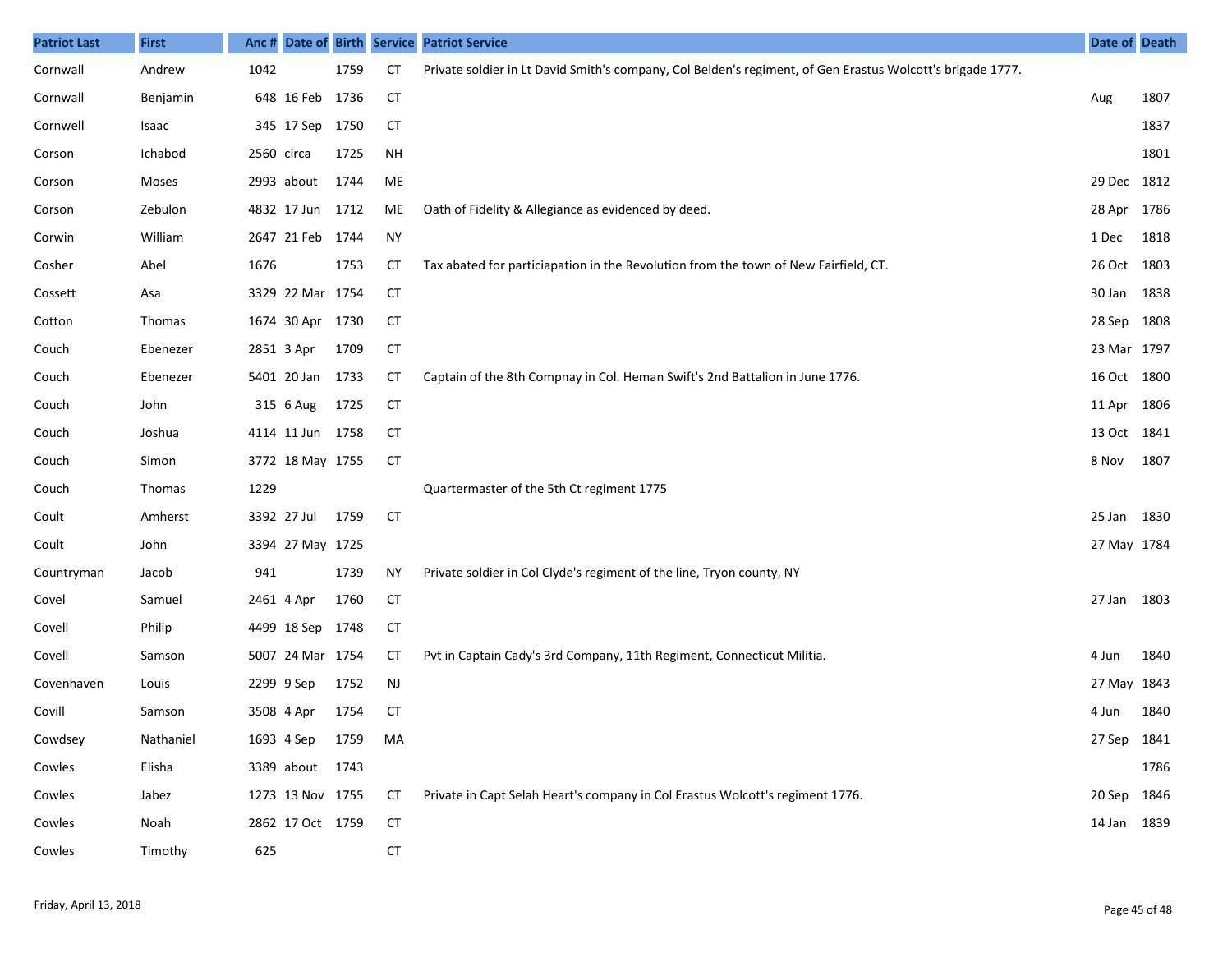| <b>Patriot Last</b> | <b>First</b> | Anc#     |                  |      |           | Date of Birth Service Patriot Service                                                                                                                                                                                            | Date of     | <b>Death</b> |
|---------------------|--------------|----------|------------------|------|-----------|----------------------------------------------------------------------------------------------------------------------------------------------------------------------------------------------------------------------------------|-------------|--------------|
| Cox                 | Isaac        | 110      |                  | 1743 | WV        |                                                                                                                                                                                                                                  |             | 1838         |
| Cox                 | Nicholas     |          | 2792 24 Mar 1742 |      |           |                                                                                                                                                                                                                                  | 7Apr        | 1826         |
| Crabtree            | Agreen       |          | 2657 16 Dec 1739 |      | MA        |                                                                                                                                                                                                                                  | 10 Jun      | 1808         |
| Cracraft            | Charles      | 4190     |                  | 1748 | PA        |                                                                                                                                                                                                                                  |             | 1824         |
| Crafts              | Reuben       |          | 5034 25 Mar 1759 |      | MA        | Private in Capt. Salmon White's Co., Col. David Well's Massachusetts Regt., marched to Ticonderoga 10 May 1777,<br>discharged 10 Jul 1777. Etc, Etc.                                                                             | 14 Feb      | 1814         |
| Cram                | Benjamin     | 1689     |                  | 1734 | <b>NH</b> |                                                                                                                                                                                                                                  |             | 1836         |
| Cramer              | Zacherias    |          | 3701 26 Mar 1753 |      | <b>NY</b> |                                                                                                                                                                                                                                  |             |              |
| Crampton            | Elon         | 3188 Mar |                  | 1760 | CT        |                                                                                                                                                                                                                                  | 27 May 1837 |              |
| Crampton            | Jonathan     |          | 2746 14 Mar 1717 |      | CT        |                                                                                                                                                                                                                                  | 2 Jan       | 1792         |
| Crandall            | James        |          | 5247 20 Sep 1763 |      | RI        | Private, Capt. Joshua Babcock's Co, Col. John Topham's Regt; Pvt, Col. Jeremiah Iolney's Regt.                                                                                                                                   | 03 Jul      | 1845         |
| Crandall            | Joseph       |          | 359 Circa        | 1746 | RI        |                                                                                                                                                                                                                                  | Feb         | 1825         |
| Crane               | Curtis       |          | 1184 10 Mar 1745 |      | СT        | Of Wethersfield, Ct enlisted for war 1778 in Capt Thomas Wooster's company in the Ct regiment commanded by Col<br>S.B. Webb. Made Corporal Jun 1781. Regiment participated in Quaker Hill 1778 & battle of Springfield, NJ 1780. | 14 Oct 1827 |              |
| Crane               | David        |          | 2667 1 Oct       | 1748 | <b>CT</b> |                                                                                                                                                                                                                                  | 8 Jan       | 1840         |
| Crane               | Ebenezer     |          | 122 3 Jul        | 1750 | CT        |                                                                                                                                                                                                                                  | After       | 1784         |
| Crane               | Eleazer      |          | 5040 about       | 1740 | PA        | Private in Captain Thomas Herbert's Company.                                                                                                                                                                                     | 27 Aug 1776 |              |
| Crane               | Elihu        | 923      |                  |      | <b>CT</b> | Private soldier in Capt Nathaniel Edward's company, Gen Waterbury's State brigade 1781.                                                                                                                                          |             |              |
| Crane               | Ezra         |          | 1767 6 Mar       | 1735 | CT        |                                                                                                                                                                                                                                  |             |              |
| Crane               | Hezekiah     |          | 2668 31 Mar 1721 |      | СT        |                                                                                                                                                                                                                                  | 3 Jan       | 1805         |
| Crane               | John         |          | 4046 7 Dec       | 1744 | MA        |                                                                                                                                                                                                                                  | 21 Aug      | 1805         |
| Crane               | Thaddeus     |          | 1844 28 Mar 1728 |      | <b>NY</b> |                                                                                                                                                                                                                                  | 1 Sep       | 1803         |
| Crary               | Ezra         |          | 3765 30 Jul      | 1737 | CT        |                                                                                                                                                                                                                                  | after 2     | 1804         |
| Crawford            | Samuel       |          | 2228 22 Jul      | 1748 | <b>CT</b> |                                                                                                                                                                                                                                  | 11 Jul      | 1824         |
| Crawford            | William      |          | 4318 2 Sep       | 1722 |           |                                                                                                                                                                                                                                  | 6 Nov       | 1782         |
| Crawford            | William      |          | 5254 6 Aug       | 1744 | PA        | Comm of Observation Augusta Co., PA 1775; Lieutenant & Captain in Col. Rob't Maggre's 5th Penn. Battlion of<br>Militia, 1775, PA                                                                                                 | 3 Aug       | 1826         |
| Crego               | Abraham      |          | 5069 6 Oct       | 1757 | ΝY        | Private in Capt. Daniel Herrick's Company of minutemen.                                                                                                                                                                          | 24 Mar 1843 |              |
| Cressman            | Abraham      |          | 5412 bef 15 1758 |      | PA        | Pvt 2nd Class, 5th Battalion, Philadelphia Co. Militia, Capt. John Cope, Lieut. Joacob Leidig.                                                                                                                                   | 22 Apr 1844 |              |
| Cripps              | Whitten      | 10       |                  |      | <b>NJ</b> |                                                                                                                                                                                                                                  | 15 Apr 1796 |              |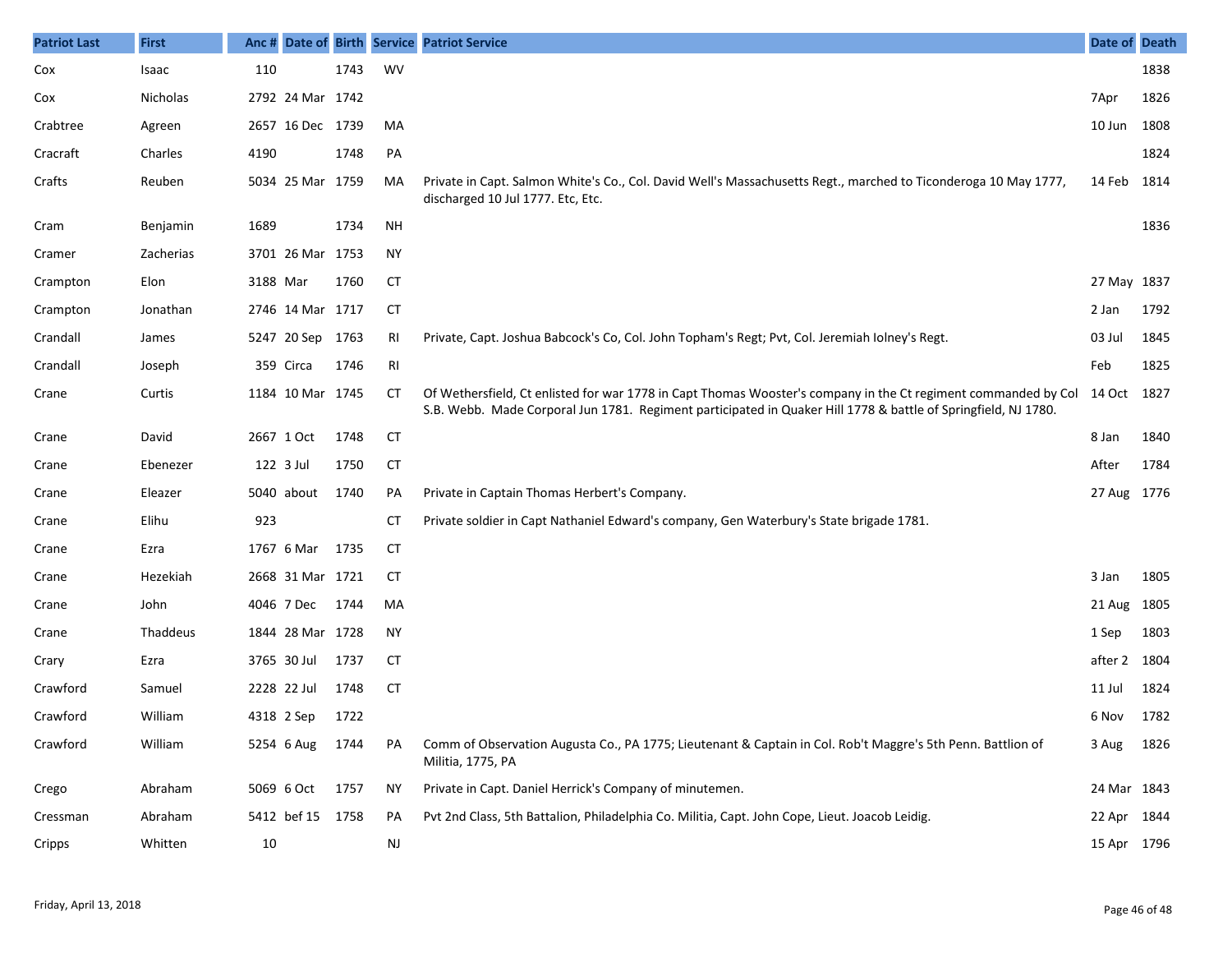| <b>Patriot Last</b> | <b>First</b> | Anc#       |                   |      |           | Date of Birth Service Patriot Service                                                                                                  | Date of Death |      |
|---------------------|--------------|------------|-------------------|------|-----------|----------------------------------------------------------------------------------------------------------------------------------------|---------------|------|
| Crissy              | Abram        |            | 2672 5 Oct        | 1761 | <b>CT</b> |                                                                                                                                        | 9 Sep         | 1847 |
| Crocker             | Constant     |            | 2953 bapt 15 1739 |      | CТ        |                                                                                                                                        | 25 Dec 1831   |      |
| Crocker             | William      |            | 2985 13 Aug 1707  |      | <b>CT</b> |                                                                                                                                        | 11 Jul        | 1789 |
| Crofut              | Seth         |            | 3139 28 Mar 1755  |      | CТ        |                                                                                                                                        | 11 Oct 1825   |      |
| Crosby              | John         | 1486       |                   |      | <b>CT</b> |                                                                                                                                        | 17 Apr 1810   |      |
| Crosby              | Samuel       |            | 2099 2 Feb        | 1732 | <b>NY</b> |                                                                                                                                        | 11 Dec 1814   |      |
| Crosby              | Stephen      | 1008 5 Jan |                   | 1734 | СT        | He turned out in the Lexington alarm 1775; and who in 1776, was appointed Captain on the 3rd Battalion,<br>Wadsworth's brigade.        | 15 Sep 1776   |      |
| Crosby              | Timothy      |            | 3478 18 Jul       | 1761 | CT        |                                                                                                                                        | 29 Feb        | 1813 |
| Cross               | Peter        |            | 3824 5 Aug        | 1740 | <b>CT</b> |                                                                                                                                        | Apr           | 1808 |
| Crossman            | Elijah       |            | 5276 18 Aug 1755  |      | MA        | Sergeant, also Pvt; Capts Seagrave, Sibley; Cols Reed, Davis; 13th Regt (Mass)                                                         | 17 Oct 1835   |      |
| Crouch              | Christopher  | 3455       |                   | 1740 |           |                                                                                                                                        | 31 Jul        | 1826 |
| Crowell             | John         | 2448       |                   | 1748 | <b>NY</b> |                                                                                                                                        | 11 May 1824   |      |
| Crowell             | Seth         | 3762       |                   |      |           |                                                                                                                                        | before 1817   |      |
| Crumm               | Johann       |            | 2902 16 Jul       | 1732 | PA        |                                                                                                                                        |               | 1814 |
| Crutcher            | Thomas       | 333        |                   | 1720 | VA        |                                                                                                                                        |               | 1808 |
| Cryer               | John         | 4953 circa |                   | 1765 | MD        | Private in Captain George Impy Dawson's "the Bayside Company", Talbot County, Maryland Militia 1777 and 1781.                          | 30 May 1849   |      |
| Culver              | Amos         | 2306       |                   | 1748 |           |                                                                                                                                        | 30 Jun 1830   |      |
| Culver              | Christopher  | 37         |                   | 1752 | <b>CT</b> |                                                                                                                                        | 31 May 1843   |      |
| Culver              | David        | 2084 7 Jun |                   | 1709 | CT        |                                                                                                                                        | 22 Nov 1790   |      |
| Culver              | John         |            | 5384 13 Oct 1760  |      | CТ        | Private in Capt. John Harmon's Co., Col. John Durkee's 4th Regt., "Connecticut Line" 01 Jan 1777 to 31 Dec 1779.                       | 16 Apr 1852   |      |
| Cummings            | Daniel       |            | 3118 17 Oct 1743  |      |           |                                                                                                                                        | 20 May 1792   |      |
| Cummings            | Ebenezer     |            | 3527 17 Apr 1735  |      | ΝH        |                                                                                                                                        |               | 1778 |
| Cummings            | Samuel       |            | 219 28 Feb 1732   |      | MA        |                                                                                                                                        | 29 Mar 1796   |      |
| Cummivs             | Williams     | 4260 22    |                   | 1720 | MA        |                                                                                                                                        | 20 Aug 1842   |      |
| Currier             | David        |            | 415 8 Mar 1725    |      | MA        |                                                                                                                                        |               |      |
| Curtis              | Abel         |            | 4917 17 Feb 1741  |      | MA        | Pvt. In Col. John Brown's Berkshire County, Massachusetts Regiment 1777 and Col. Ezrac Whittlesey at the alarm of 31 Jul 1829<br>1780. |               |      |
| Curtis              | Abner        |            | 4420 11 Oct 1732  |      | CТ        |                                                                                                                                        | 19 Dec 1779   |      |
| Curtis              | Agur         |            | 999 10 Apr 1755   |      | CT        |                                                                                                                                        | 10 Nov 1838   |      |